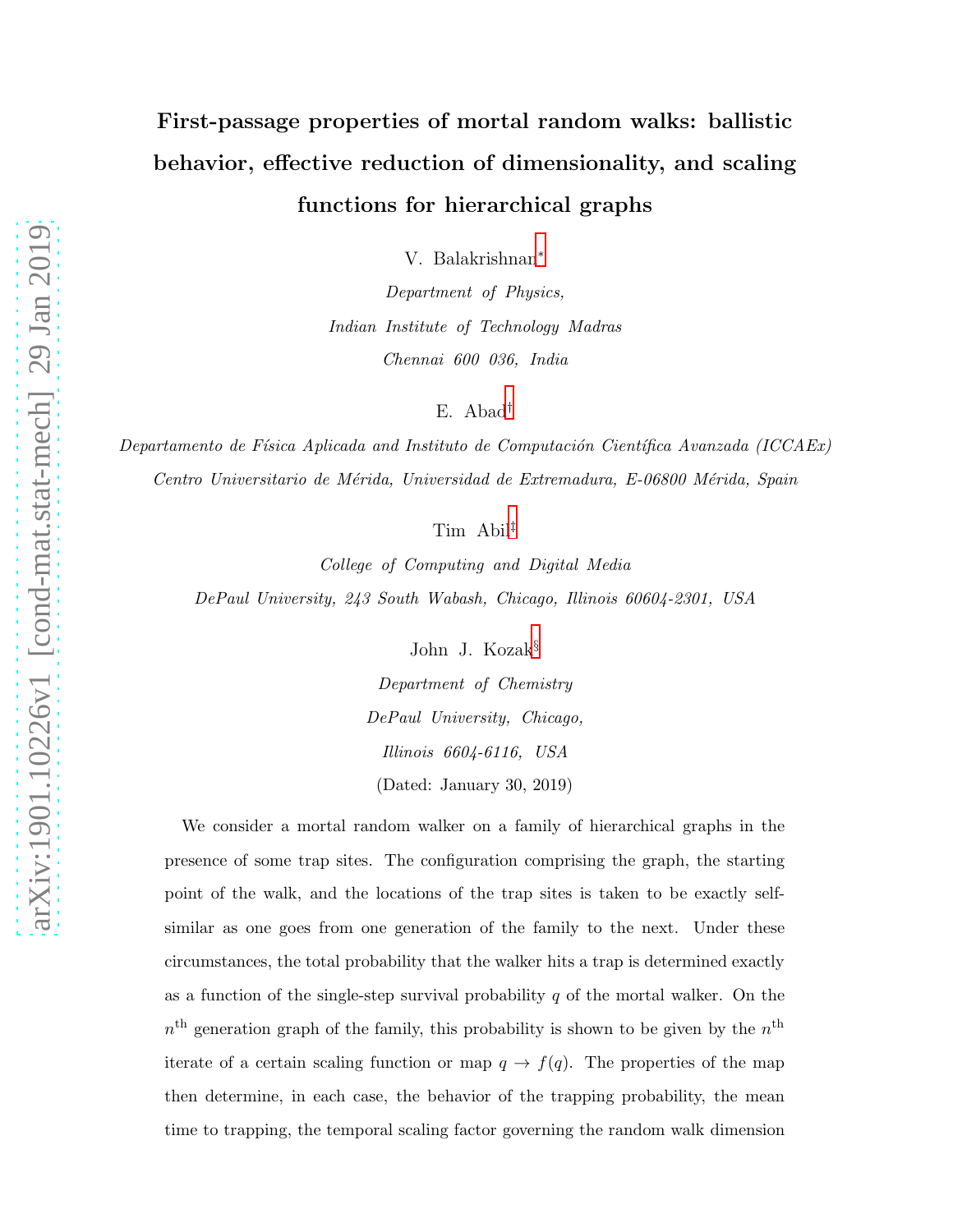on the graph, and other related properties. The formalism is illustrated for the cases of a linear hierarchical lattice and the Sierpinski graphs in 2 and 3 Euclidean dimensions. We find an effective reduction of the random walk dimensionality due to the ballistic behavior of the surviving particles induced by the mortality constraint. The relevance of this finding for experiments involving travel times of particles in diffusion-decay systems is discussed.

Keywords: Mortal random walks, hierarchical graph, trapping probability, mean first-passage time.

# I. INTRODUCTION

Theories of diffusion-reaction processes have, almost universally, been based on the assumption that the medium on or within which transformation(s) take place is homogeneous, free of imperfections. This is the case for continuum diffusion theories based on Fick's laws, where the theory of (linear or non-linear) partial differential equations can be mobilized [\[1\]](#page-37-0). It is also the case for lattice-based theories in which translational invariance is assumed; here, for instance, the generating functions technique can be used to obtain analytic or asymptotically-exact results [\[2](#page-37-1)[–7\]](#page-37-2). If spatial imperfections are present in the system, or if there are (uniformly or randomly dispersed) competing reaction centers, analytical results using the foregoing continuum or lattice approaches are more difficult to obtain. However, considerable progress has been made in recent years in characterizing space exploration and first-passage properties of random walkers subject to such constraints. This applies both to systems of standard random walkers and to systems of mortal walkers, i.e., walkers that may die as they walk. Analytic results for both types of walkers have been obtained via different techniques [\[2](#page-37-1)[–41\]](#page-38-0), e.g., the theory of Markov processes [\[8](#page-37-3)[–11,](#page-37-4) [30](#page-38-1)[–37\]](#page-38-2) and generating function approaches [\[2](#page-37-1)[–7,](#page-37-2) [12](#page-37-5)[–16,](#page-37-6) [27,](#page-38-3) [38](#page-38-4)]. With the development of the theory of random walks on fractals [\[42](#page-38-5)[–51](#page-39-0)], results in the exact analysis of dynamical processes taking place

<span id="page-1-1"></span><span id="page-1-0"></span><sup>∗</sup>Electronic address: [vbalki@physics.iitm.ac.in](mailto:vbalki@physics.iitm.ac.in)

<span id="page-1-2"></span><sup>†</sup>Electronic address: [eabad@unex.es](mailto:eabad@unex.es )

<span id="page-1-3"></span><sup>‡</sup>Electronic address: [tim.abilzade@gmail.com](mailto:tim.abilzade@gmail.com)

<sup>§</sup>Electronic address: [kozak@depaul.edu](mailto:kozak@depaul.edu)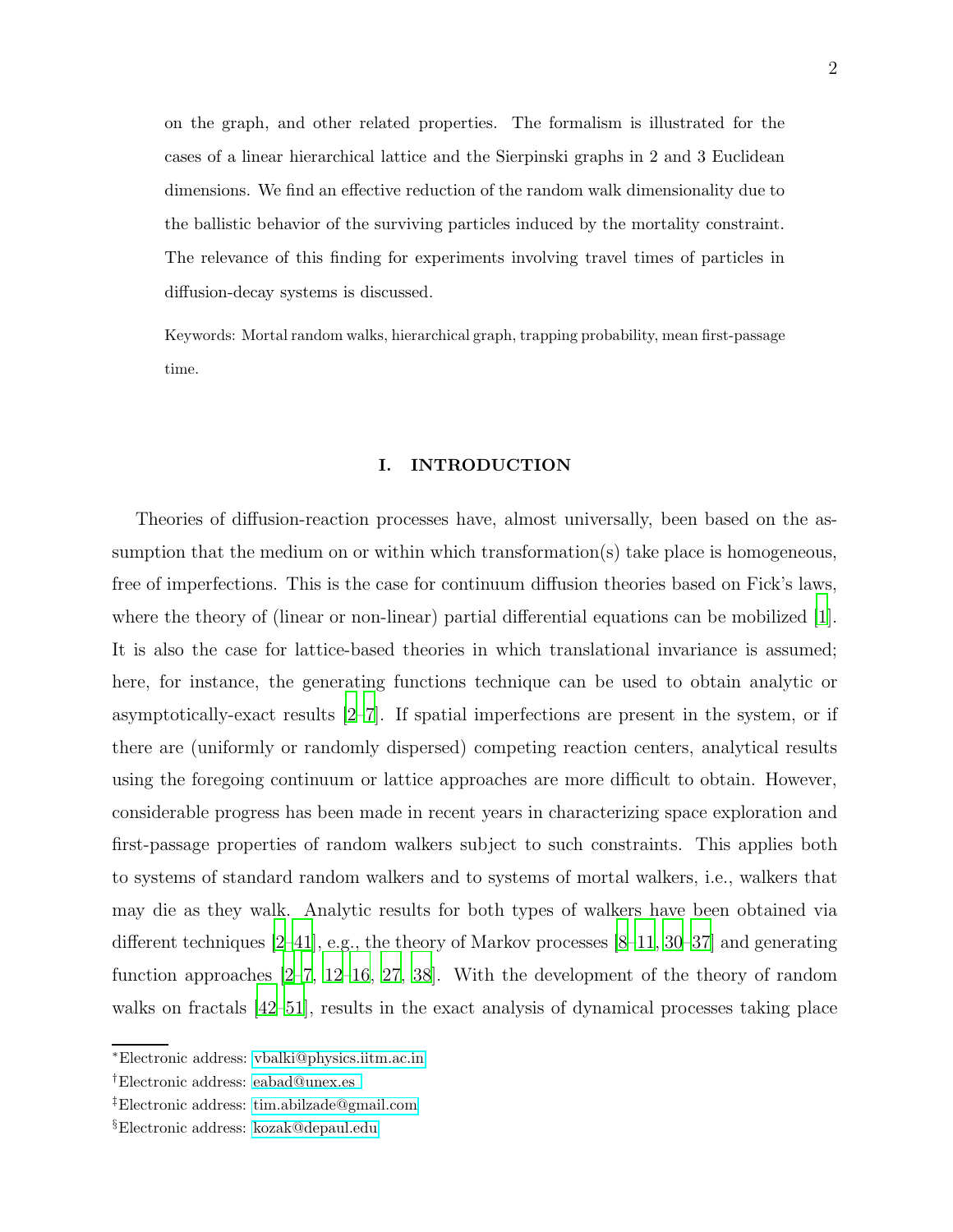in inhomogeneous media have emerged. The presence of lacunary regions allowed an exploration of the consequences of breaking the translational symmetry of the host medium on the reaction efficiency. For example, previous works coauthored by two of us took advantage of fractal self-similarity to obtain an exact analytic expression for the mean walk length (or the mean number of time steps to absorption) of a random walker on the Sierpinski gasket [\[11\]](#page-37-4) and on the Sierpinski tower embedded in an arbitrary number d of Euclidean dimensions [\[33\]](#page-38-6). These results were obtained for the case where the diffusing species undertook only nearest-neighbor (NN) displacements. Later, it was shown that analytic results could be obtained for Sierpinski graphs embedded in  $d \geq 2$  Euclidean dimensions when both nearestneighbor and next-nearest-neighbor (NNN) jumps are considered [\[35\]](#page-38-7). Also of importance for the understanding of the reaction dynamics on Sierpinski graphs is the fact that analytic expressions can be obtained for recurrence relations among the eigenvalues of the operator involved in the underlying master equation [\[51](#page-39-0)]. In this study, we show that scaling relations can be obtained for the reaction efficiency (as gauged by the mean time to absorption) for the Sierpinski gasket and tower (thus considering explicitly lacunary regions) for the case of mortal walkers, i.e., the case where the diffusing reactant can be deactivated with a certain probability before it encounters a reaction site (represented by a deep trap). This premature deactivation can be thought of, for instance, as arising from the action of additional reaction centers competing with the reaction site. Among the examples of processes in which understanding this competition is of importance is light-energy conversion in the photosynthetic antenna system, first studied analytically by Montroll [\[12](#page-37-5)]. As will be brought out in Section VI, a description in terms of mortal walkers may also be relevant for another system where light-energy conversion to chemical energy takes place, namely crystalline, luminescent nanofibers of poly(di-n-hexylfluorene) (PDHF) in which exciton diffusion is observed. A similar description may also be applicable to the study of valley diffusion currents in TDMC quantum heterostructures. For both of these systems, our results suggest that a device that is able to detect travel times of the generated excitations would measure values that are significantly smaller than those expected from normal diffusion. This is due to the fact that the excitation decay penalizes long trajectories and therefore long travel times. As a result of this, the effective random walk dimension is strongly reduced. One of our main goals will be to quantify this reduction in terms of suitable scaling functions.

The plan of the rest of this paper is as follows. In Sec. II, we give a general formulation of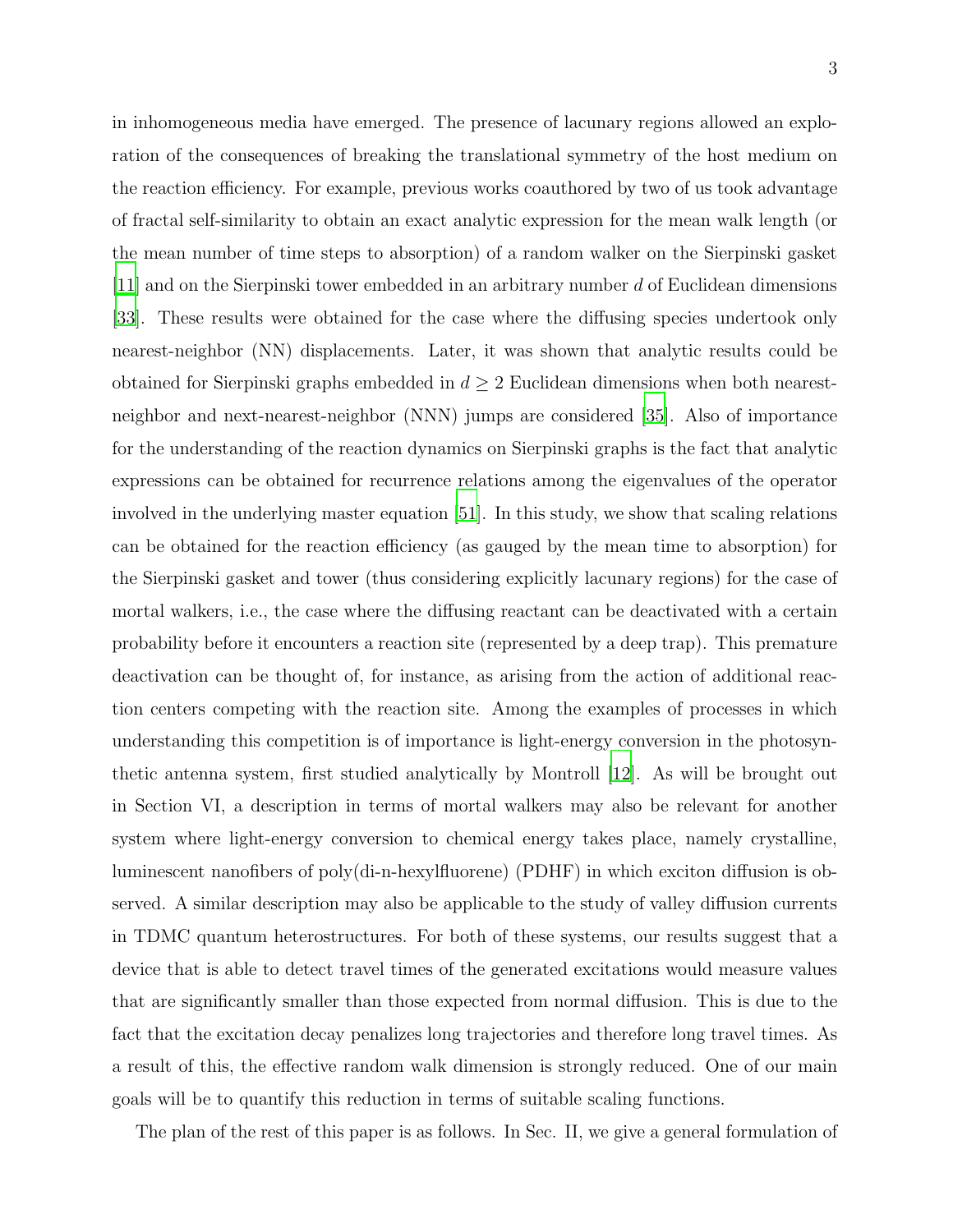the mortal random walk problem. We start with the case of diffusion on a line, and show that mortality merely introduces an attenuating factor in the form of a decaying exponential. We then consider the backward Kolmogorov equation (BKE) on a graph in the presence of deep traps, and show how the trapping probabilities of standard and mortal walkers are related to each other. Finally, we illustrate the formalism by an application to a linear lattice with a trap at one end, by deriving an explicit solution for the conditional mean first passage time (MFPT) to the trap (also termed 'conditional walk length' in what follows). In Sec. III, we extend the formalism to hierarchical lattices, and explicitly deal with the cases of a hierarchical linear lattice, the Sierpinski gasket, and the Sierpinski tower. In Sec. IV, we extend the theory to the computation of the unconditional walk length, i.e., the length of a mortal walk which is terminated either by absorption at a deep trap or by a premature death of the walker before this happens. The specific case we consider here is that of a Sierpinski gasket (SG) with a deep trap at a corner site. In Sec. V, comparative results between conditional and unconditional walk lengths are given for more complex situations, involving the Sierpinski gasket with two deep traps and the Sierpinski tower with three deep traps. Finally, in Sec. VI, we discuss the main implications of our findings for experimental

systems.

#### II. GENERAL FORMULATION

A 'mortal' random walker has a probability q (where  $0 < q < 1$ ) of surviving at each time step, and therefore a non-zero probability  $s = 1 - q$  of demise at each time step. Standard random walks correspond to the limiting case  $q = 1$ . We consider a mortal walker executing a discrete-time Markovian random walk via equal-probability jumps to nearest-neighbor (NN) sites on a finite connected graph, on which a specified set of sites comprise so-called deep traps. Once the walker hits any member of the latter set for the first time, the walk is over. The crucial difference between this situation and the standard random walk is that the total probability  $P_j(q)$  of the trapping of a walker starting from an arbitrary non-trap site j is now less than unity, in general. Moreover,  $P_j(q)$  serves as a basic quantity that carries essential information regarding the random walk. As we shall see, interesting features ensue from this fact.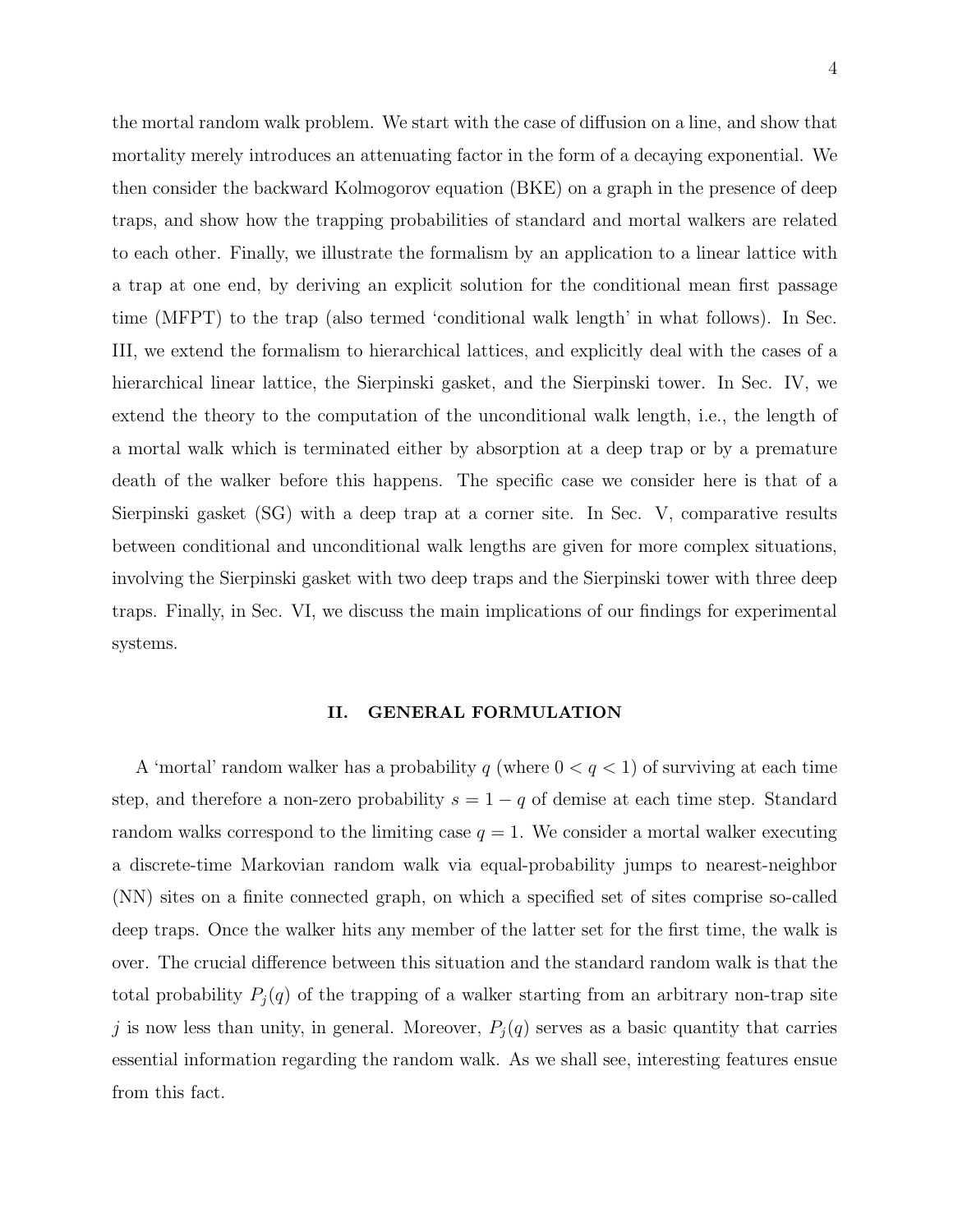#### A. The continuum limit

Before turning to the main theme of this work, we may quickly dispose of the continuum or diffusion limit of a mortal random walk, if only to point out that this limiting case runs along lines that may be expected intuitively. The exercise does, however, yield some pointers to some features of a general nature. For definiteness, consider a mortal random walker on an infinite linear lattice with its sites labeled by the integers. Let a and  $\tau$  denote, respectively, the lattice constant and time step. Then, if  $p_i(n)$  is the probability that the walker is at the site j at time  $n\tau$ , we have

<span id="page-4-0"></span>
$$
p_j(n+1) = \frac{1}{2}q \left[ p_{j-1}(n) + p_{j+1}(n) \right]. \tag{1}
$$

The only consistent continuum limit of this difference equation is obtained by letting  $a \to 0$ and  $\tau \to 0$ , as usual, as well as  $q \to 1$ , such that

$$
\lim q a^2 / (2\tau) = D, \ \lim (1 - q) / \tau = \sigma,
$$
\n(2)

where D and  $\sigma$  are finite, non-zero constants. Replacing ja by x and  $n\tau$  by t in the customary manner, and retaining the symbol  $p(x, t)$  for the positional probability density, we obtain from Eq. [\(1\)](#page-4-0) a diffusion equation with a linear death term:

<span id="page-4-1"></span>
$$
\frac{\partial p}{\partial t} = D \frac{\partial^2 p}{\partial x^2} - \sigma p. \tag{3}
$$

The fundamental solution of Eq. [\(3\)](#page-4-1) satisfying the initial condition  $p(x, 0) = \delta(x - x_0)$  is given by

<span id="page-4-2"></span>
$$
p(x,t) = e^{-\sigma t} (4\pi Dt)^{-1/2} e^{-(x-x_0)^2/(4Dt)}.
$$
\n(4)

This is just the standard Gaussian solution with the extra exponentially decaying factor  $e^{-\sigma t}$ . It may be noted that the pre-factor in the solution is now determined from the initial condition, i.e., the requirement that  $p(x, t) \rightarrow \delta(x - x_0)$  as  $t \rightarrow 0$ , rather than the normalization of  $p(x,t)$  to unity—which is no longer the case, because  $\int_{-\infty}^{\infty} dx p(x,t) = e^{-\sigma t}$ .

As we shall be interested in trapping probabilities and mean first-passage times, we consider a first passage from the starting point  $x_0$  to an arbitrary point  $x > x_0$ , for definiteness). Let  $q(t, x|x_0)$  be the corresponding first-passage-time density. This quantity is conveniently determined from the Markovian renewal equation

$$
p(x_1, t \mid x_0) = \int_0^t dt' \, q(t', x \mid x_0) \, p(x_1, t - t' \mid x), \tag{5}
$$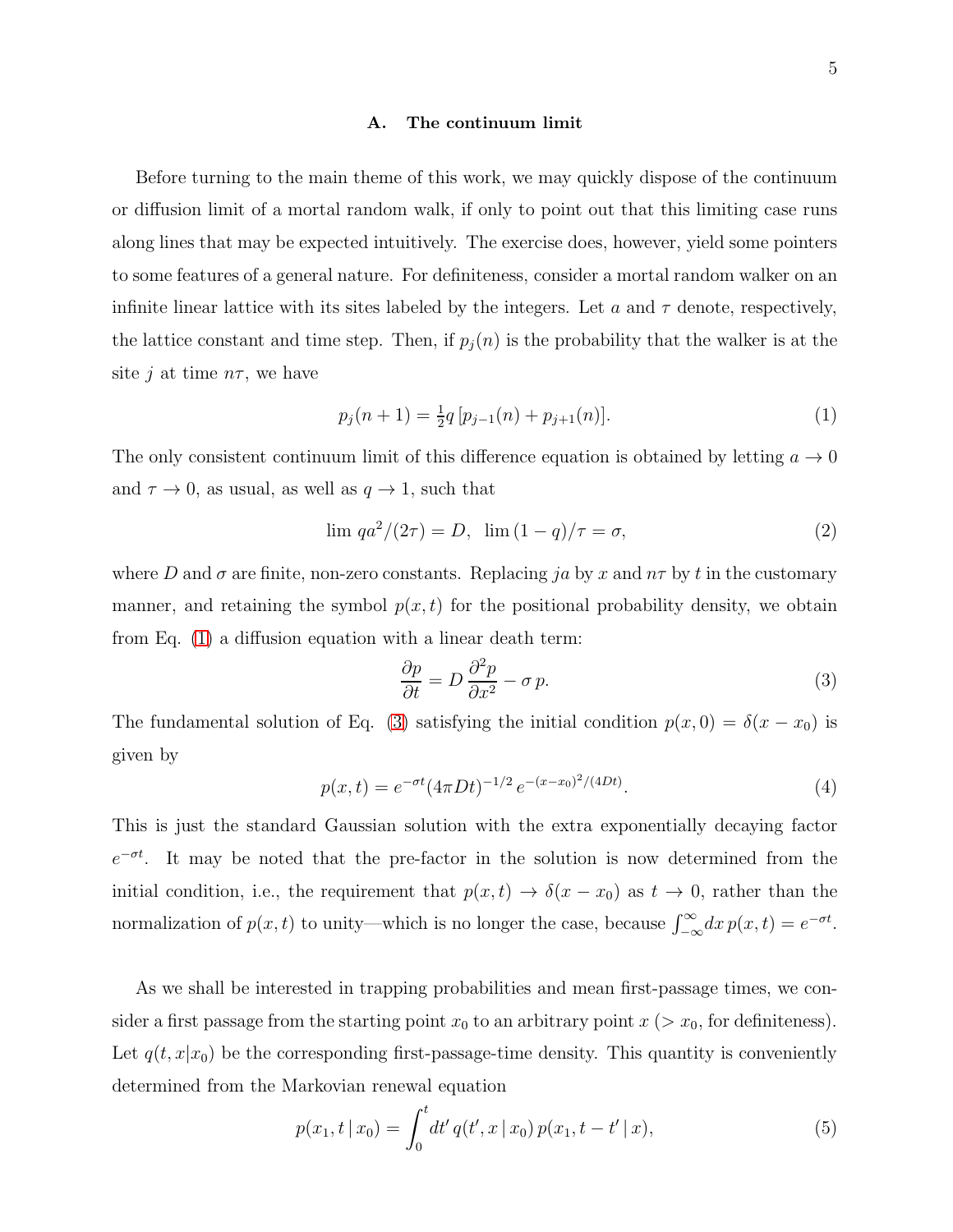where  $x_0 < x < x_1$ . With the help of Laplace transforms, we find

$$
q(t,x \mid x_0) = \frac{e^{-\sigma t}}{(4\pi Dt^3)^{1/2}} (x - x_0) e^{-(x - x_0)^2/(4Dt)}.
$$
 (6)

Once again, this is just the standard expression (a stable or Lévy distribution in t with exponent  $\frac{1}{2}$ ), multiplied by the attenuation factor  $e^{-\sigma t}$ . Owing to this factor, the first moment of  $q(t, x | x_0)$  is finite, rather than divergent. The mortality of the walker makes the random walk non-recurrent, even in one dimension. The total probability that a first passage from  $x_0$  to x occurs at all is given by

$$
\int_0^\infty dt \, q(t, x \mid x_0) = \exp[-(\sigma/D)^{1/2} (x - x_0)],\tag{7}
$$

which decreases exponentially as the distance  $(x - x_0)$  increases. Although the probability of a first passage to x is less than unity, a mean first-passage time (MFPT) may still be defined. We find

<span id="page-5-1"></span>
$$
T(x \mid x_0) = \frac{\int_0^\infty dt \, t \, q(t, x \mid x_0)}{\int_0^\infty dt \, q(t, x \mid x_0)} = \frac{(x - x_0)}{(4D\sigma)^{1/2}}.
$$
\n
$$
(8)
$$

The mean time is therefore directly proportional to the distance to be covered, as in ballistic motion, with an effective speed  $(4D\sigma)^{1/2}$ . It must be remembered, however, that the MFPT is an average over only that fraction of the realizations of the diffusion process in which a first passage from  $x_0$  to x occurs at all, and that this fraction decreases exponentially as the distance  $(x - x_0)$  increases.

# B. Random walk on a graph with traps

Turning now to Markovian random walks on graphs in discrete time in the presence of trap sites, it is helpful to begin with the standard case  $(q = 1)$ , in order to bring out more clearly the differences that arise when  $q < 1$ . Let  $\phi_i(t)$  be the probability that a walker starting from any non-trap site  $j$  hits any of the traps for the first time at discrete time t, i.e., the first-passage time distribution for the site j. Then the backward Kolmogorov equation (BKE) for  $\phi_j(t)$  is

<span id="page-5-0"></span>
$$
\phi_j(t+1) = (1/\nu_j) \sum_k \delta_{\langle jk \rangle} \phi_k(t), \tag{9}
$$

where  $\nu_j$  is the number of nearest neighbors of the site j. The symbol  $\delta_{\langle jk \rangle}$  is equal to 1 if j and k are NN sites, and is equal to 0 otherwise. By definition,  $\phi_j(t) = \delta_{t,0}$  for each trap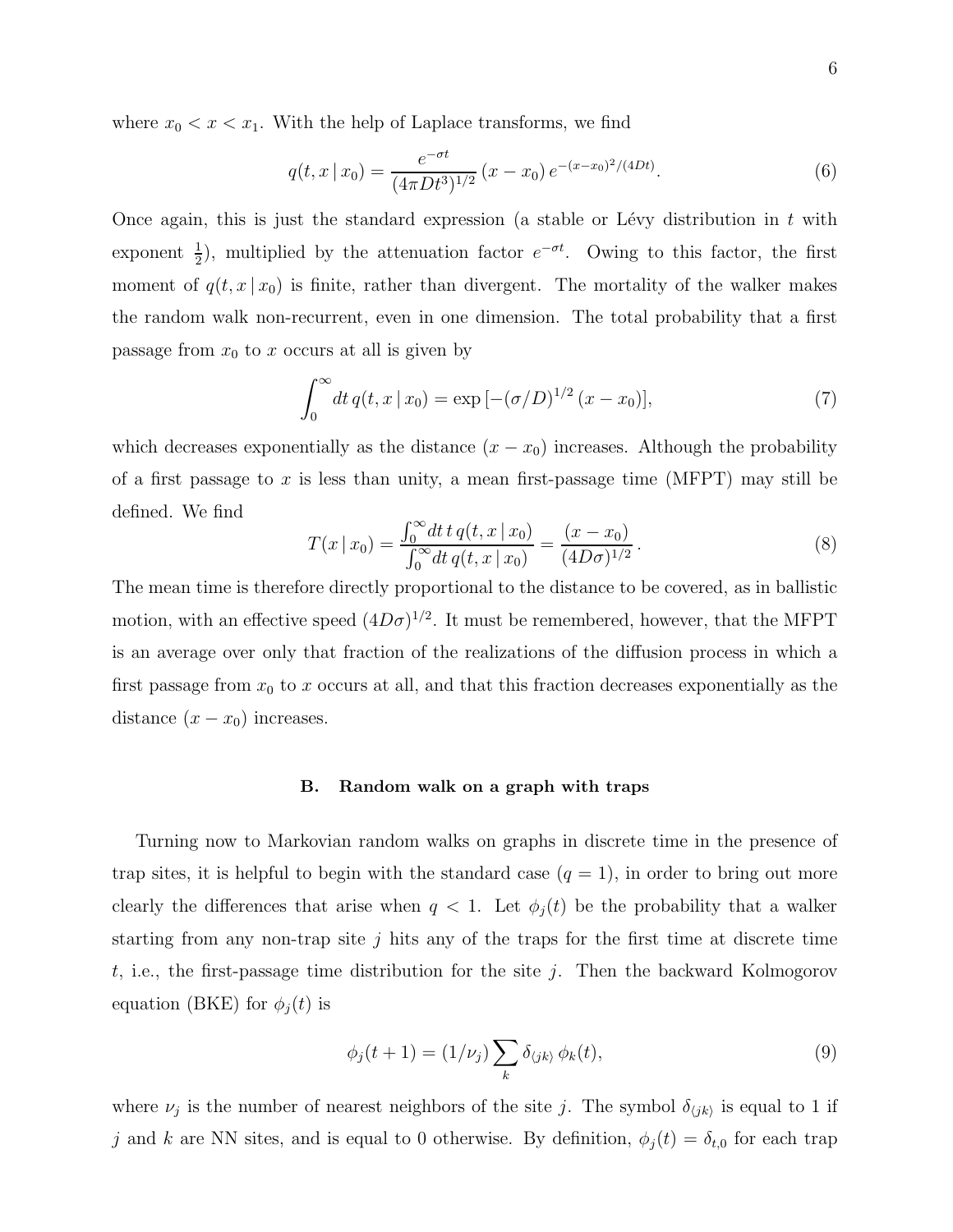site j (the 'boundary conditions'). Likewise, when j is a non-trap site,  $\phi_j(0) = 0$  (the initial conditions). Let  $\Phi_j = \sum_{t=0}^{\infty} \phi_j(t)$  be the total probability that a walker starting at site j ever reaches a trap. Summing over  $t$ , Eq.  $(9)$  gives

<span id="page-6-0"></span>
$$
\Phi_j = (1/\nu_j) \sum_k \delta_{\langle jk \rangle} \Phi_k.
$$
\n(10)

But if k is a trap site, then  $\Phi_k = \sum_{t=0}^{\infty} \delta_{t,0} = 1$ . Because of this fact, [\(10\)](#page-6-0) becomes an *inhomogeneous* equation whenever  $j$  has a nearest-neighbor trap site. Equation [\(10\)](#page-6-0), written down for every value of  $j$ , yields a set of linear simultaneous equations with a non-vanishing discriminant. Hence there is a unique solution set, deduced by inspection to be simply  $\Phi_j = 1$  for every j. In other words, trapping is a *sure* event for random walks on all the finite connected structures in which we are interested, i.e., the first-passage time distribution  $\phi_j(t)$  is properly normalized:

<span id="page-6-1"></span>
$$
\Phi_j = \sum_{t=0}^{\infty} \phi_j(t) = 1.
$$
\n(11)

(In the case of fractal graphs, this remains true in the infinite generation limit, since we only consider cases in which the the spectral dimension  $\langle 2. \rangle$ 

The 'local mean value' nature of  $\phi_j(t)$  is evident in Eq. [\(9\)](#page-5-0). This may be made more manifest by re-writing it in the form

$$
\phi_j(t+1) - \phi_j(t) = \sum_k \Delta_{jk} \phi_k(t), \qquad (12)
$$

where

$$
\Delta_{jk} = \nu_j^{-1} \delta_{\langle jk \rangle} - \delta_{jk} \tag{13}
$$

is (a component of) the discrete Laplacian. The MFPT, or the mean time to trapping for walks originating from any given site i, is the first moment of  $\phi_j(t)$ , and is defined as

$$
T_j = \sum_{t=0}^{\infty} t \phi_j(t) / \sum_{t=0}^{\infty} \phi_j(t) = \sum_{t=0}^{\infty} t \phi_j(t),
$$
 (14)

in view of the normalization in Eq. [\(11\)](#page-6-1). Multiplying both sides of Eq. [\(9\)](#page-5-0) by  $(t + 1)$  and summing over t leads to the set of linear simultaneous equations for  $\{T_j\}$  given by

<span id="page-6-2"></span>
$$
\sum_{k} \Delta_{jk} T_k = -1. \tag{15}
$$

It is important to bear in mind (for what follows) that such a linear relationship among the MFPTs from different sites is only possible because the distribution  $\phi_j(t)$  is normalized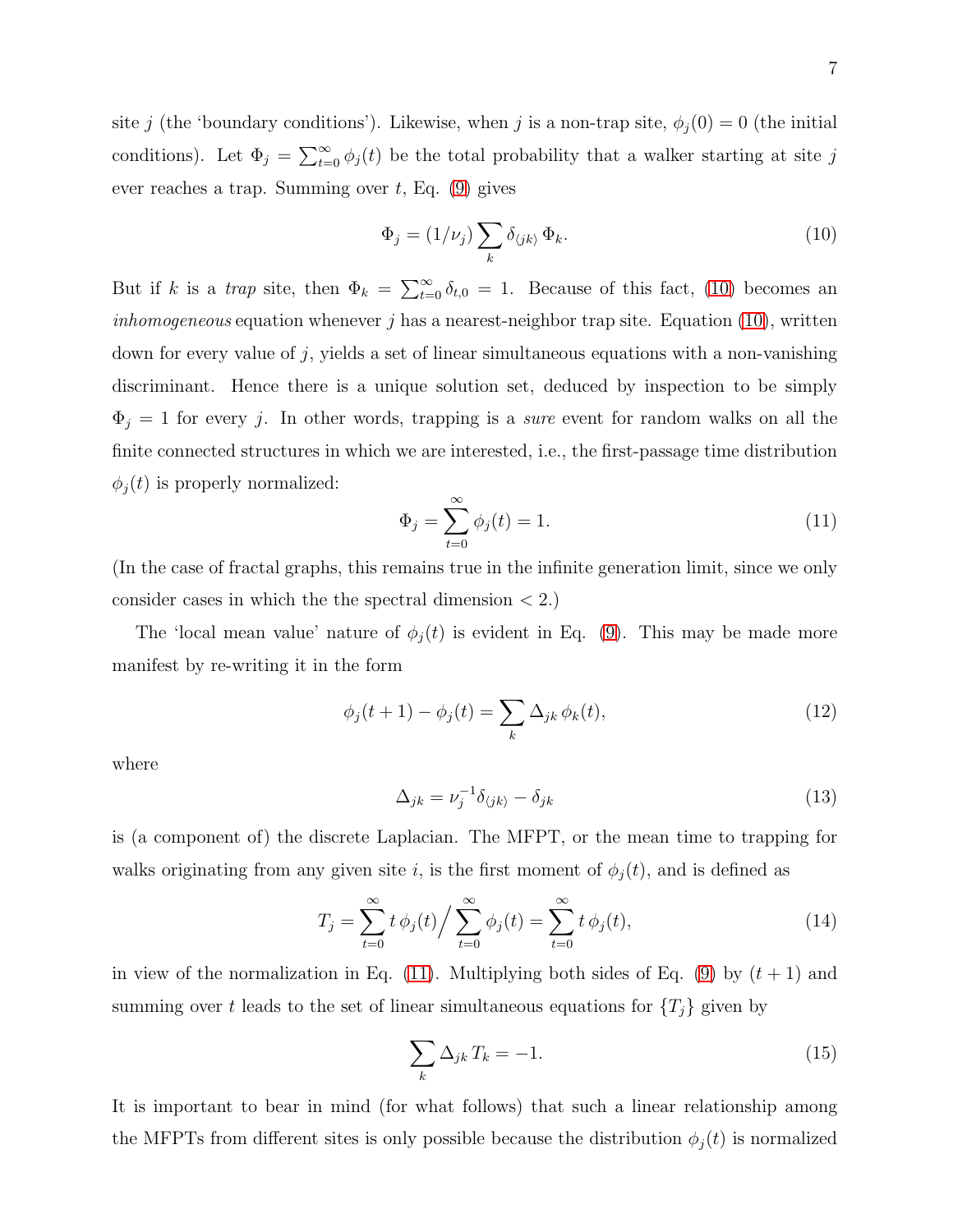to unity for every j. Depending on the structure of the hierarchical and/or fractal graph concerned, and its symmetries in the presence of the deep traps, various scaling relations for partial sums of the MFPTs arise from the appropriate application of Eq. [\(15\)](#page-6-2). These are relatively simple additive and multiplicative relations, again because of the linearity of Eq. [\(15\)](#page-6-2). In particular, they help answer a basic question related to random walks on hierarchical graphs: if the spatial scaling factor of the graph that takes us from one generation to the next is  $\lambda$ , say, what is the corresponding temporal scaling factor  $\mu$ ? The ratio

$$
d_w = (\ln \mu) / (\ln \lambda) \tag{16}
$$

is then the random walk dimension of the hierarchical graph or fractal. Thus, the fact that, on the average, "it takes four times as long to go twice as far" in conventional diffusion implies that  $d_w = 2$  in this case. On the Sierpinski gasket, in contrast, it is well known that "it takes" (on the average) five times as long to go twice as far", implying that  $d_w = (\ln 5)/(\ln 2)$  on this graph. One of the objectives of the present work is to examine how the effective random walk dimension is affected by the fact that the walker is mortal, i.e.,  $q < 1$ .

#### C. Mortal random walker

We now consider the case of a mortal random walker, with any specified value of  $q \in (0,1)$ . Let  $F_j(t, q)$  be the probability that a walker starting from the site i hits any of the traps for the first time at time  $t$ . (This notation helps us keep track of the fact that the first-passage time distribution is q-dependent). Since the first jump of the walker from the site  $j$  to any of the NN sites of j occurs with probability  $q/\nu_j$ , the BKE for  $F_j(t,q)$  is now given by

<span id="page-7-0"></span>
$$
F_j(t+1,q) = \frac{q}{\nu_j} \sum_k \delta_{\langle jk \rangle} F_k(t,q). \tag{17}
$$

The boundary conditions and initial conditions on  $F_j(t, q)$  are the same as those satisfied by  $\phi_j(t)$ : namely,  $F_j(t,q) = \delta_{t,0}$  when j is a trap site, and  $F_j(0,q) = 0$  when j is a non-trap site. Equation [\(17\)](#page-7-0) differs from the BKE [\(9\)](#page-5-0) solely by the extra factor of q on the right-hand side. As the respective time arguments on the left and right-hand sides of Eq. [\(17\)](#page-7-0) are  $t+1$ and t, the presence of this factor implies at once that  $F_j(t,q)$  must necessarily be of the form  $q^t \phi_j(t)$ , where  $\phi_j(t)$  is the first-passage-time distribution in the case  $q = 1$ , as already defined. The total probability of the trapping of a mortal walker starting from  $i$  is therefore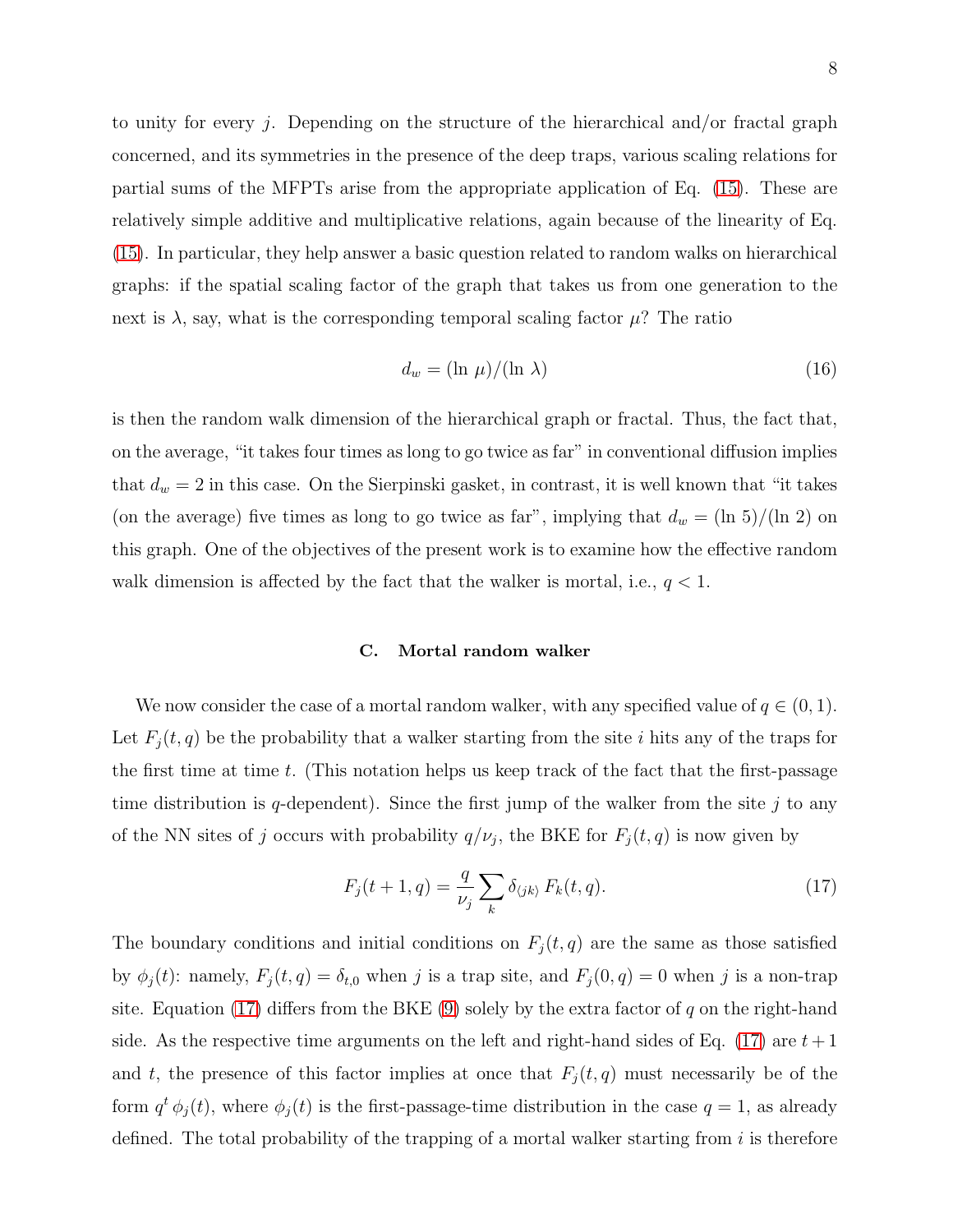given by

<span id="page-8-0"></span>
$$
P_j(q) = \sum_{t=0}^{\infty} F_j(t, q) = \sum_{t=0}^{\infty} q^t \phi_j(t) < 1,\tag{18}
$$

because  $\phi_j(t)$  is already normalized to unity  $(P_j(1) \equiv \Phi_j = 1)$ , and  $0 < q < 1$ . The trapping of a walker starting from an arbitrary initial site is therefore no longer a sure event, and first passage to a trap from an arbitrary initial site is not a proper random variable. The total probability of reaching a trap depends on the starting point  $j$ . But we can still define a mean first-passage time (MFPT) or mean time to trapping,  $T_j(q)$ , by averaging over the set of realizations of the walk starting from  $j$  in which trapping does occur. This requires the first moment of  $F_j(t, q)$  to be divided by the total trapping probability  $P_j(q)$ . As this denominator is different for different sites, one can no longer expect any linear relation between the MFPTs, in general. Further, simple multiplicative scaling relations will no longer hold for MFPTs on hierarchical graphs. But, as will be seen in the sequel, the selfsimilarity of such graphs does lead to more intricate scaling relations, involving in each case the iterates of a scaling function. It will also become clear that the case  $q = 1$  is in a separate class by itself, in a certain specific sense.

It is evident from Eq. [\(18\)](#page-8-0) that  $P_j(q)$  is the generating function (or 'partition function') for the probability distribution  $\phi_j(t)$ , while q plays the role of a fugacity parameter. This fact proves to be of great help in the analysis that follows. The mean time to trapping for walks originating at  $j$  is defined as

<span id="page-8-1"></span>
$$
T_j(q) = \sum_{t=0}^{\infty} t F_j(t, q) / \sum_{t=0}^{\infty} F_j(t, q).
$$
 (19)

Using the fact that  $F_j(t,q) = q^t \phi_j(t)$ , Eq. [\(19\)](#page-8-1) can be re-written as

<span id="page-8-3"></span>
$$
T_j(q) = q \frac{d}{dq} \ln P_j(q). \tag{20}
$$

Other such formulas can be written down for the higher moments of the time to trapping from any initial site j, in terms of the higher derivatives of  $P_j(q)$  with respect to q. It remains to find an equation for the set of trapping probabilities  $\{P_j(q)\}\$ . Summing over t in Eq. [\(17\)](#page-7-0) yields the equation sought. We find

<span id="page-8-2"></span>
$$
P_j(q) = \frac{q}{\nu_j} \sum_k \delta_{\langle jk \rangle} P_k(q). \tag{21}
$$

While this is a trivial relation in the case  $q = 1$  (with the solution  $P_j(1) = 1$  for every j), it is far from being so for  $q \neq 1$ . In particular, it immediately precludes the possibility that  $P_j(q)$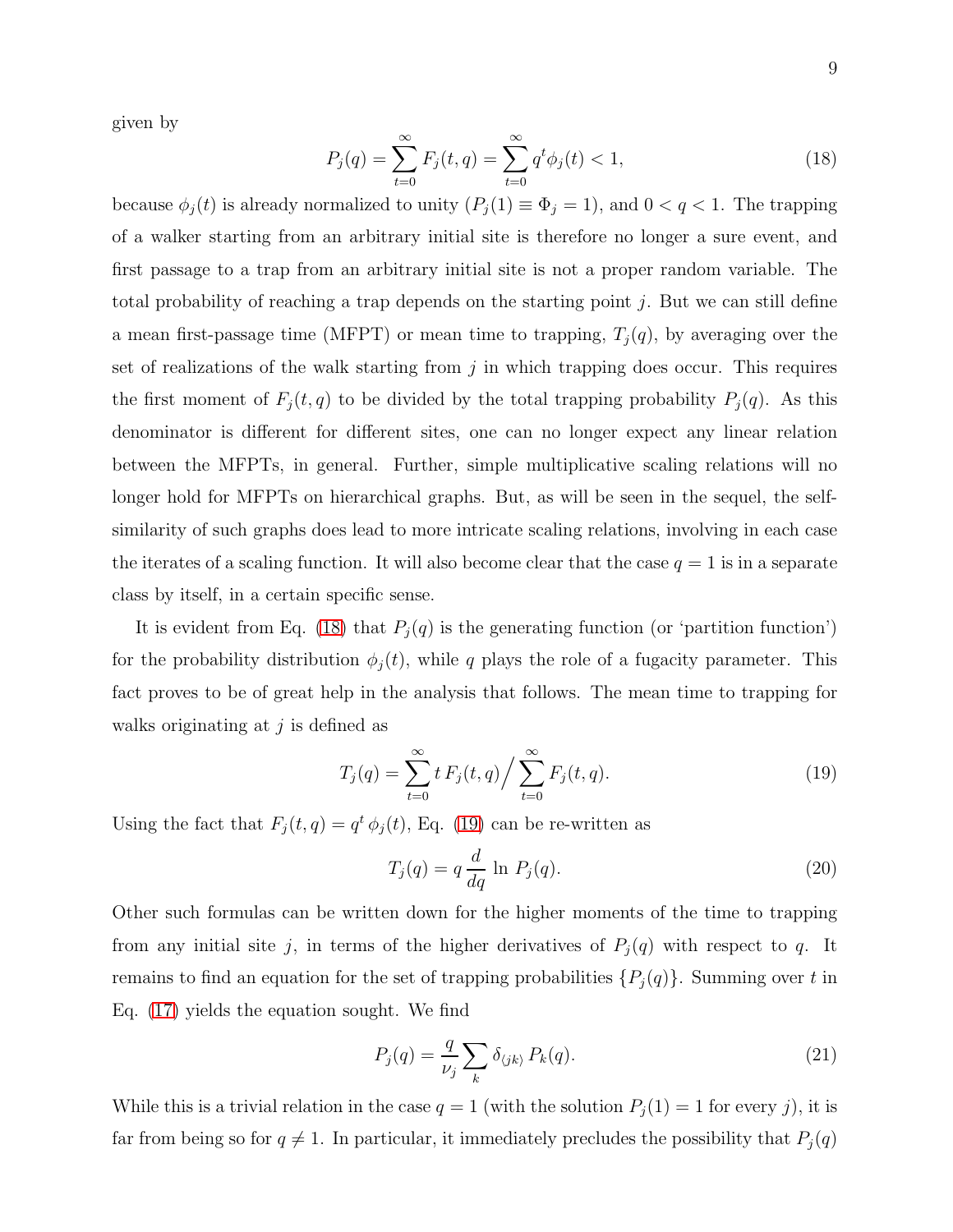could be independent of j when  $q < 1$ . Once again, the 'boundary condition'  $P_k(q) = 1$ when k is any trap site makes  $(21)$  an inhomogeneous set of linear equations, guaranteed to have a unique and non-trivial solution set.

#### D. Mortal walker on a linear lattice

As a simple illustration of the effects of mortality  $(q < 1)$ , consider a Markovian random walk via nearest-neighbor jumps on a linear lattice with sites labeled  $0, 1, \ldots, N$ , with a trap at N. The total probability that a walker starting at the site  $j$  hits the trap is given by  $P_j(q)$ . The set of equations [\(21\)](#page-8-2) reads, in this instance,

<span id="page-9-2"></span>
$$
P_0(q) = qP_1(s) \tag{22}
$$

and, for  $1 \leq j \leq N-1$ ,

<span id="page-9-0"></span>
$$
P_j(q) = \frac{1}{2}q[P_{j-1}(q) + P_{j+1}(q)],\tag{23}
$$

with the boundary condition  $P_N(q) = 1$ . The last equation of the set is therefore

<span id="page-9-3"></span>
$$
P_{N-1}(q) = \frac{1}{2}q[P_{N-2}(q) + 1],\tag{24}
$$

which is an inhomogeneous equation. Hence, there is a unique non-trivial solution set for  ${P_j(q)}$ . As we know already, in the case  $q = 1$  this is just the uniform solution  $P_j(1) = 1$  for every i, but this is no longer true for any  $q < 1$ . In fact, Eq. [\(23\)](#page-9-0) is precisely the recursion relation satisfied by the Chebyshev polynomials of the first and second kinds, with argument 1/q. The conditions (i)  $P_N(q) = 1$  and (ii)  $0 \le P_j(q) < 1$  suffice to identify the unique normalized solution to be

<span id="page-9-1"></span>
$$
P_j(q) = \frac{\mathcal{T}_j(1/q)}{\mathcal{T}_N(1/q)},\tag{25}
$$

where  $\mathcal{T}_j(x)$  is the Chebyshev polynomial of the first kind and of order j. Since  $1/q \geq 1$ , we have the representation

$$
\mathcal{T}_j(1/q) = \cosh\left(j\cosh^{-1}(1/q)\right),\tag{26}
$$

showing that  $P_j(q) < P_{j'}(q)$  when  $j < j'$ . This is just what is expected on physical grounds: the trapping probability increases as the starting point of the walk gets closer to the trap. In the limit  $q = 1$ , Eq. [\(25\)](#page-9-1) yields  $P_j(1) = 1$ , as required. At the other extreme  $(q \to 0)$ ,  $P_j(q)$ vanishes exponentially with the distance to the trap, like  $q^{N-j} = \exp[-(N-j) \ln(1/q)].$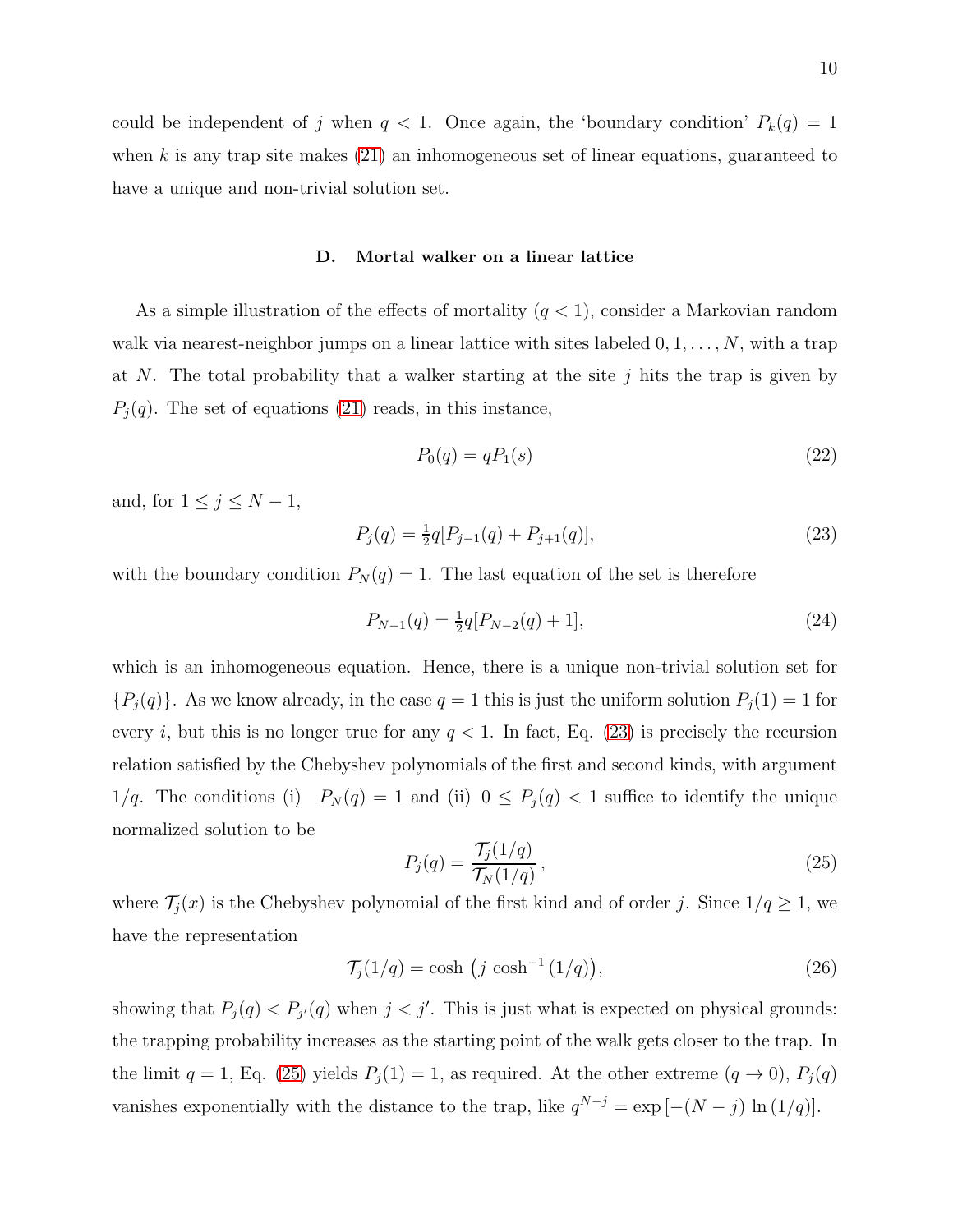Using the formula of Eq. [\(20\)](#page-8-3), the mean time taken by a mortal random walker starting at the site  $i$  to reach the trap at N works out to

<span id="page-10-0"></span>
$$
T_j(q) = \frac{\{N \tanh\left(N \tanh^{-1} \sqrt{1 - q^2}\right) - j \tanh\left(j \tanh^{-1} \sqrt{1 - q^2}\right)\}}{\sqrt{1 - q^2}}.
$$
 (27)

Again, in the limit  $q = 1$ , we recover the well-known result  $T_j(1) = N^2 - j^2$  (standard diffusive behavior). In the limit  $q \to 0$ , we have  $T_j(q) \to N - j$ , which suggests 'ballistic' motion— the mean time taken to reach the trap is proportional to the distance to be covered. This turns out to be a general feature that has a straightforward explanation, as we shall see. For the moment, it suffices to bear in mind that the average involved in this MFPT is over the vanishingly small number of realizations of the walk in which a first passage to the trap does occur.

# III. SCALING OF TRAPPING PROBABILITY ON A HIERARCHICAL LATTICE

#### A. Hierarchical linear lattice

We turn now to the application of the foregoing to a mortal random walker on a hierarchical lattice. It is helpful to illustrate the manner in which the probability of trapping scales on going from one generation to the next on a family of hierarchical graphs comprising a suitable subset of the set of linear lattices. By 'scaling', we mean here a sequence of renormalizations of the original survival probability  $q$ . More than one transformation of this type can be envisaged, originating from the nesting property of the Chebyshev polynomials, namely,

<span id="page-10-1"></span>
$$
\mathcal{T}_{rj}(x) = \mathcal{T}_r(\mathcal{T}_j(x)),\tag{28}
$$

where  $r = 0, 1, 2, \ldots$  The first nontrivial transformation in this regard corresponds to  $r = 2$ , which we now proceed to consider in a specific form.

Consider the subset  $\{G_n | n = 0, 1, 2, ...\}$  of linear lattices, where the sites of the  $n^{\text{th}}$ generation graph  $G_n$  are labeled from 0 to  $2^n$ . The generation-0 graph  $G_0$  comprises just two sites, 0 and 1. This is decorated with a site in the middle of the bond, and the length scale doubled, to obtain the generation-1 graph  $G_1$ . The procedure is repeated to obtain the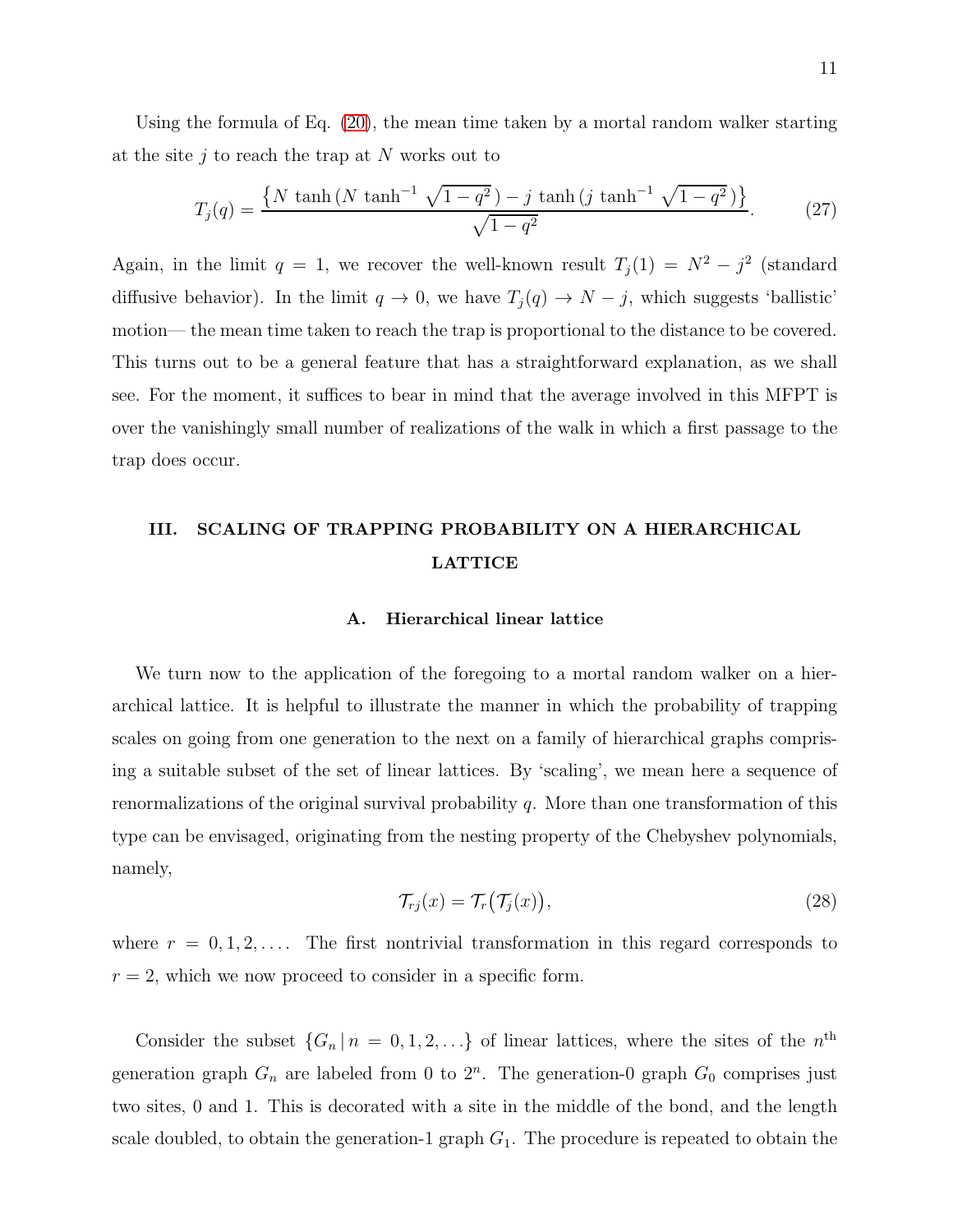family  $\{G_n\}$  of hierarchical graphs. We consider, specifically, the probability  $P_0^{(n)}$  $\mathfrak{g}_0^{(n)}(q)$  that a mortal walker starting from 0 on  $G_n$  hits the trap located at the other end of the lattice, at site  $2^n$ . The superscript  $(n)$  is meant to keep track of the fact that the random walk occurs on  $G_n$ . It is important to note that no new traps are added in going from one member of the hierarchy to the next. The distance to be covered by the walker doubles from one generation to the next.  $P_0^{(n)}$  $0^{(n)}(q)$  has already been determined in the preceding section: setting  $j = 0$ and  $N = 2<sup>n</sup>$  in Eqs. [\(25\)](#page-9-1) and [\(27\)](#page-10-0), we have

<span id="page-11-0"></span>
$$
P_0^{(n)}(q) = \frac{1}{\mathcal{T}_{2^n}(q)} = \text{sech}\left(2^n \,\text{sech}^{-1} \,q\right),\tag{29}
$$

while the corresponding mean time to trapping is

<span id="page-11-1"></span>
$$
T_0^{(n)}(q) = \frac{2^n \tanh\left(2^n \tanh^{-1} \sqrt{1 - q^2}\right)}{\sqrt{1 - q^2}}.
$$
\n(30)

The exact, explicit expressions in Eqs. [\(29\)](#page-11-0) and [\(30\)](#page-11-1) enable us to see precisely how the probability of trapping and the corresponding mean time to trapping vary as functions of the survival probability q of a mortal random walker on the hierarchical linear lattice. As q increases from 0 to 1,  $P_0(q)$  stays close to 0 and rises very slowly, and then rapidly rises up to the value 1 at  $q = 1$ . The MFPT  $T_0^{(n)}$  $\mathfrak{g}^{(n)}(q)$ , too, exhibits a similar-shaped variation, as it rises from its lower limiting value  $2^n$  at  $q = 0$  to its upper limiting value  $(2^n)^2 = 2^{2n}$  at  $q = 1$ . We will return, subsequently, to the change in the behavior of the MFPT (and hence that of the temporal scaling factor  $\mu$ ) for a mortal walker.

At the moment, however, we are interested in deducing the foregoing solution for  $P_0^{(n)}$  $\binom{n}{0}(q)$ on the basis of a scaling argument that can be generalized to other hierarchical graphs. On  $G_0$  we have, trivially,  $P_0^{(0)}$  $Q_0^{(0)}(q) = q$  and  $T_0^{(0)}$  $D_0^{(0)}(q) = 1$ . Finding  $P_0^{(1)}$  $O_0^{(1)}(q)$  for  $G_1$  requires, in principle, the enumeration of all walks between the sites 0 and 1 before the walker hits 2 for the first time. This is quite easy, but it is even easier to solve Eqs.  $(22)–(24)$  $(22)–(24)$  explicitly in this case. We find

<span id="page-11-3"></span>
$$
P_0^{(1)}(q) = \frac{q^2}{(2 - q^2)}.\t(31)
$$

Similarly, Eqs. [\(22\)](#page-9-2)–[\(24\)](#page-9-3) can be solved explicitly on  $G_2$  and  $G_3$  to arrive at the solutions

<span id="page-11-2"></span>
$$
P_0^{(2)}(q) = \frac{q^4}{(8 - 8q^2 + q^4)}
$$
\n(32)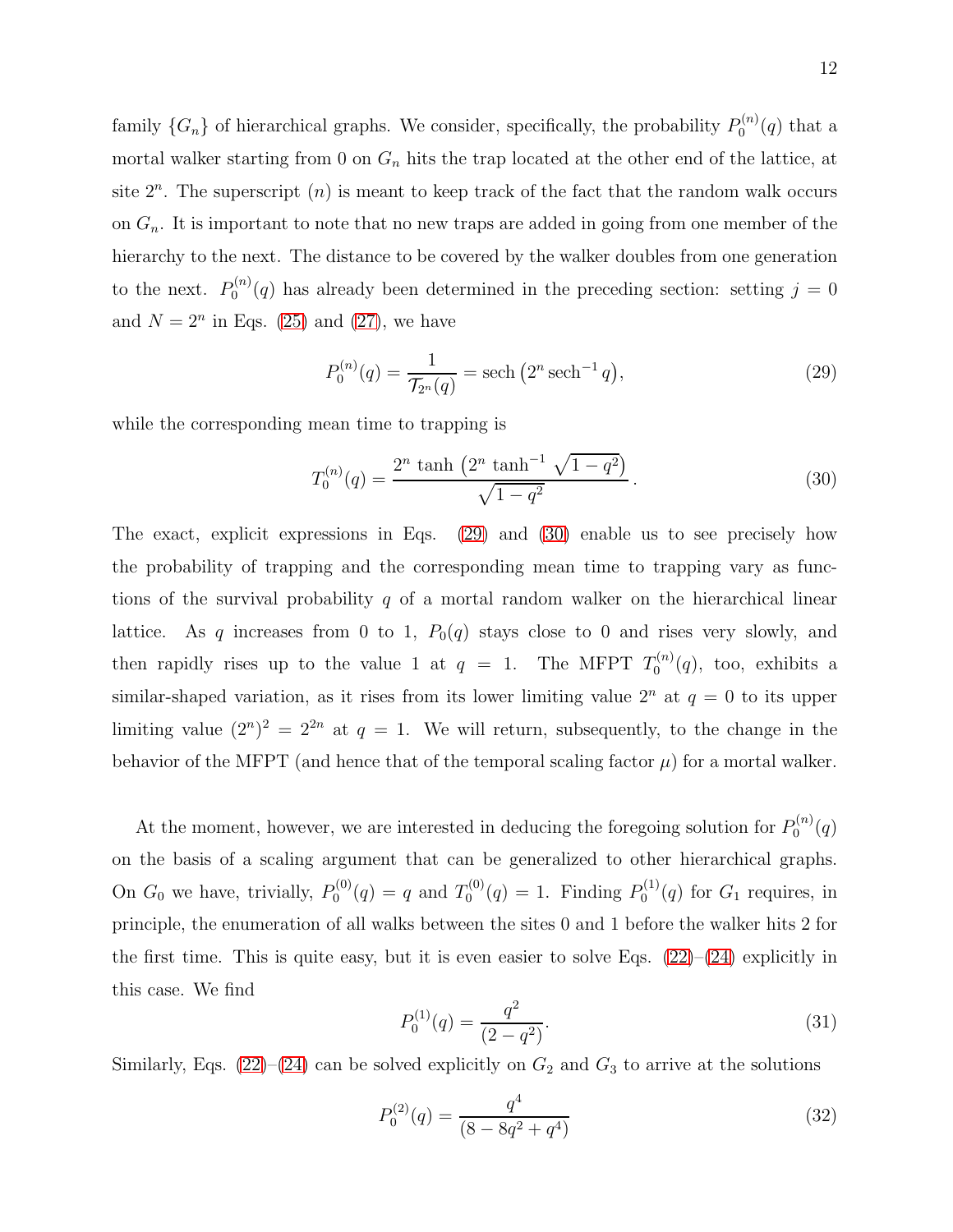and

<span id="page-12-0"></span>
$$
P_0^{(3)}(q) = \frac{q^8}{(128 - 256q^2 + 160q^4 - 32q^6 + q^8)}.\tag{33}
$$

The number of equations in  $(23)$  increases exponentially with increasing n, making a bruteforce solution of the set of equations  $(22)$ – $(24)$  intractable. But we note that, in going from  $G_0$  to  $G_1$ , the probability of survival of the walker till it reaches the trap decreases, from the value q on  $G_0$  to the value  $q^2/(2-q^2)$  on  $G_1$ . In other words, as the distance between the starting point and the trap is *doubled*, the survival parameter  $q$  is effectively rescaled to a new value according to the map

<span id="page-12-1"></span>
$$
q \to f(q) = \frac{q^2}{(2 - q^2)}.\tag{34}
$$

We therefore expect the solutions in Eqs. [\(32\)](#page-11-2) and [\(33\)](#page-12-0) to be the iterates  $f(f(q))$  and  $f(f(f(q)))$  of the map  $f(q)$ , and it is readily verified that this is indeed so. Owing to the exact hierarchical nature of the set  $\{G_n\}$  and of the locations of the initial and final sites of the random walk, the probability of a walker on  $G_n$  starting at the site 0 and hitting the trap at site  $2^n$  should then be given by

<span id="page-12-2"></span>
$$
P_0^{(n)}(q) = f(P_0^{(n-1)}(q)) = f^{(n)}(q),
$$
\n(35)

where  $f^{(n)}(q)$  is the n<sup>th</sup> iterate of the map  $f(q)$  (with  $f^{(0)}(q) \equiv q$ ). But this is exactly what we have already proved: noting that  $f(q) = 1/\mathcal{T}_2(1/q)$ , we have

$$
f^{(2)}(q) = f(1/\mathcal{T}_2(1/q)) = \frac{1}{\mathcal{T}_2(\mathcal{T}_2(1/q))} = \frac{1}{\mathcal{T}_4(1/q)} = P_0^{(2)}(q), \tag{36}
$$

and so on, successively. The assertion that  $P_0^{(n)}$  $D_0^{(n)}(q) = f(P_0^{(n-1)})$  $\binom{n-1}{0}(q)$  follows from the nesting property of the Chebyshev polynomials (Eq. [\(28\)](#page-10-1)), i.e., from the fact that  $\mathcal{T}_2(\mathcal{T}_{2^{n-1}}(1/q)) =$  $\mathcal{T}_{2^n}(1/q).$ 

With this 'scaling solution' at hand, the focus shifts to the analysis of the map  $f(q)$ . In the particular example of the linear hierarchical lattice, we already have the explicit form of  $f^{(n)}(q)$  as a function of q for an arbitrary value of n. But such a form is not available for an arbitrary hierarchical lattice. It is therefore necessary to work out a general formalism that enables deductions to be made even in the absence of an explicit solution, as we now proceed to show. The exact solution [\(29\)](#page-11-0) (pertaining to the hierarchical linear lattice) and its properties will then serve to corroborate the results to be deduced on general grounds.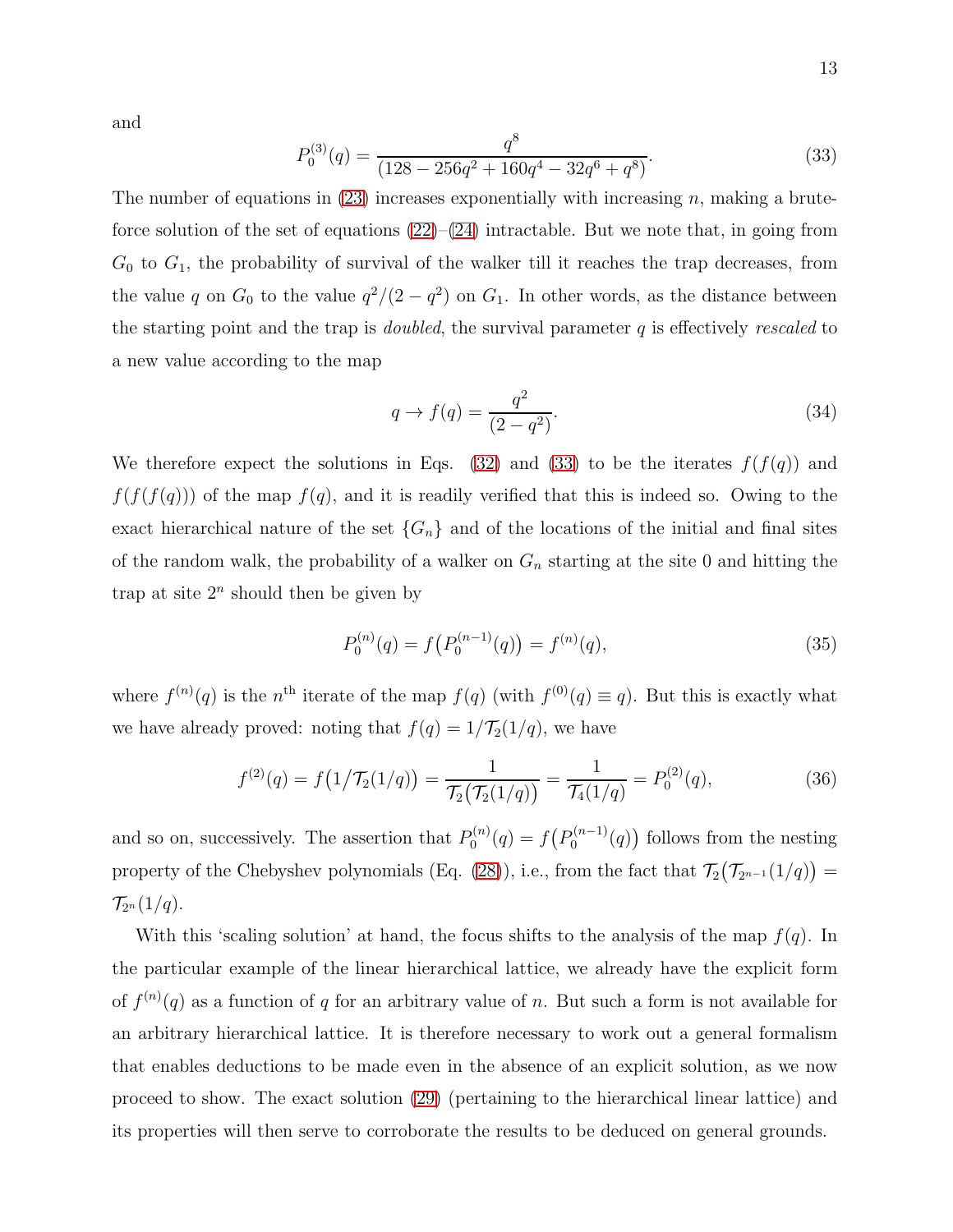In the unit interval [0, 1] in q (the physical region), the map  $f(q)$  in Eq. [\(34\)](#page-12-1) is onto, monotone and convex, with a superstable fixed point at  $q = 0$  and an unstable fixed point at  $q = 1$ . Thus, if  $n < m$ , then  $f^{(n)}(q) > f^{(m)}(q)$  for every  $0 < q < 1$ . As the generation number *n* increases, any initial  $s < 1$  flows into the fixed point at  $q = 0$ . Correspondingly,  $P_0^{(n)}$  $0^{(n)}(q)$  becomes flatter and flatter over the interval, with a leading behavior

<span id="page-13-2"></span>
$$
P_0^{(n)}(q) \sim 2 \left( q/2 \right)^{2^n} \tag{37}
$$

near  $q = 0$ , and rises steeply as  $q \to 1$  to reach the value 1 at the fixed point  $q = 1$ . This is also the leading large-*n* behavior of  $P_0^{(n)}$  $0^{(n)}(q)$  for any  $q < 1$ , because of the flow toward the stable fixed point with increasing  $n$ . The only exception to this behavior corresponds, of course, to the case  $q = 1$ , which remains fixed at that value under iteration. It is in this sense that this case remains distinct from that of a mortal walker with any value of  $q$  less than unity. For a mortal walker, the probability of reaching the trap decreases exponentially with increasing distance from the origin, since the distance from the origin to the trap is  $2<sup>n</sup>$ . The characteristic length scale of this exponential decay is  $1/\ln(1/q)$ .

The iterative form of  $P_0^{(n)}$  $0^{(n)}(q)$  in Eq. [\(35\)](#page-12-2) also leads to a useful expression for the mean time to trapping for a random walk starting at the site 0. From Eq. [\(20\)](#page-8-3), we have in this case

<span id="page-13-0"></span>
$$
T_0^{(n)}(q) = q \frac{d}{dq} \ln f^{(n)}(q). \tag{38}
$$

Let the sequence  $q_0 \stackrel{f}{\to} q_1 \stackrel{f}{\to} q_2 \cdots \stackrel{f}{\to} q_n$  denote the orbit of the point  $q_0 \equiv q$  under the map  $f$ , i.e.,

$$
q_{\alpha} \equiv f^{(\alpha)}(q), \ \alpha = 0, 1, \dots, n. \tag{39}
$$

Equation [\(38\)](#page-13-0) can then be written, for  $n \geq 1$ , as

$$
T_0^{(n)}(q) = \frac{q_0}{q_n} \frac{dq_n}{dq_0} = \frac{q_0}{q_n} \frac{dq_n}{dq_{n-1}} \frac{dq_{n-1}}{dq_{n-2}} \cdots \frac{dq_1}{dq_0}.
$$
 (40)

Since  $dq_{\alpha+1}/dq_{\alpha} = f'(q_{\alpha})$  (where the prime denotes the derivative), we get

<span id="page-13-1"></span>
$$
T_0^{(n)}(q) = \frac{q_0}{q_n} \prod_{\alpha=0}^{n-1} f'(q_\alpha), \ \ n \ge 1.
$$
 (41)

The time to trapping can thus be expressed in terms of a product of the local contraction factors pertaining to the map, evaluated at the successive points on the orbit of  $q_0$ . The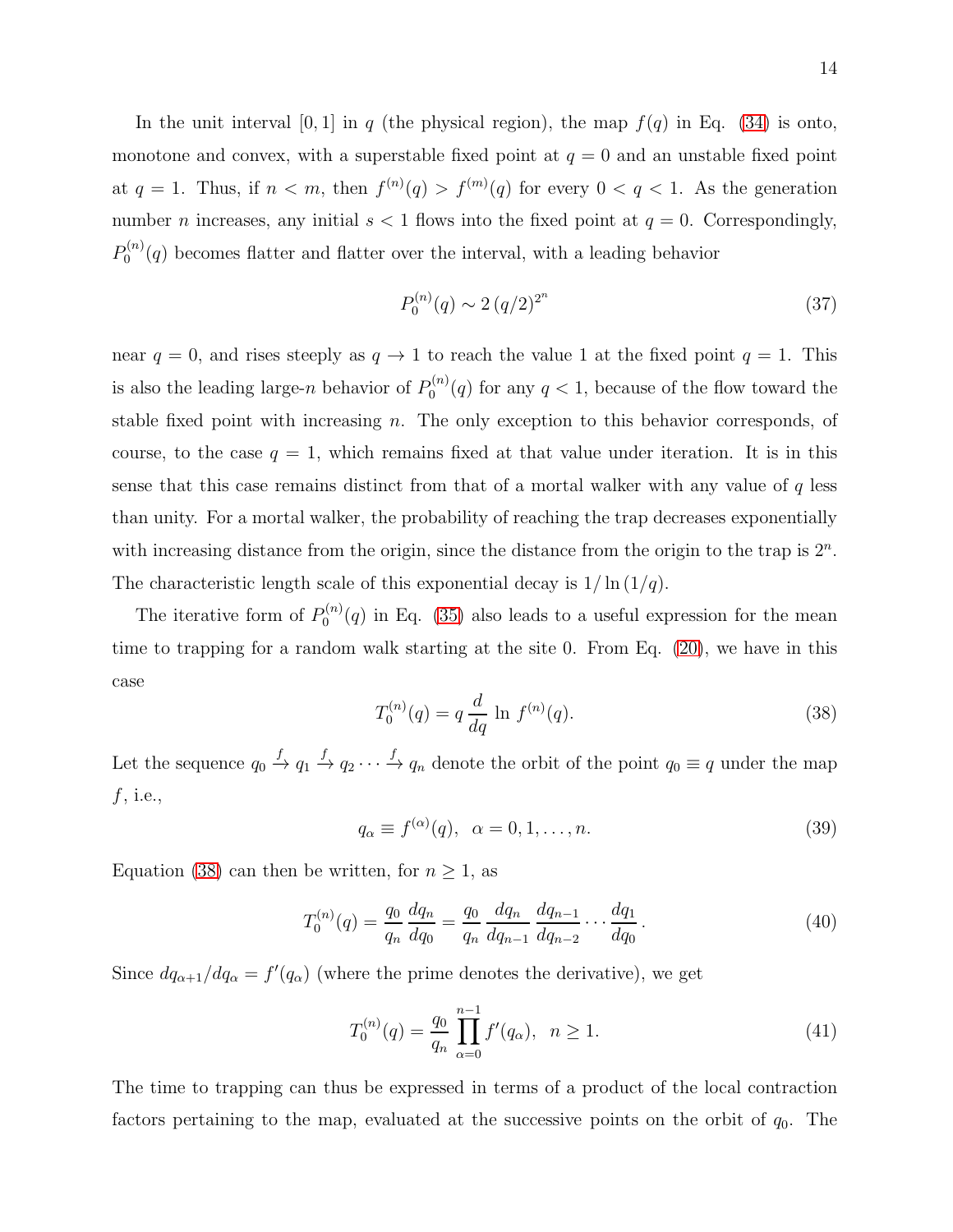MFPT  $T_{0}^{\left( n\right) }$  $\mathcal{O}_0^{(n)}(q)$  also provides us with a natural choice for the temporal scaling factor characterizing a mortal random walker on a family of hierarchical graphs, as we go from one generation to the next. We define

$$
\mu = \frac{T_0^{(n)}(q)}{T_0^{(n-1)}(q)}.
$$
\n(42)

Using the expression in Eq. [\(41\)](#page-13-1) in this definition, we get the very convenient formula

<span id="page-14-0"></span>
$$
\mu = \left[ q \frac{d}{dq} \ln f(q) \right]_{q=q_{n-1}}.
$$
\n(43)

The formulas in Eqs.  $(35)$ ,  $(38)$ – $(43)$  are of general applicability to mortal random walks on hierarchical lattices with the appropriate scaling function  $f(q)$  in each case. They provide the basis for what follows in the sequel.

Applying the formula of Eq. [\(41\)](#page-13-1) to the map [\(34\)](#page-12-1) corresponding to the hierarchical linear lattice, we have

$$
T_0^{(n)}(q) = \frac{4^n q_0}{q_n} \prod_{\alpha=0}^{n-1} \frac{q_\alpha}{(2 - q_\alpha^2)^2}.
$$
 (44)

In the case  $q = 1$  we have  $q_{\alpha} = 1$  for every  $\alpha$ , and the standard random walk result  $T_0^{(n)}$  $O_0^{(n)}(1) = (2^n)^2$  is recovered: the MFPT to traverse a distance  $2^n$  is just the square of that distance. But this is no longer true for any  $q < 1$ . The respective spatial and temporal scaling factors  $\lambda$  and  $\mu$  for a mortal random walker on the family of hierarchical linear lattices are deduced readily. In going from  $G_{n-1}$  to  $G_n$ , the length of the lattice is simply doubled, so that  $\lambda = 2$ . Using Eq. [\(43\)](#page-14-0), the corresponding temporal factor is

<span id="page-14-1"></span>
$$
\mu = \frac{4}{2 - q_{n-1}^2} \,. \tag{45}
$$

For  $q = 1$ , of course, we have  $q_{\alpha} = 1$  for every  $\alpha$ , so that  $\mu = 4$ , and we recover the familiar result  $d_w = (\ln \mu)/(\ln \lambda) = 2$  (independent of n). But for any  $q < 1$ , the ratio  $\mu$ as given by Eq.  $(45)$  is still *n*-dependent, in keeping with the fact that the scaling is not a simple multiplicative one in the case of a mortal walker.  $\mu$  starts at the value  $4/(2-q^2)$ for  $n = 1$ , and decreases as n increases. In the large-n limit, since any initial  $q < 1$  flows toward  $q = 0$ , we find that  $\mu \to 2$ . This would imply a walk dimension  $d_w \to 1$ , which is characteristic of deterministic (ballistic) motion, rather than diffusive motion. But there is a simple explanation for this behavior. The leading contribution to  $P_0^{(n)}$  $\int_0^{(n)}(q)$  for large *n*, as given by Eq. [\(37\)](#page-13-2), corresponds precisely to the realization of a random walk from 0 to the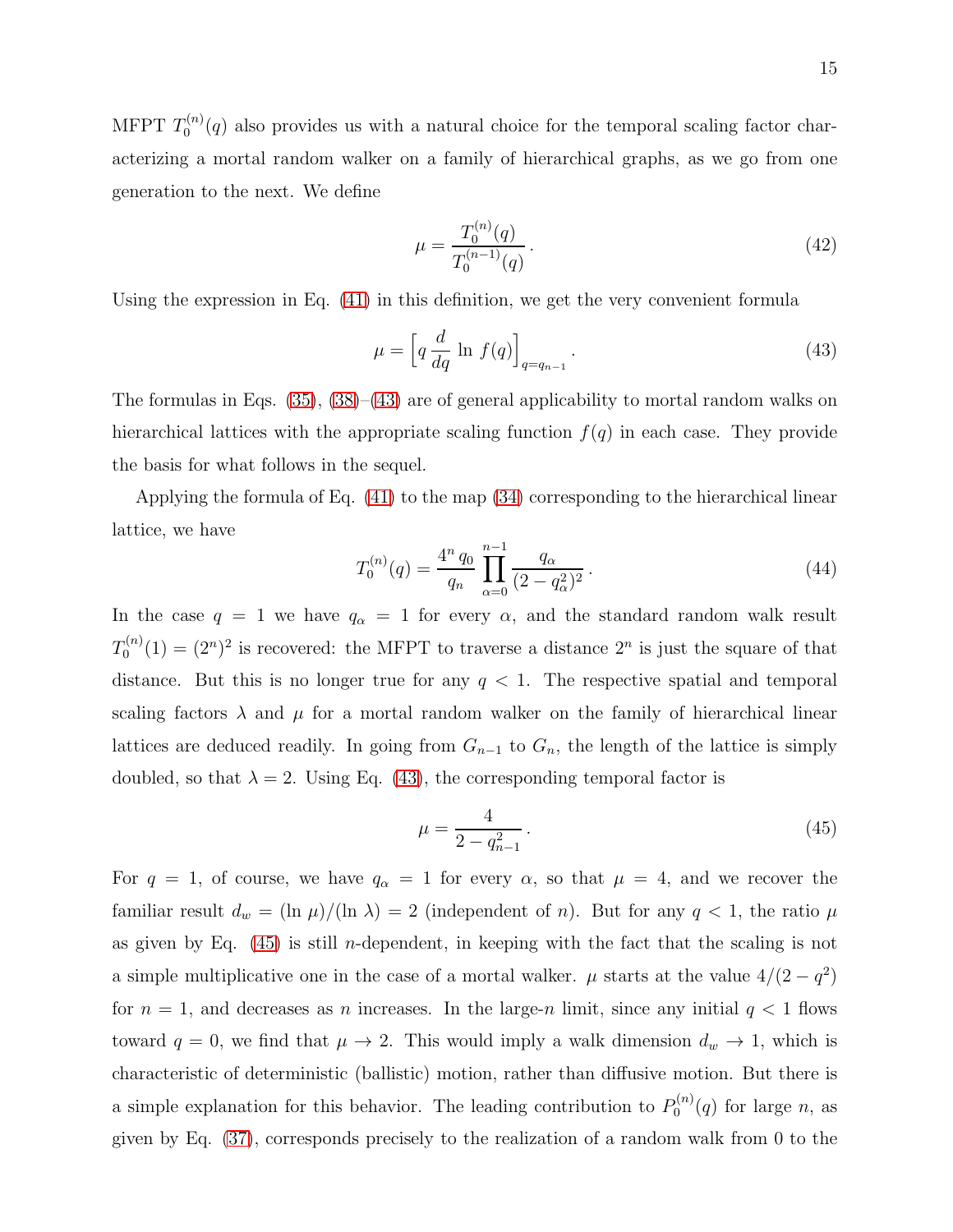trap at  $2^n$  in which the walker never jumps back, but moves in a directed path from start to finish. There is only one such walk. Each of the  $2^n$  steps occurs with a probability  $\frac{1}{2}q$ , except the first step from 0 to 1 which occurs with a probability  $q$ . Hence, the probability of this walk is  $2(q/2)^{2^n}$ , and the time taken to execute it is equal to the number of steps in it, namely,  $2^n$ .

A final remark concerning the family of linear hierarchical lattices: Equation [\(29\)](#page-11-0) is an explicit functional form for the trapping probability  $P_0^{(n)}$  $p_0^{(n)}(q)$ . The latter is the  $n<sup>th</sup>$  iterate  $f^{(n)}(q)$  of the map  $f(q)$ . It is therefore clear that the specific recursion relation in this case, namely,

<span id="page-15-0"></span>
$$
q_{\alpha+1} = f(q_{\alpha}) = \frac{q_{\alpha}^2}{(2 - q_{\alpha}^2)},
$$
\n(46)

must actually be solvable in terms of elementary functions. Setting  $q_{\alpha} = \text{sech } \theta_{\alpha}$ , we have cosh  $\theta_{\alpha+1} = 2 \cosh^2 \theta_{\alpha} - 1 = \cosh 2\theta_{\alpha}$ , so that  $\theta_{\alpha} = 2^{\alpha} \theta_0$ . It follows at once that  $q_n =$ sech  $(2^n \operatorname{sech}^{-1} q)$ , which is precisely Eq. [\(29\)](#page-11-0).

# B. Mortal walker on the Sierpinski gasket

We turn, now, to the case of a mortal random walker on a prototypical hierarchical lattice, the family of Sierpinski graphs embedded in  $d = 2$  dimensions. The procedure for constructing the family  ${G_n}$  in this case is well known.  $G_0$  comprises 3 sites forming an equilateral triangle with sides of unit length: the apex site  $A$ , and the sites  $L$  and  $R$ on the base of the triangle.  $G_1$  is generated by decorating each side with a site at its midpoint, joining it to its four nearest-neighbor sites with bonds, and doubling the length scale. Repeating this process of decorating each bond with a fresh site and doubling the length scale generates the family of planar Sierpinski graphs. The  $n<sup>th</sup>$  generation graph  $G_n$ has  $N_n = \frac{3}{2}$  $\frac{3}{2}(3^{n}+1)$  sites, with A, L and R as the vertices of the outermost triangle whose side length is  $2^n$ . It is convenient to number the sites from  $A(i = 1)$  downwards, and from left to right in each horizontal row. Thus  $A, L$  and R correspond respectively to  $i = 1, 2$  and 3 on  $G_0$ , and to  $i = 1, 4$  $i = 1, 4$  $i = 1, 4$  and 6 on  $G_1$ , and so on (see Fig. 1 for a representation of  $G_2$ ).

As already stated, our primary objective here is to analyze how the survival parameter  $q$  of a mortal walker is transformed in going from one generation of  $G_n$  to the next, leading to a solution for an appropriate trapping probability on  $G_n$  in the form of the  $n<sup>th</sup>$  iterate of a certain scaling function. The simplest way to do so is to consider the first-passage time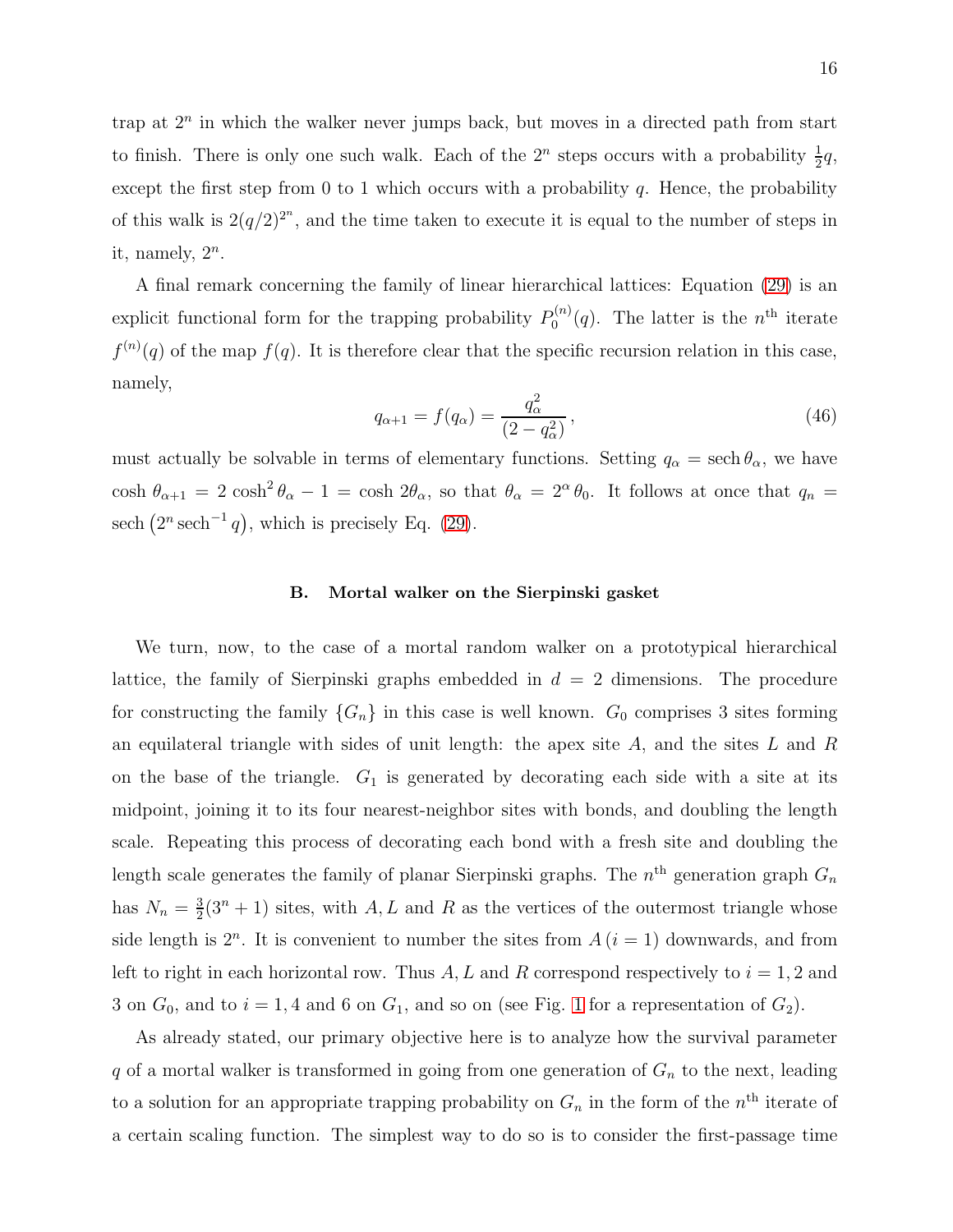

<span id="page-16-0"></span>FIG. 1: Sierpinski Gasket $N\equiv N_2=15$ 

distribution for a walk that starts at A and ends at traps located at  $L$  and  $R$ . Thus the configuration comprising the starting site of the random walk, the locations of the traps, and of course the graph itself, is exactly self-similar as we go from one generation to the next. It remains to find the precise scaling function whose iterates yield the trapping probability as a function of  $q$ . The notation we use parallels that in the preceding sections.

A very brief recollection of the standard case  $q = 1$  is again helpful. Since in this case first passage to L or R is a sure event for a walker starting at any i on  $G_n$ , the corresponding FPT distribution  $\phi_i^{(n)}$  $\mathbf{u}_i^{(n)}(t)$  is normalized to unity  $(\Phi_i^{(n)} = 1)$ , and we may work with the MFPTs directly, using  $\Delta_{ij} T_j^{(n)} = -1$  (Eq. [\(15\)](#page-6-2)). On  $G_0$ , we have  $T_A^{(0)} \equiv T_1^{(0)} = \frac{1}{2} + \frac{1}{2} = 1$ , since L and R are traps. On  $G_1$ , [\(15\)](#page-6-2) is a set of three equations for  $T_i^{(1)}$  $i^{(1)}$ ,  $i = 1, 2, 5$  (since  $T_2^{(1)} = T_3^{(1)}$ 3 by an obvious symmetry). These equations are easily solved to give  $T_A^{(1)} \equiv T_1^{(1)} = 5$ . Owing to the exact self-similarity of the configuration, this suffices to enable the assertion that  $T_A^{(n)} = 5^n$ . Hence  $\mu = 5$ , while  $\lambda = 2$ , yielding the well-known result that the random walk dimension is  $d_w = (\ln 5)/(\ln 2)$  for the family of Sierpinski gaskets in  $d = 2$ .

We turn now to the case of a mortal random walker on  $\{G_n\}$ . We must now first compute the total probability  $P_A^{(n)}$  $P_A^{(n)}(q) \equiv P_1^{(n)}$  $1^{(n)}(q)$  that a walker starting at A hits one of the traps at L and R, using the corresponding BKE, Eq. [\(21\)](#page-8-2). On  $G_0$ , this is given by  $P_A^{(0)}$  $P_A^{(0)}(q) = \frac{1}{2}q + \frac{1}{2}$  $rac{1}{2}q = q.$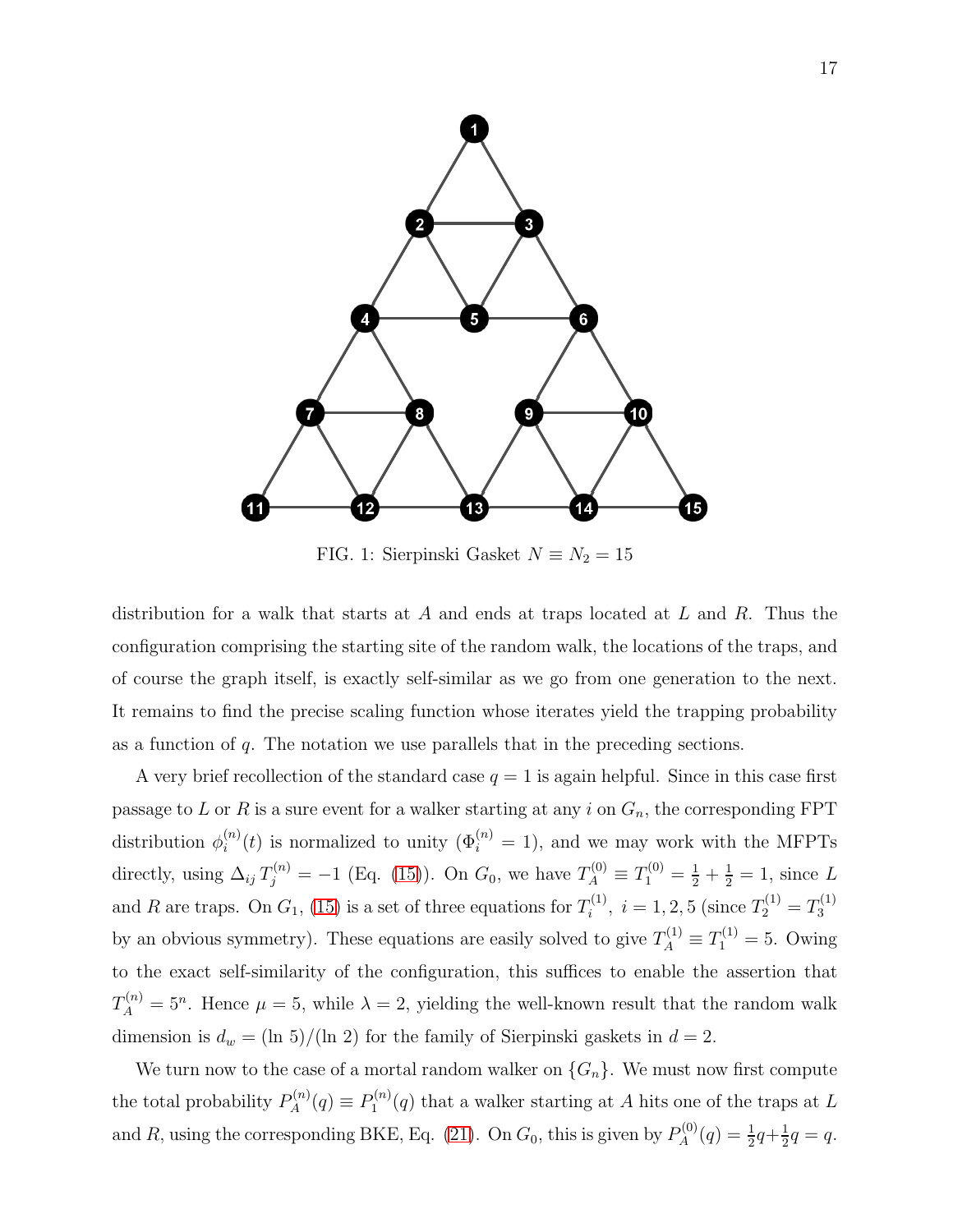On  $G_1$  we have, omitting (for notational simplicity) the supercripts and  $q$ -dependence for a moment, and using the obvious symmetry  $P_2 = P_3$ , the relations  $P_1 = qP_2$ ,  $P_2 = \frac{1}{4}$  $\frac{1}{4}q(P_1 +$  $P_2 + P_5 + 1$ ,  $P_5 = \frac{1}{2}$  $\frac{1}{2}q(P_2+1)$ . Solving for  $P_1$ , we have

<span id="page-17-0"></span>
$$
P_A^{(1)}(q) = \frac{q^2}{(4 - 3q)}.
$$
\n(47)

Going on to solve the corresponding equations on  $G_2$  and  $G_3$  we find, after some algebra,

$$
P_A^{(2)}(q) = \frac{q^4}{(4 - 3q)(16 - 12q - 3q^2)}
$$
\n(48)

and

$$
P_A^{(3)}(q) = q^8 / [(64 - 96q + 24q^2 + 9q^3) \times
$$
  
 
$$
\times (256 - 384q + 96q^2 + 36q^3 - 3q^4)].
$$
 (49)

Equations  $(47)-(49)$  $(47)-(49)$  are the analogs of Eqs.  $(31)-(33)$  $(31)-(33)$  derived earlier for the hierarchical linear lattice. Once again, we note that these expressions are, respectively, precisely the iterates  $f^{(2)}(q)$  and  $f^{(3)}(q)$  of the map

<span id="page-17-2"></span><span id="page-17-1"></span>
$$
q \to f(q) = \frac{q^2}{(4 - 3q)},\tag{50}
$$

as we may anticipate from the results derived in the case of the hierarchical linear lattice. The probability that a mortal walker starting from  $A$  on the  $n<sup>th</sup>$  generation Sierpinski gasket eventually hits one of the traps at the vertices  $L$  and  $R$  is given by

$$
P_A^{(n)}(q) = f^{(n)}(q),\tag{51}
$$

where  $f^{(n)}$  stands for the n<sup>th</sup> iterate of the map f in Eq. [\(50\)](#page-17-2).

Solving the recursion relation

$$
q_{\alpha+1} = f(q_{\alpha}) = \frac{q_{\alpha}^2}{(4 - 3q_{\alpha})}
$$
\n(52)

does not seem possible, as opposed to the case of the recursion relation [\(46\)](#page-15-0) for the hierarchical linear lattice, which allowed one to obtain  $q_{\alpha}$  explicitly as a function of  $q_0$  in terms of elementary functions. In spite of this, a good deal can be said about the behavior of the iterates of f for large generation number n. In the unit interval  $[0, 1]$  of q, the map  $f(q) = \frac{q^2}{4-3q}$  has essentially the same qualitative behavior as the map  $f(q) = \frac{q^2}{2-q^2}$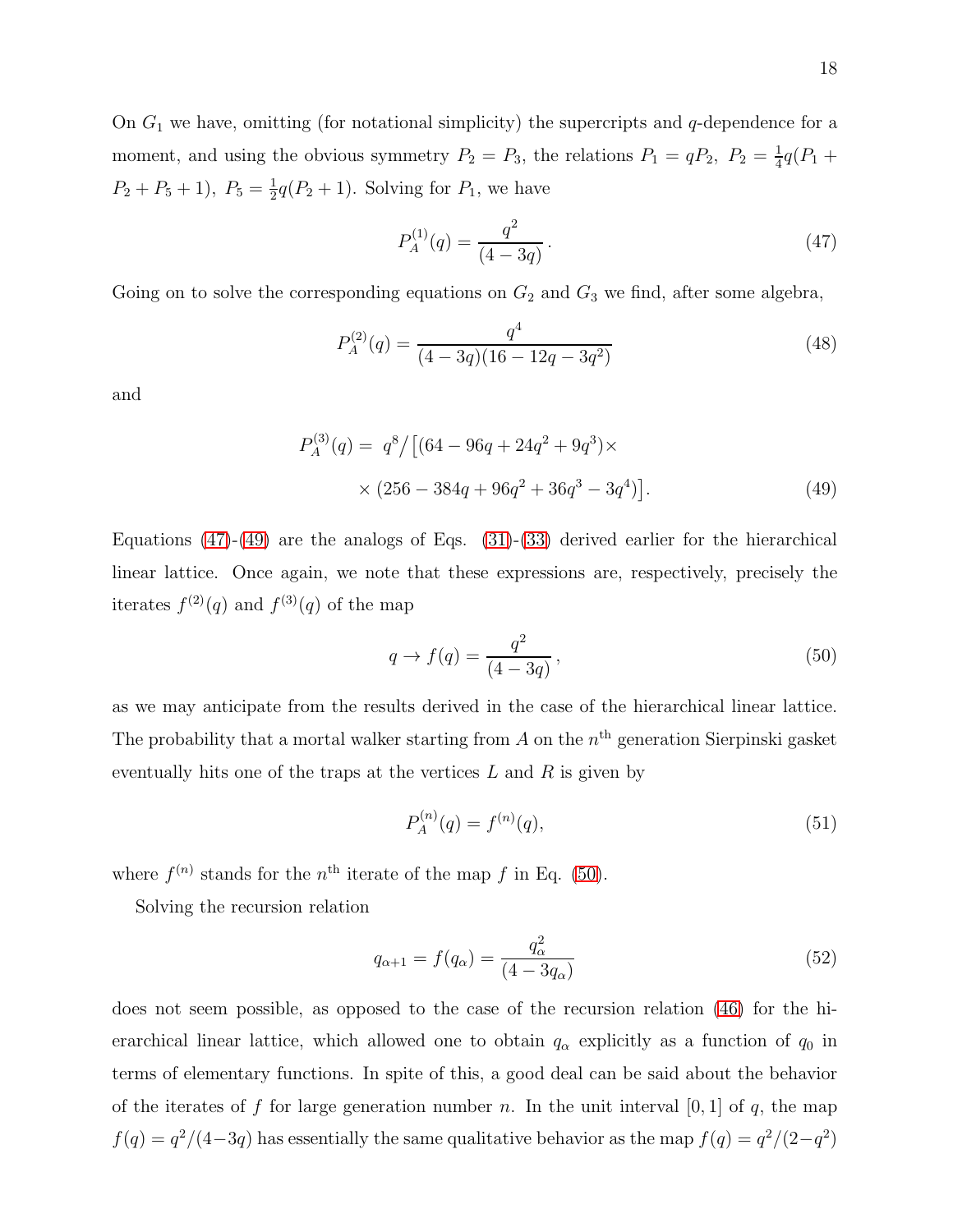characterizing the hierarchical linear lattice. Once again, we have an onto, monotone, convex map with a superstable attractor at  $q = 0$  (because  $f'(0) = 0$ ) and a repellor at  $q = 1$ . Any initial value  $q_0 = q < 1$  flows into 0 with increasing generation number *n*. Since the Taylor expansion of  $f(q)$  about  $q = 0$  starts with a term that is of order  $q^2$ , Böttcher's Theorem guarantees the existence of a function  $\psi(q)$  that is analytic in a neighborhood of  $q = 0$ , vanishes at  $q = 0$ , and satisfies the functional equation

<span id="page-18-0"></span>
$$
\psi(f(q)) = \psi(q^2/(4-3q)) = (\psi(q))^2.
$$
\n(53)

It follows immediately that  $P_A^{(n)}$  $A^{(n)}(q) = f^{(n)}(q) \equiv q_n$  is of the form

<span id="page-18-1"></span>
$$
P_A^{(n)}(q) = \psi^{-1} \left[ \left( \psi(q) \right)^{2^n} \right],\tag{54}
$$

where  $\psi^{-1}(\psi(q)) \equiv q$ . As before,  $P_A^{(n)}$  $A^{(n)}(q)$  rises very slowly from 0 with increasing q, and then rapidly increases to unity as q approaches 1 from below. Its asymptotic behavior near  $q = 0$ , and equivalently its leading large-n behavior for any  $q < 1$ , may be deduced from Eqs. [\(53\)](#page-18-0) and [\(54\)](#page-18-1). We find, in the neighborhood of  $q = 0$ ,

$$
\psi(q) = \frac{1}{4}q + \frac{3}{32}q^2 + \mathcal{O}(q^3). \tag{55}
$$

The corresponding inverse function is

$$
\psi^{-1}(q) = 4q - 6q^2 + \mathcal{O}(q^3). \tag{56}
$$

The trapping probability on  $G_n$  is then given by

<span id="page-18-2"></span>
$$
P_A^{(n)}(q) = 4\left(\frac{q}{4}\right)^{2^n} \left[1 + (3 \times 2^{n-3}) q + \mathcal{O}(q^2)\right].\tag{57}
$$

The decay of the trapping probability  $P_A^{(n)}$  $A^{(n)}(q)$  with the distance to the traps is again exponential in the distance, with a characteristic length scale  $1/(\ln q^{-1})$ . The case  $q = 1$  is an exception, of course, as it is a fixed point of the map  $f(q)$ .

The mean time to trapping (at L or R) of a mortal random walker starting at the apex A of the Sierpinski graph  $G_n$  can also be evaluated, since the general formula in Eq. [\(41\)](#page-13-1) is immediately applicable to the case at hand, with  $f(q) = \frac{q^2}{4 - 3q}$ . We obtain the expression

$$
T_A^{(n)}(q) = \frac{q_0}{q_n} \prod_{\alpha=0}^{n-1} \frac{q_\alpha (8 - 3q_\alpha)}{(4 - 3q_\alpha)^2},\tag{58}
$$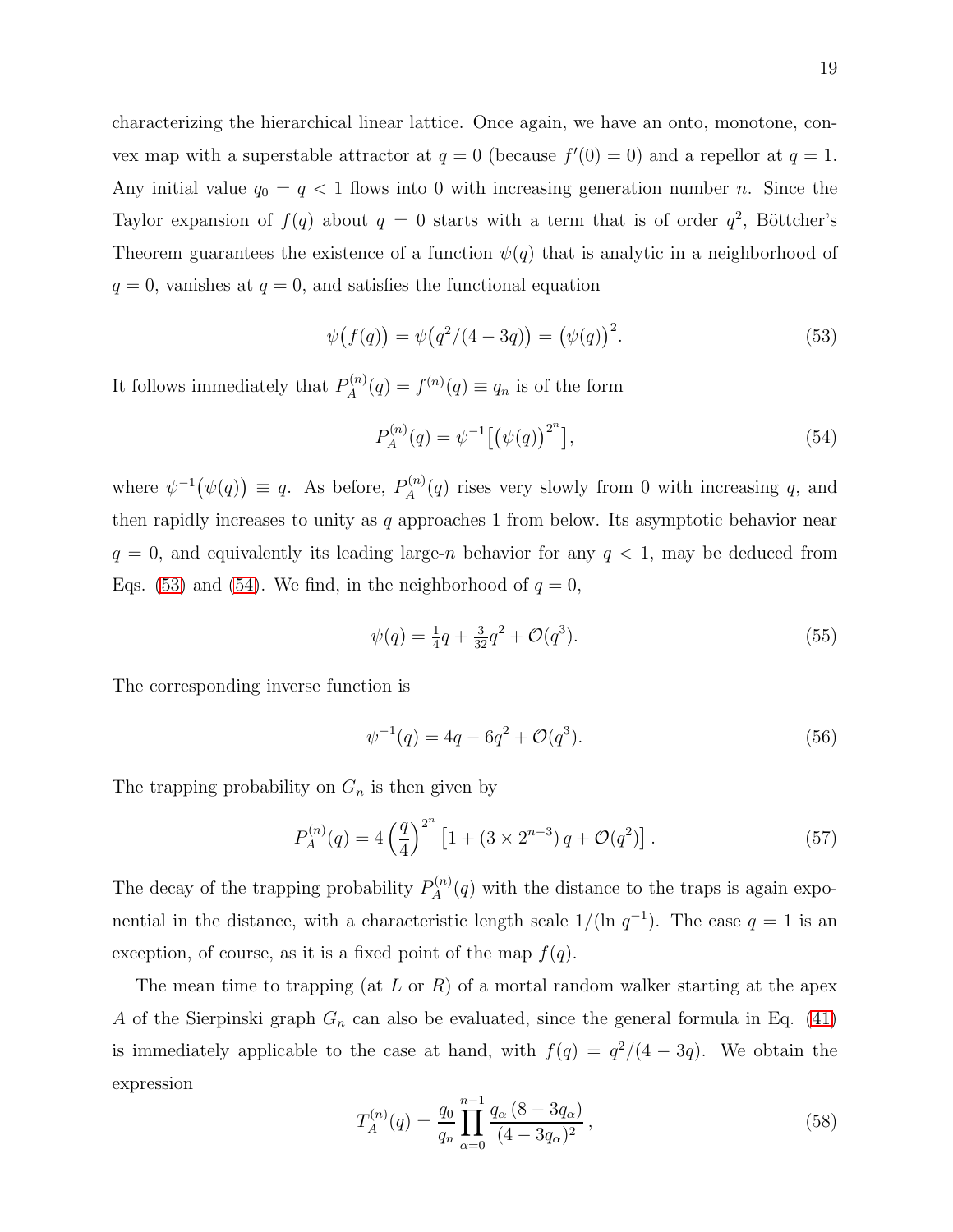where  $q_{\alpha} = f^{(\alpha)}(q)$ . The formula [\(43\)](#page-14-0) yields, for the temporal scaling factor  $\mu$  for a mortal walker on the Sierpinski graph,

$$
\mu = \frac{T_A^{(n)}(q)}{T_A^{(n-1)}(q)} = \frac{8 - 3q_{n-1}}{4 - 3q_{n-1}}.
$$
\n(59)

It follows at once that, in the standard case  $q = 1$  (in which every  $q_{\alpha} = 1$ ), we recover the value  $\mu = 5$ , and hence the customary result  $d_w = (\ln 5)/(\ln 2)$  for the Sierpinski gasket. On the other hand, for any mortal walker  $(q < 1)$ , the temporal scaling factor depends on the generation number n as well as on the single-step survival probability q. It starts at the value  $(8-3q)/(4-3q)$  for  $n=1$ , and decreases as n increases. Once again, any initial  $q < 1$  flows into the attractor at  $q = 0$  in the large-n limit, we see that  $\mu \to 2$ , and hence  $d_w \rightarrow 1$  in this regime. The explanation, as in the preceding instance, lies in the leading behavior of  $P_A^{(n)}$  $A^{(n)}_A(q)$  for large *n*: this probability is dominated by that of a random walk in which the walker starts at A and proceeds in a straight line along the sites on the outermost triangle of  $G_n$ , without jumping back or moving to any internal site on the graph, till the walker reaches either L or R. There are only 2 such walks, from A to L and from A to R, respectively. On either of them, the probability of the first step out of A is  $\frac{1}{2}q$ , while the probability of each of the remaining  $2^{n} - 1$  steps is  $\frac{1}{4}q$ . Hence the total probability of this pair of paths is  $2 \times (q/2) \times (q/4)^{2^{n}-1} = 4(q/4)^{2^{n}}$ , as in Eq. [\(57\)](#page-18-2). The length of each path  $(= 2<sup>n</sup>)$  is equal to the number of time steps taken to traverse it, which is why  $d<sub>w</sub>$  formally tends to unity in this limit.

#### C. Mortal walker on the Sierpinski tower

It is interesting, from the theoretical point of view as well as that of applications, to extend the analysis in the foregoing to a fractal graph embedded in  $d = 3$  dimensions. The natural choice is the so-called Sierpinski tower, constructed in a hierarchical manner similar to that used for the Sierpinski gasket in  $d = 2$ . We begin with  $G_0$ , a tetrahedron of unit side length, its vertices being labeled A (the apex) and  $B, C, D$  (the vertices on the basal triangle). Each bond is then decorated with a site at its mid-point, all nearest-neighbor sites joined by bonds, and the length scale doubled, to obtain  $G_1$  (see Fig. [2\)](#page-20-0). Iteration of this process yields the hierarchical family  $\{G_n\}$  of Sierpinski towers.  $G_n$  has  $2(4^n + 1)$  vertices, each with 6 nearest neighbors, except for the outermost vertices  $A, B, C$  and  $D$ , which have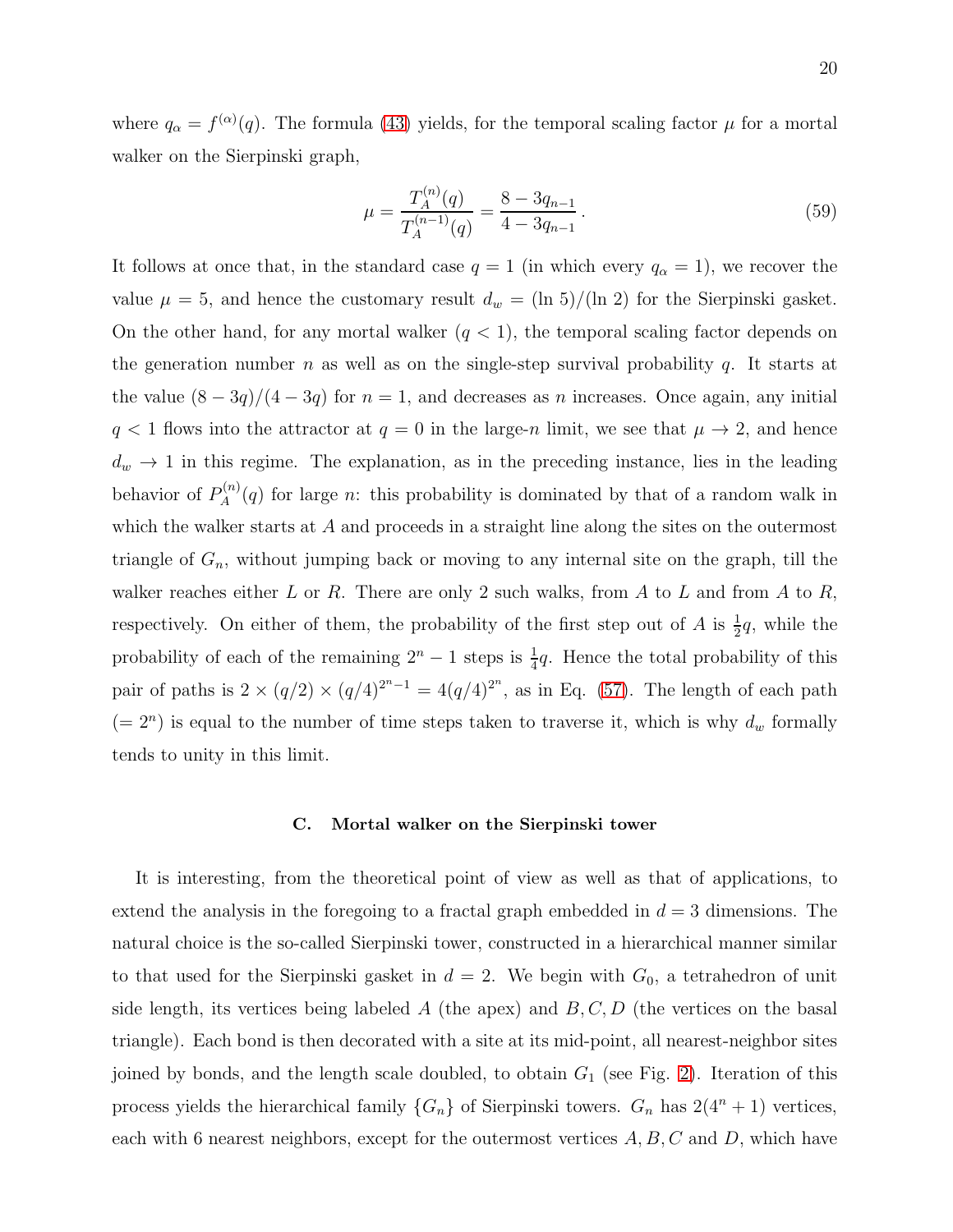4 nearest neighbors each. The length scale factor connecting successive generations of the family of graphs is of course  $\lambda = 2$ . The corresponding temporal scale factor is known to be 6, so that the random walk dimension is  $d_w = (\ln 6)/(\ln 2)$  for the family of Sierpinski towers.



<span id="page-20-0"></span>FIG. 2: Sierpinski Tower  $N = 10$ 

The self-similar configuration (comprising the initial position of a mortal random walker on  $G_n$  and the locations of the traps) that is the counterpart of that considered in the case of the gasket is as follows. The walker starts from  $A$ , and the traps are located at  $B, C$  and D. We seek the total probability  $P_A^{(n)}$  $A^{(n)}_A(q)$  that a mortal walker gets trapped. On  $G_0$ , we have  $P_A^{(0)}$  $A^{(0)}(q) = 4 \times \frac{1}{4}$  $\frac{1}{4}q = q$  (and hence the MFTP  $T_A^{(0)}$  $P_A^{(0)}(q) = 1$ ). To find  $P_A^{(1)}$  $A^{(1)}(q)$ , we must write down the BKE [\(21\)](#page-8-2) for each of the 7 sites of  $G_1$  (including A) other than the trap sites, together with the 'boundary' conditions  $P_i^{(1)}$  $i^{(1)}(q) = 1$  for  $i = B, C, D$ . Solving these coupled equations, we find

$$
P_A^{(1)}(q) = \frac{q^2}{6 - 6q + q^2}.
$$
\n(60)

Hence  $P_A^{(1)}$  $A^{(1)}_A(1) = 1$ , as expected: when  $q = 1$ , trapping (or first passage from A to one of the traps) is a sure event.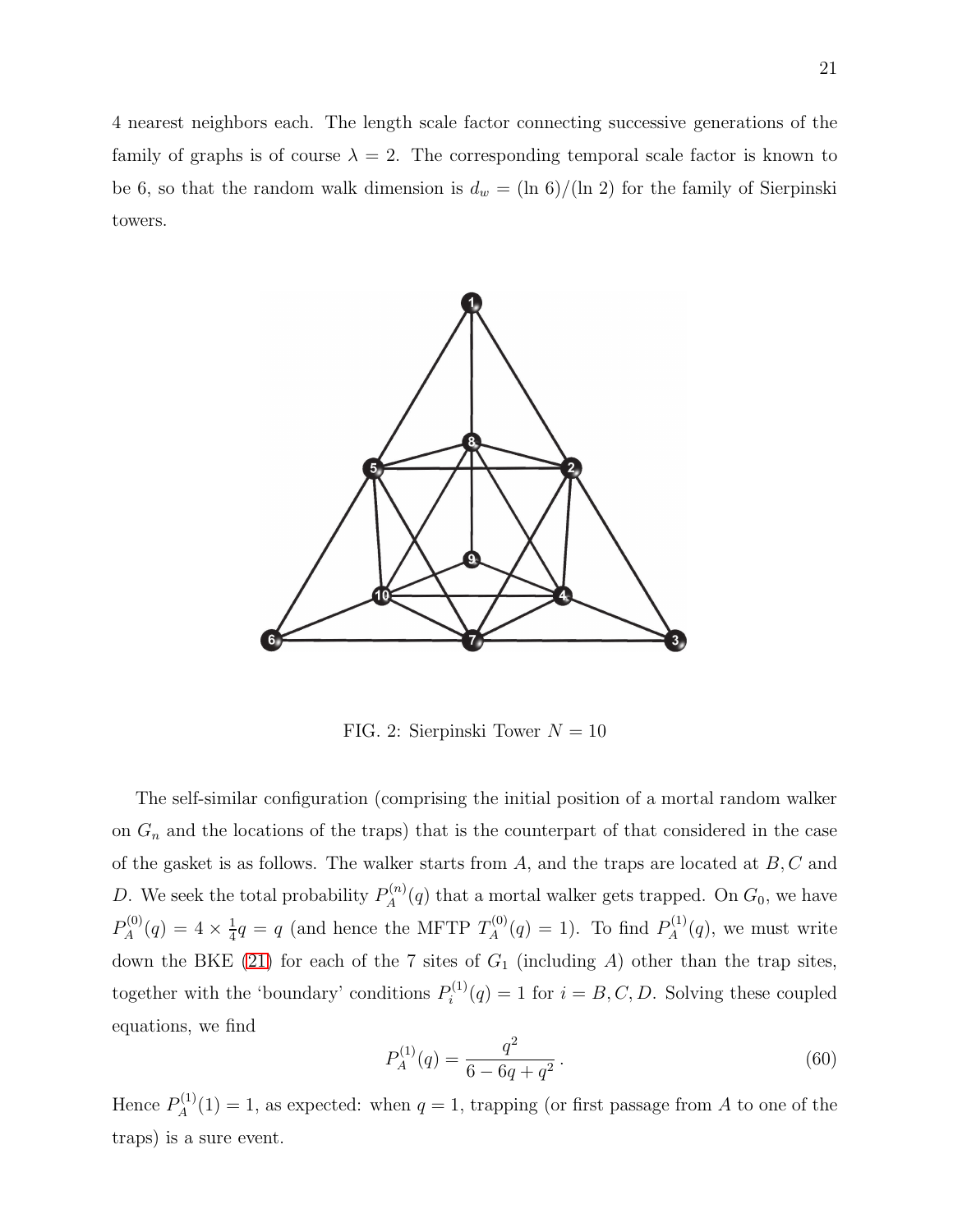As in the preceding instances, we may conclude that the survival probability parameter q is effectively renormalized as we go from  $G_0$  to  $G_1$  according to the map

$$
q \to f(q) = \frac{q^2}{6 - 6q + q^2}.
$$
\n(61)

Once again, we note that the map is onto, monotone and convex in the unit interval  $0 \leq$  $q \leq 1$ , with an unstable fixed point at  $q = 1$  and a superstable attractor at  $q = 0$ . The total probability of the trapping of a walker starting from A at one of the traps  $B, C$  and D is given by

$$
P_A^{(n)}(q) = f^{(n)}(q),\tag{62}
$$

the  $n<sup>th</sup>$  iterate of the map  $f(q)$ . The qualitative properties of this solution are similar to those of the corresponding solution for the Sierpinski gasket: with increasing  $n$ , the iterate  $f^{(n)}(q)$  stays extremely close to 0 for most of the unit interval in q, and rises very sharply to the value 1 at  $q = 1$ . While the recursion relation

$$
q_{\alpha+1} = \frac{q_{\alpha}^2}{(6 - 6q_{\alpha} + q_{\alpha}^2)}
$$
(63)

cannot be solved to find  $q_{\alpha}$  explicitly as a function of  $q_0$ , we are guaranteed that there exists a formal solution

<span id="page-21-0"></span>
$$
P_A^{(n)}(q) = \psi^{-1} \left[ \left( \psi(q) \right)^{2^n} \right],\tag{64}
$$

where  $\psi(q)$  satisfies the functional equation

$$
\psi(q^2/(6-6q+q^2)) = (\psi(q))^2.
$$
\n(65)

 $\psi(q)$  is analytic in the neighborhood of  $q = 0$ , and has the Taylor expansion

$$
\psi(q) = \frac{1}{6}q + \frac{1}{12}q^2 + \mathcal{O}(q^3)
$$
\n(66)

in that neighborhood. Its inverse function is

$$
\psi^{-1}(q) = 6q - 18q^2 + \mathcal{O}(q^3). \tag{67}
$$

From Eq. [\(64\)](#page-21-0), it follows that the trapping probability on  $G_n$  is given by

$$
P_A^{(n)}(q) = 6\left(\frac{q}{6}\right)^{2^n} \left[1 + 2^{n-1}q + \mathcal{O}(q^2)\right].\tag{68}
$$

Analogous to the case of the gasket, the leading large-n asymptotic contribution to  $P_A^{(n)}$  $\lambda_A^{(n)}(q)$ comes from the four directed walks from  $A$  to  $B, C$  and  $D$ , respectively. The number of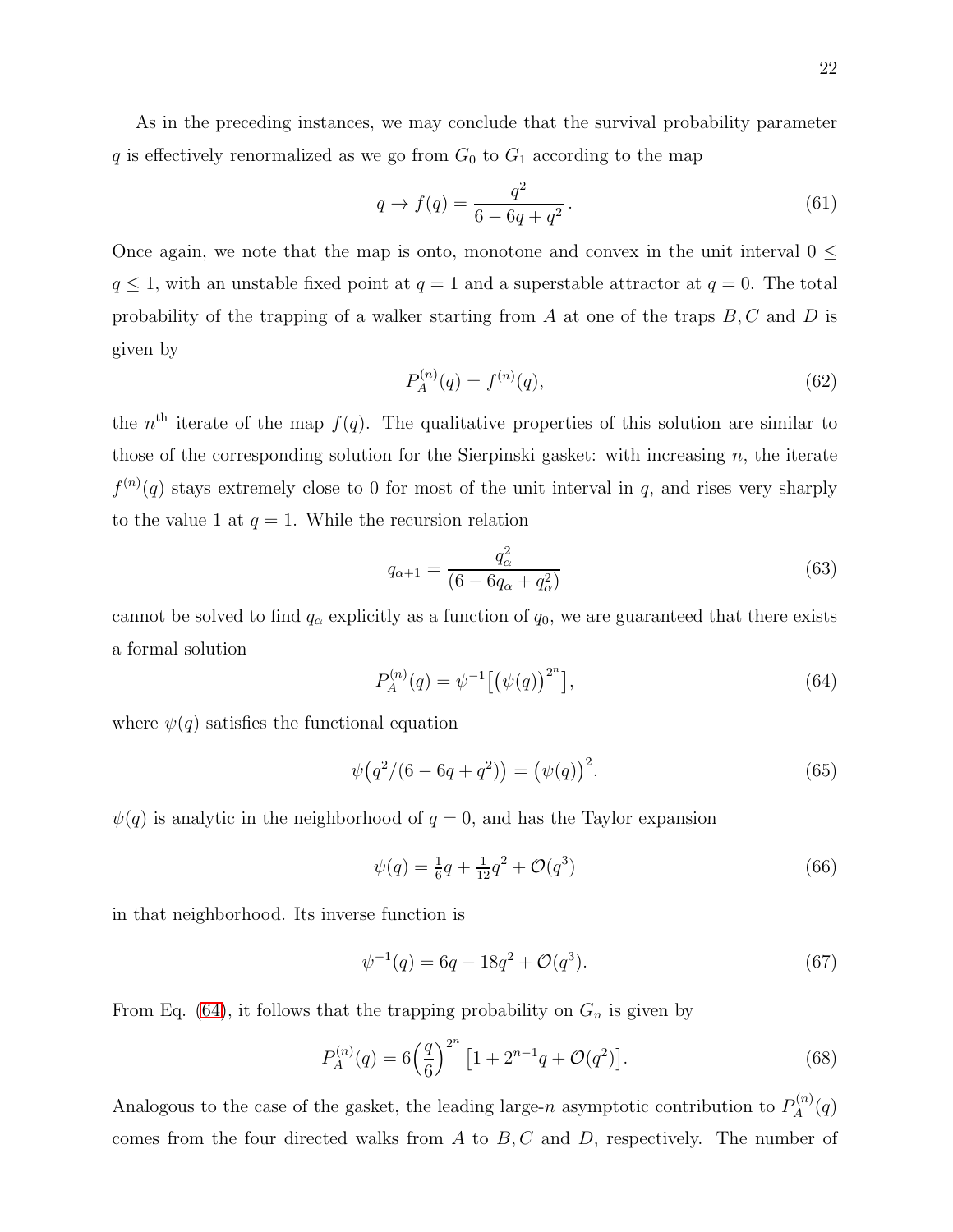steps in each of these is  $2^n$ , and the corresponding total probability is  $4 \times (q/4) \times (q/6)^{2^n-1}$  $6 (q/6)^{2^n}.$ 

The formula of Eq. [\(41\)](#page-13-1) gives, for the mean time to trapping for a mortal walker starting from  $A$  on  $G_n$ , the expression

$$
T_A^{(n)}(q) = \frac{6^n q_0}{q_n} \prod_{\alpha=0}^{n-1} \frac{q_\alpha (2 - q_\alpha)}{(6 - 6q_\alpha + q_\alpha^2)^2}.
$$
 (69)

Using Eq. [\(43\)](#page-14-0), the temporal scaling factor on the Sierpinski tower is found to be

$$
\mu = \frac{T_A^{(n)}(q)}{T_A^{(n-1)}(q)} = \frac{6(2 - q_{n-1})}{6 - 6q_{n-1} + q_{n-1}^2}.
$$
\n(70)

When  $q = 1$ ,  $\mu$  has the value 6 independent of the generation number n (and hence  $d_w =$  $(\ln 6)/(\ln 2)$  for the Sierpinski tower in  $d = 3$ . For a mortal walker,  $\mu$  starts at the value  $6(2-q)/(6-6q+q^2)$  for  $n=1$ , and approaches its limiting ('ballistic') value 2 as n increases, for the same reason as in the preceding instances.

# IV. UNCONDITIONAL WALK LENGTH OF A MORTAL WALK ON THE SIERPINSKI GASKET

# A. Preliminary remarks

The linear system [\(21\)](#page-8-2) allows one to evaluate the set  $\{P_j\}$  for different starting sites. In dealing with the SG, the focus of attention so far have been the quantities  $P_A^{(n)}$  $A^{(n)}(q)$  and the associated MFPTs (or walk lengths)  $T_A^{(n)}$  $A^{(n)}(q)$ , which refer to a setting where two deep traps are each of the bottom vertices  $L$  and  $R$  (we recall that the superscripts indicate that the former quantities refer to the *n*-th generation gasket). As soon as  $q < 1$ , the walk length  $T_A^{(n)}$  $A^{(n)}(q)$  is conditional on the walker's surviving, so that it is able to reach either of deep traps.

However, it is also of interest to consider an even simpler situation where a single deep trap is placed at the apex site A and one lets the mortal walker evolve from any site  $j \neq A$ until it is *either* trapped at  $A$  or it dies as a result of the mortality constraint. The set of walk lengths  $\left\{T_i^{(n)}\right\}$  $\left\{ \sum_{j}^{(n)}(q) \right\}$  is then of interest, and in particular the walk length  $T_L^{(n)}$  $L^{(n)}(q)$  referring to the left bottom vertex  $L$ , say, as initial condition [which by symmetry is identical with  $T^{(n)}_R$  $R^{(n)}(q)$ . A possible physical situation that corresponds to the above setting involves a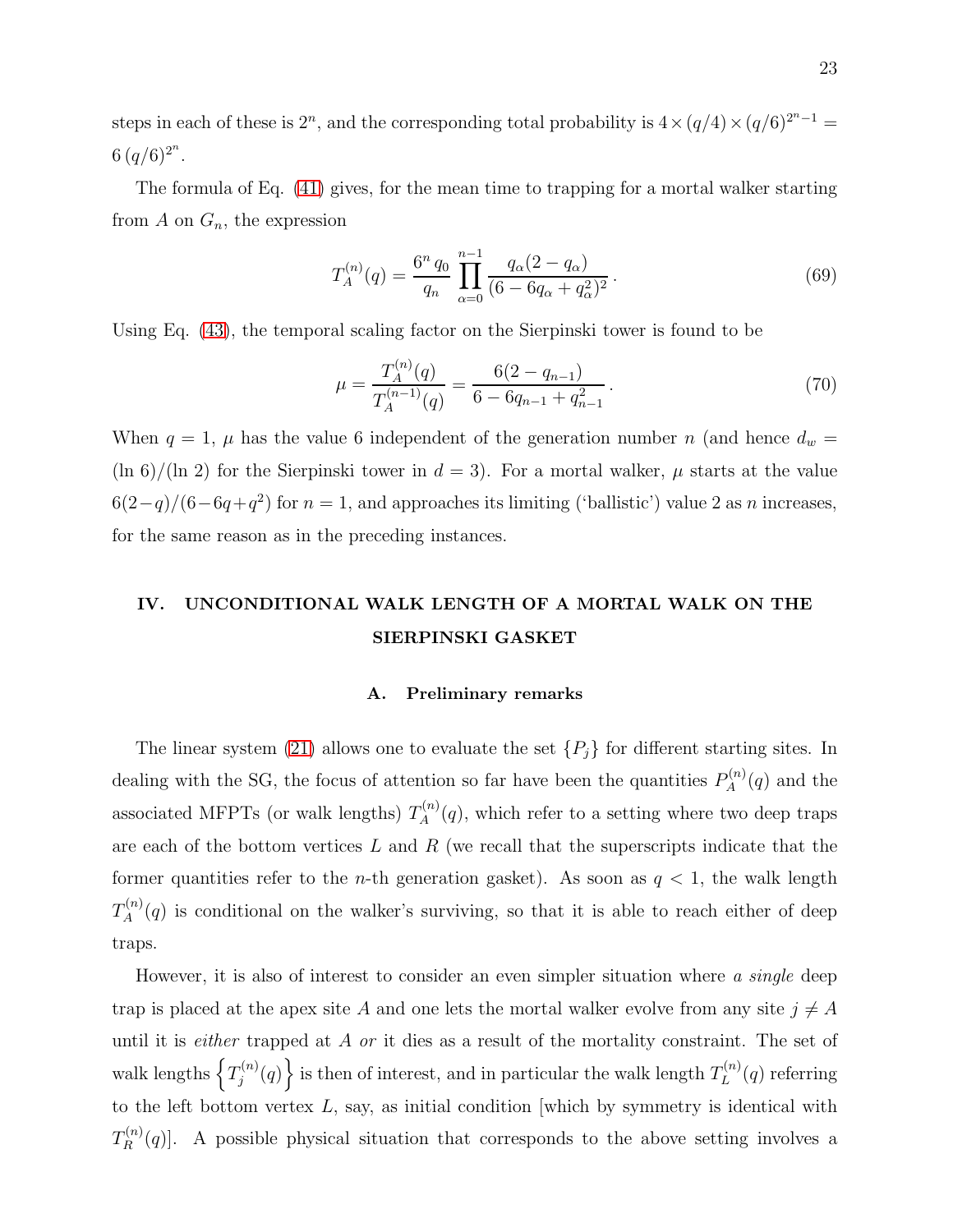perfect detector of radioactive particles placed at site A. Assuming that the detector clock is set to zero at the instant where the particle starts diffusing at  $L$ , the average over the measurement times associated with each detection event will be  $T_L^{(n)}$  $L^{(n)}$ ; one assumes hereby that the diffusing particle decays according to the typical exponential law associated with Eq. [\(3\)](#page-4-1).

Returning to the general case of an arbitrary graph, in the single trap setting considered above, one may want to compute the probability of absorption  $P_i(q)$  at the deep trap and the conditional mean walk length  $T_j$ . However, one may also be interested in the *unconditional* mean walk length  $\widehat{T}_j$  of the random walk (measured in number of steps); that is, the length of the walk until it is terminated *either* by mortality or by absorption at  $A$ , no matter what happens first. In this latter case, two competing decay channels are at play. In the example of the preceding paragraph, a diffusing radioactive particle would either die by detector trapping or by spontaneous decay into another species, and the unconditional mean walk length  $\widehat{T}_j$  would then play the role of the mean particle lifetime (measured in time steps of the random walk). Obviously, in the limit  $q \to 1$ , the conditional and the unconditional walk lengths become identical,  $\widehat{T}_j (q = 1) = T_j (q = 1)$ .

For a Pólya mortal walker on any finite  $N$  site graph with a set of deep traps, the sitespecific unconditional walk lengths  $\widehat{T}_j$  are related to one another via the following set of equations [cf. Eq.  $(14)$  in Ref. [\[6\]](#page-37-7)]:

<span id="page-23-0"></span>
$$
\widehat{T}_j = 1 + \frac{q}{\nu_j} \sum_k \delta_{\langle jk \rangle} \widehat{T}_k,\tag{71}
$$

where one takes  $\widehat{T}_k = 0$  if k happens to be a site with a deep trap). Note that, in the limit  $q \to 0$ , Eqs. [\(71\)](#page-23-0) yield  $\widehat{T}_j = 1$ , as a result of the "1" on the right hand side. In this case, the walker jumps, and the walk continues subject to survival probability  $q$ .

The linear system [\(71\)](#page-23-0) can be solved directly for the walk lengths, thus allowing one to obtain specific numerical values when the set of transition probabilities are specified. On the other hand, in Ref. [\[6\]](#page-37-7) a generating function method and probability conservation arguments were invoked to show that, in the case of a single deep trap, the walk lengths and the probability of absorption at the deep trap are directly related to one another via the equation

<span id="page-23-1"></span>
$$
\widehat{T}_j(q) = \frac{1}{1-q} \left[ 1 - P_j(q) \right]. \tag{72}
$$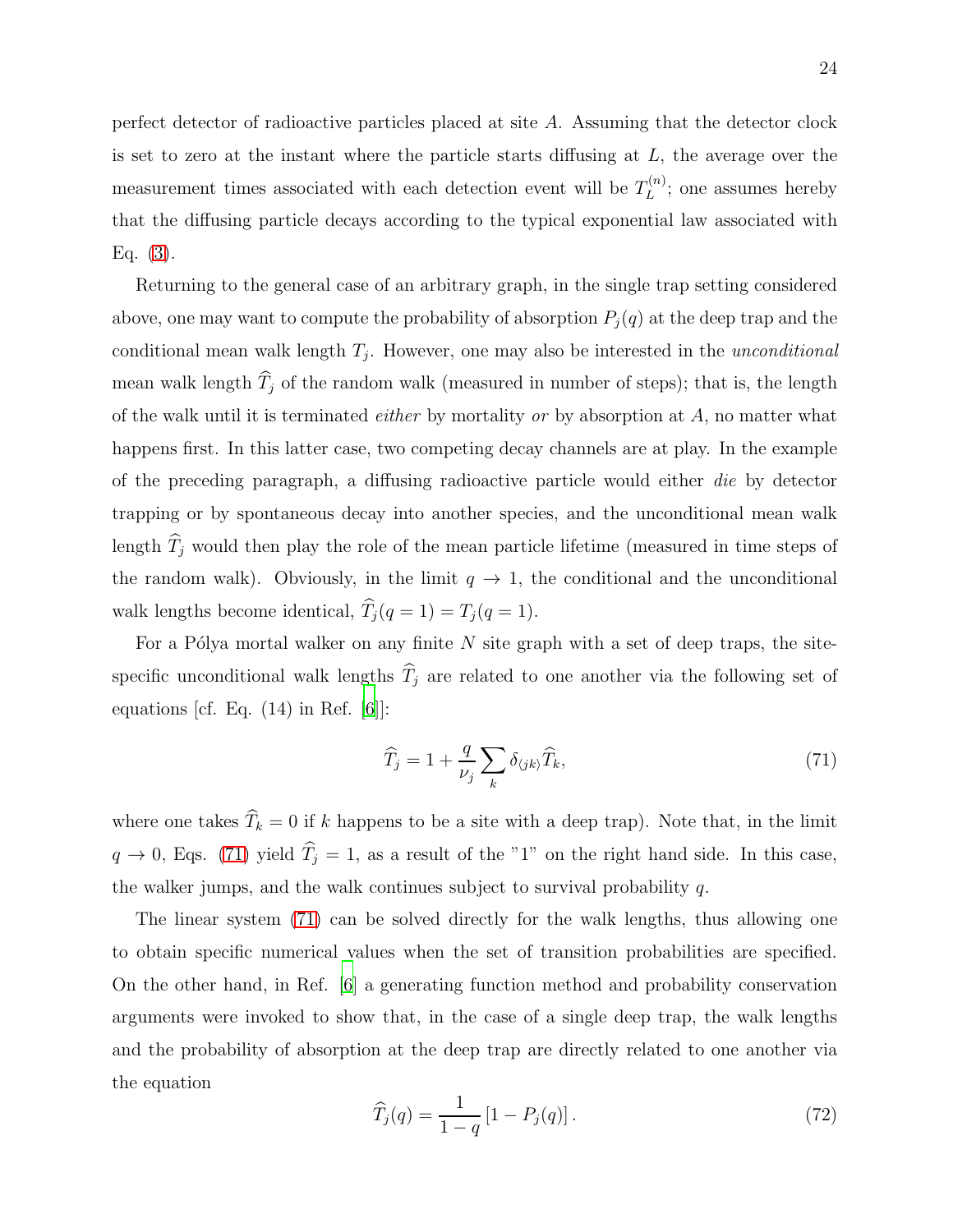Note that insertion of Eq. [\(72\)](#page-23-1) into [\(71\)](#page-23-0) allows one to recover Eq. [\(21\)](#page-8-2). Note also that a linear relation similar to [\(72\)](#page-23-1) holds for the global averages  $\widehat{T} \equiv 1/(N-1)\sum_{j\neq A}\widehat{T}_j$  and  $P \equiv 1/(N-1) \sum_{j \neq A} P_j$ , i.e.,

<span id="page-24-0"></span>
$$
\widehat{T}(q) = \frac{1}{1-q} \left[ 1 - P(q) \right] \tag{73}
$$

While this may seem a somewhat trivial statement, we note that in the case of conditional MFPTs studied above  $(q < 1)$ , there is not such a simple relation between  $P(q)$  and  $T(q)$ because of the nonlinear relation between both quantities, and knowledge of  $P(q)$  alone does not suffice to evaluate  $T(q)$ .

In the limit  $q \to 1$ , one has  $P_j(q)$ , and trapping at the deep trap is a sure event. For the particular case of the SG, the overall conditional and unconditional walk length for each gasket generation converge to the values computed in Ref. [\[11\]](#page-37-4), i.e.,

$$
T^{(n)} = \frac{1}{N_n - 1} \sum_{j \neq A} T_j^{(n)} = \frac{3^n 5^{n+1} + 4(5)^n - 3^n}{3^{n+1} + 1}.
$$
 (74)

Our subsequent aim will be to extend the above result to the case  $q < 1$  by computing the corresponding global averages  $\hat{T}^{(n)}$  and  $P^{(n)}$ .

# B. Main results

In III.C we were able to find a scaling function describing the behavior of  $P_A^{(n)}$  $A^{(n)}(q)$  for the case where two deep traps were placed at the corner sites  $L$  and  $R$ . In the present case where the deep trap is placed at the apex site  $A(P_A^{(n)})$  $A^{(n)}_A(q) = 1$ , it is also possible to find a scaling function describing the behavior of  $P_{L,R}^{(n)}(q)$ . For the zero-th generation gasket (a triangle ALR), Eqs. [\(21\)](#page-8-2) take the form

$$
P_L^{(0)} = \frac{q}{2} P_A^{(0)} + \frac{q}{2} P_R^{(0)},
$$
  
\n
$$
P_R^{(0)} = \frac{q}{2} P_A^{(0)} + \frac{q}{2} P_L^{(0)},
$$
\n(75)

subject to the aforementioned boundary condition  $P_A^{(0)} = 1$ . The solution is  $P_L^{(0)}$  $L^{(0)}(q) =$  $P_R^{(0)}$  $R^{(0)}(q) = q/(2-q)$ . For higher gasket generations one easily finds by inspection

$$
P_L^{(n)}(q) = h^{(n)}(P_L^{(0)}), \qquad n = 1, 2, 3, \dots,
$$
\n(76)

where  $h^{(n)}(\cdot)$  is the *n*-th iterate of the map

$$
h(x) \equiv h^{(1)}(x) = \frac{x^2}{2 + x - 2x^2}.
$$
\n(77)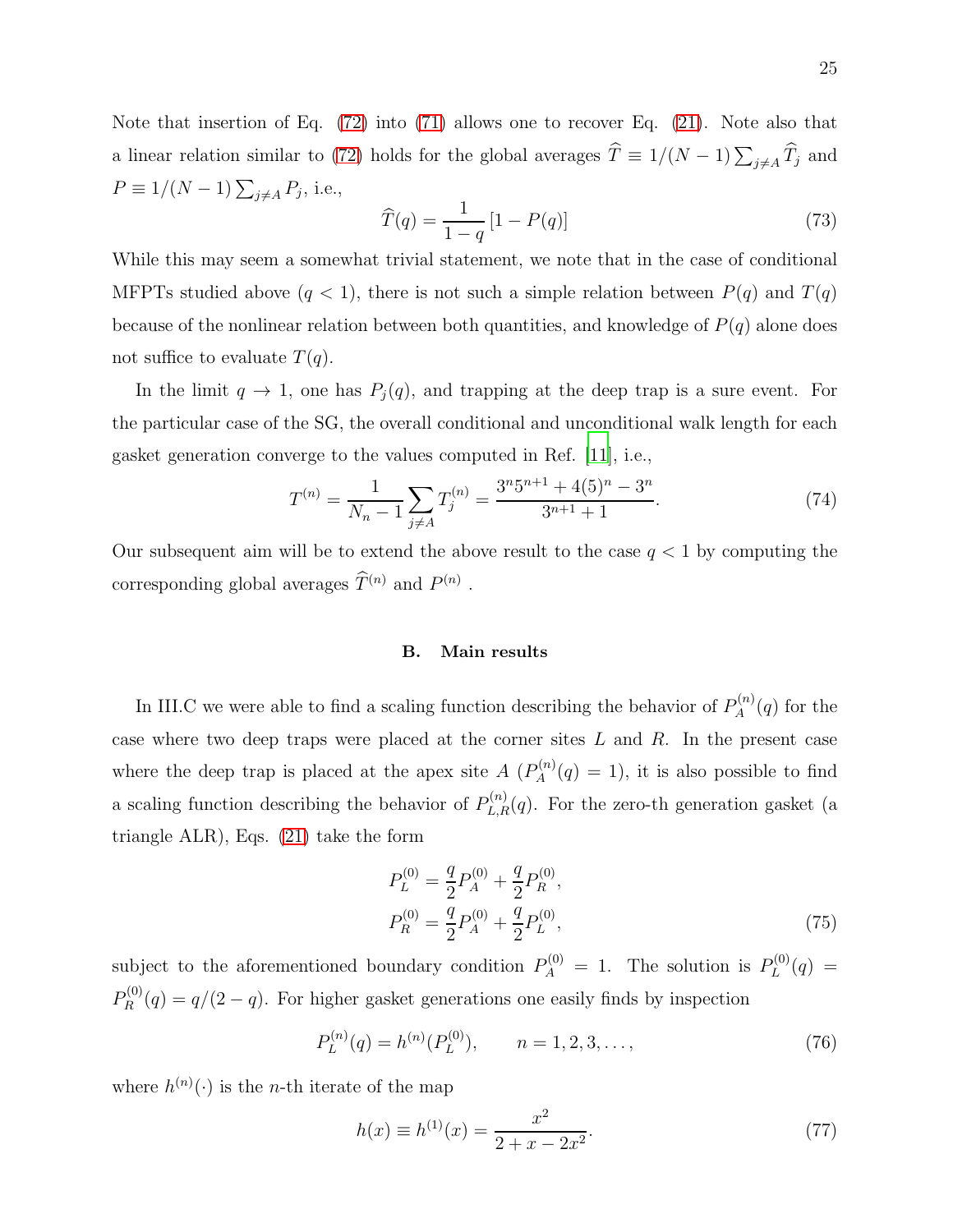Further, we also define  $h^{(0)}(x) \equiv x/(2-x)$ , implying that  $h^{(0)}(q) = P_L^{(0)}$  $L^{(0)}(q)$ . For convenience, in what follows we shall introduce the simplified notation  $h_n \equiv h^{(n)}(q) \equiv P_L^{(n)}$  $L^{(n)}(q), n =$  $0, 1, 2, \ldots$  As pointed out in Ref. [\[11](#page-37-4)], in the case  $q = 1$ , one has

<span id="page-25-2"></span>
$$
T_L^{(n)} = 5T_L^{(n-1)} = 5^n T_L^{(0)} = 2 \times 5^n.
$$
 (78)

On the other hand, one also has the crucial relation [\[11](#page-37-4)]

<span id="page-25-0"></span>
$$
T_{i_r}^{(n)} + T_{j_r}^{(n)} + T_{k_r}^{(n)} = T_{I_r}^{(n)} + T_{J_r}^{(n)} + T_{K_r}^{(n)} + 6 \times 5^{r-1}, \qquad r = 1, 2, ... \tag{79}
$$

In terms of  $T_L^{(n)}$  Eq. (lactri1) can be rewritten as

<span id="page-25-1"></span>
$$
T_{i_r}^{(n)} + T_{j_r}^{(n)} + T_{k_r}^{(n)} = T_{I_r}^{(n)} + T_{J_r}^{(n)} + T_{K_r}^{(n)} + 3T_L^{(r-1)}, \qquad r = 1, 2, \dots
$$
 (80)

In Eqs. [\(79\)](#page-25-0) and [\(80\)](#page-25-1), we recall that  $(i_r, j_r, k_r)$  and  $(I_r, J_r, K_r)$  respectively denote the sites demarcating lacunary triangles of ascending size r and the vertex sites of the triangle with  $(I_r, J_r, K_r)$  as its central lacunary region. In the case  $q < 1$ , the analog of Eq. [\(78\)](#page-25-2) is

$$
\widehat{T}_{L}^{(n)} = \frac{1}{1-q} [1 - h_n(q)]. \tag{81}
$$

For all q, one finds, for example, for the  $n = 1$  Sierpinski gasket  $(N = N_1 = 6)$ ,

$$
\widehat{T}_2^{(1)} + \widehat{T}_3^{(1)} + \widehat{T}_5^{(1)} = \frac{3q^2 - 16q + 24}{3q^2 - 10q + 8},
$$
\n(82a)

$$
\widehat{T}_1^{(1)} + \widehat{T}_4^{(1)} + \widehat{T}_6^{(1)} = \frac{3q - 8}{3q - 4}.
$$
\n(82b)

Hence,

$$
(\widehat{T}_1^{(1)} + \widehat{T}_4^{(1)} + \widehat{T}_6^{(1)}) - (\widehat{T}_2^{(1)} + \widehat{T}_3^{(1)} + \widehat{T}_5^{(1)}) = \frac{2(q-4)}{(3q-4)(q-2)}.
$$
\n(83)

When  $q = 1$ , and for this case alone, this expression reduces to the result, Eq. (5) in Ref. (31),

$$
T_2^{(1)} + T_3^{(1)} + T_5^{(1)} = T_1^{(1)} + T_4^{(1)} + T_6^{(1)} + 6.
$$
 (84)

For the  $n = 3$  Sierpinski gasket  $(N = 42)$ , the sum  $T_2^{(3)} + T_3^{(3)} + T_5^{(3)}$  $5^{(5)}$  reads

$$
\frac{\left(1118208q^3+2408448q^2-2129920q+688128\right)\left(12600q^6+72192q^5+93312q^4\right)\left(27q^8-1008q^7\right)}{108(q-2)q^7(3q-4)\left(3q^2+12q-16\right)\left(96q^2+384q-256\right)},
$$

<span id="page-25-3"></span>
$$
(85)
$$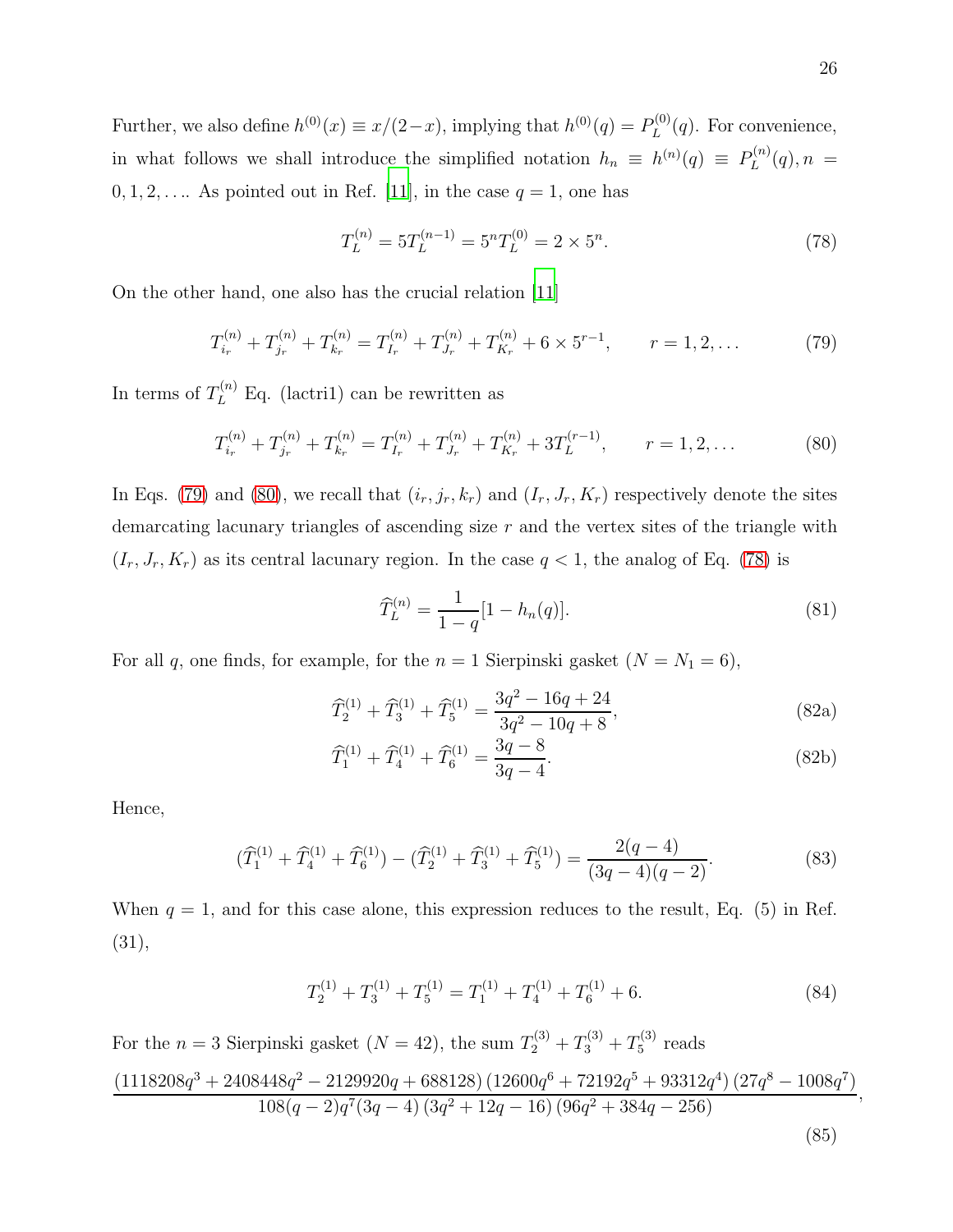whereas the sum  $T_1^{(3)} + T_4^{(3)} + T_6^{(3)}$  $6^{(5)}$  is

$$
\frac{(3q-8)\left(9q^{6}-288q^{5}-5664q^{4}-1152q^{3}+58368q^{2}-92160q+40960\right)}{(3q-4)\left(3q^{2}+12q-16\right)\left(3q^{4}-36q^{3}-96q^{2}+384q-256\right)}.
$$
 (86)

Thus, the factor on the right-hand side of the analog of Eq. [\(83\)](#page-25-3) is, once again,

$$
\frac{2(q-4)}{(3q-4)(q-2)}.\t(87)
$$

In more general terms, the counterpart of Eq. [\(80\)](#page-25-1) is found to be

$$
\widehat{T}_{i_r}^{(n)} + \widehat{T}_{j_r}^{(n)} + \widehat{T}_{k_r}^{(n)} = P_L^{(r-1)}[\widehat{T}_{I_r}^{(n)} + \widehat{T}_{J_r}^{(n)} + \widehat{T}_{K_r}^{(n)}] + 3\widehat{T}_L^{(r-1)}, \qquad r = 1, 2, \dots \tag{88}
$$

Or, in terms of the  $h_n$ 's,

<span id="page-26-0"></span>
$$
\widehat{T}_{i_r}^{(n)} + \widehat{T}_{j_r}^{(n)} + \widehat{T}_{k_r}^{(n)} = h_{r-1}[\widehat{T}_{I_r}^{(n)} + \widehat{T}_{J_r}^{(n)} + \widehat{T}_{K_r}^{(n)}] + 3\frac{1 - h_{r-1}}{1 - q}, \qquad r = 1, 2, \dots \tag{89}
$$

One is now tempted to compute the global average  $\widehat{T}^{(n)}$  by methods similar to those employed in [\[11\]](#page-37-4). However, at this stage we realize that the absorption probabilities  $P_i^{(n)}$  $j^{(n)}$  referring to the sets of sites  $(i_r, j_r, k_r)$  and  $(I_r, J_r, K_r)$  fulfil a simpler relation, i.e.,

<span id="page-26-1"></span>
$$
P_{i_r}^{(n)} + P_{j_r}^{(n)} + P_{k_r}^{(n)} = h_{r-1} [P_{I_r}^{(n)} + P_{J_r}^{(n)} + P_{K_r}^{(n)}], \qquad r = 1, 2, ... \qquad (90)
$$

This prompts us to work with the above hierarchical relation rather than with the set of Eqs. [\(89\)](#page-26-0). Using Eq. [\(90\)](#page-26-1) and the equivalence  $P_L^{(n)} = P_R^{(n)}$  $R_R^{(n)}$ , it is possible to compute the global average  $P^{(n)} = (N_n - 1)^{-1} \sum_{j \neq A} P_j^{(n)}$  by suitably reexpressing the site-specific probabilities of absorption at A in terms of  $P_L^{(n)}$  $L^{(n)}$  only (see Ref. [\[11\]](#page-37-4)). Thus, to obtain the  $P^{(n)}$ 's, one does not need to compute site-specific probabilities other than the set  $\{P_L^{(m)}\}$ L  $\big\} \equiv \{h_m\}$  (with  $m = 0, 1, ..., n)$ , whence the global unconditional walk length  $\hat{T}^{(n)}$  immediately follows via Eq. [\(73\)](#page-24-0). For the first few generations one obtains

$$
n = 0, \qquad P^{(0)} = h_0 = \frac{q}{2 - q}, \tag{91a}
$$

$$
n = 1, \qquad P^{(1)} = \frac{(1 + h_0)(1 + 2h_1) - 1}{5} = \frac{4q + q^2}{40 - 30q - 5q^2},\tag{91b}
$$

$$
n = 2, \qquad P^{(2)} = \frac{(1 + h_0 + h_1 + 2h_0h_1)(1 + 2h_2) - 1}{14} = \frac{32q - 24q^2 - 2q^3 + q^4}{896 - 1344q + 336q^2 + 126q^3 - 7q^4}, \qquad (91c)
$$

$$
n = 3, \qquad P^{(3)} = \frac{(1 + h_0 + h_1 + 2h_0h_1 + 2h_0h_2 + 2h_1h_2 + 4h_0h_1h_2)(1 + 2h_3) - 1}{41}
$$

$$
= \frac{16384q - 36864q^2 + 23552q^3 - 512q^4 - 2560q^5 + 40q^7 + q^8}{1343488 - 4030464q + 4030464q^2 - 1133568q^3 - 393600q^4 + 165312q^5 + 20664q^6 - 2214q^7 - 41q^8}.
$$
\n(91d)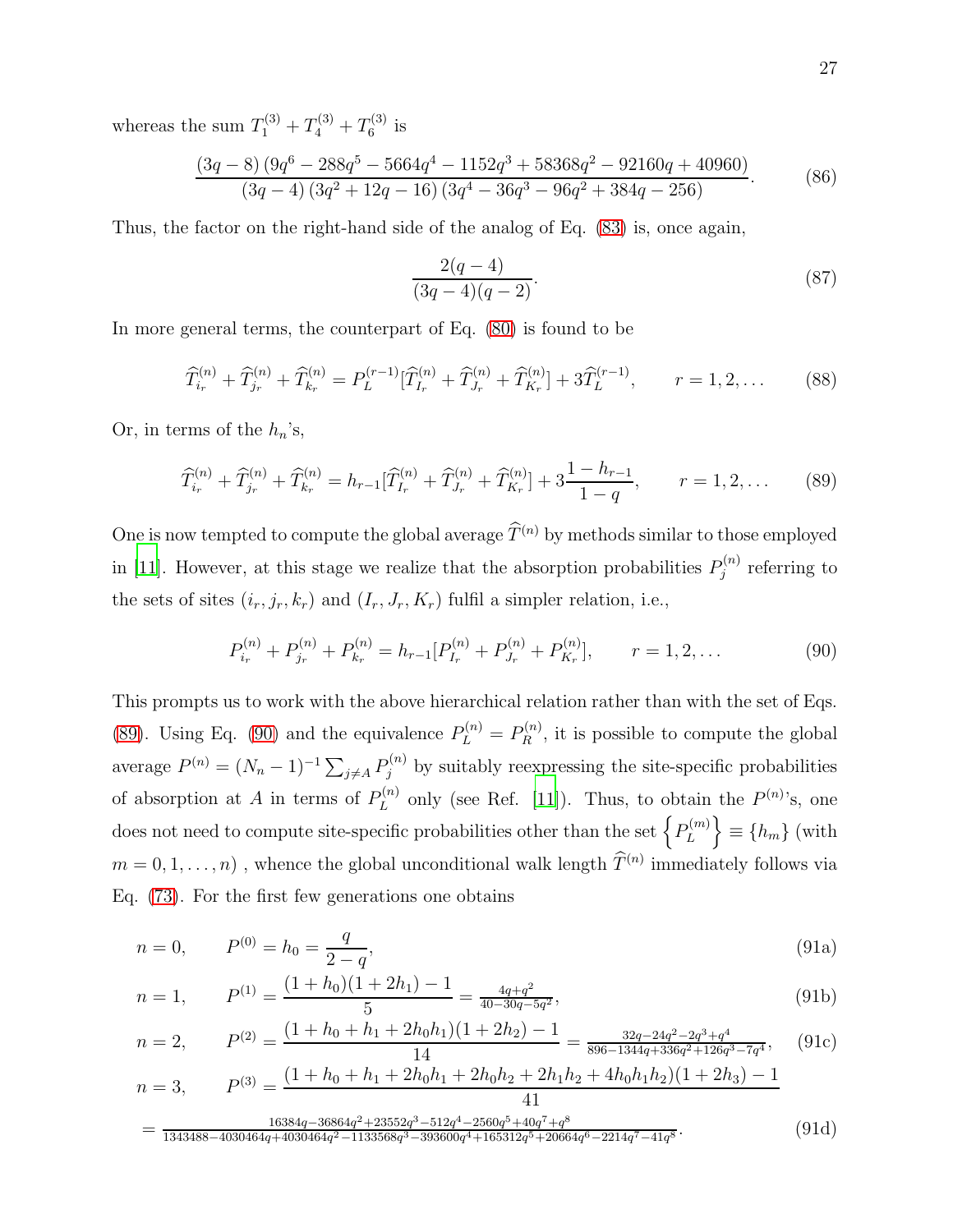For arbitrary generation number n, the general expression of the probability of absorption (averaged over all the sites other than the deep trap) turns out to be

$$
P^{(n)} = \frac{\left(1+2\sum_{i}^{'}h_{i}+4\sum_{\substack{\{i,j\}\{i,j\}}}\n_{i}h_{j}+8\sum_{\substack{\{i,j,k\}\{i,j\}\{k}}}\n_{i}h_{j}h_{k}+...+2^{n-1}h_{0}h_{1}h_{2}...h_{n-2}h_{n-1}\right)(1+2h_{n})-1}{N_{n}-1},
$$
\n(92)

where the primes in the sums indicate that the different indices  $i, j, k, \ldots$  take values from 0 to  $n-1$ . Using Eq. [\(73\)](#page-24-0), one can subsequently find the unconditional walk length for the n-th generation gasket, i.e.,

$$
\widehat{T}^{(n)}(q) = \frac{1}{1-q} \left[ 1 - P^{(n)}(q) \right]. \tag{93}
$$

# V. COMPARISON BETWEEN RESULTS FOR CONDITIONAL AND UNCONDITIONAL WALK LENGTHS

Both conditional and unconditional walk lengths are relevant for target search problems, hence we will compare these two quantities in the present section. Eqs. [\(20\)](#page-8-3) and [\(21\)](#page-8-2) are the basis to compute the site-specific conditional walk lengths, whereas Eqs. [\(71\)](#page-23-0) can be used to compute site-specific unconditional walk lengths. We recall that the validity of Eqs. [\(71\)](#page-23-0) implies that the walker jumps, and then the walk continues subject to survival probability q. This convention has been used throughout Sec. IV for the sake of comparison of the obtained unconditional walk lengths with previous results for the Sierpinski gasket in the  $q \to 1$  limit. In the  $q \to 0$  limit, it implies  $\widehat{T}_j \to 1$ , i.e., the walker jumps at least once.

However, for a comparison between conditional and unconditional walk lengths, it appears more natural to first check whether the walker has survived and, if so, then the jump is implemented. In practical terms, this means that, already before taking the first step, the walker has a non-zero probability of dying  $1 - q$ . Consequently, the walk length becomes smaller by a factor q. With this new convention, Eqs.  $(72)$  and Eqs.  $(73)$  must now be replaced with

<span id="page-27-0"></span>
$$
\widehat{T}_j(q) = \frac{q}{1-q} [1 - P_j(q)] \tag{94}
$$

and

$$
\widehat{T}(q) = \frac{q}{1-q} [1 - P(q)], \qquad (95)
$$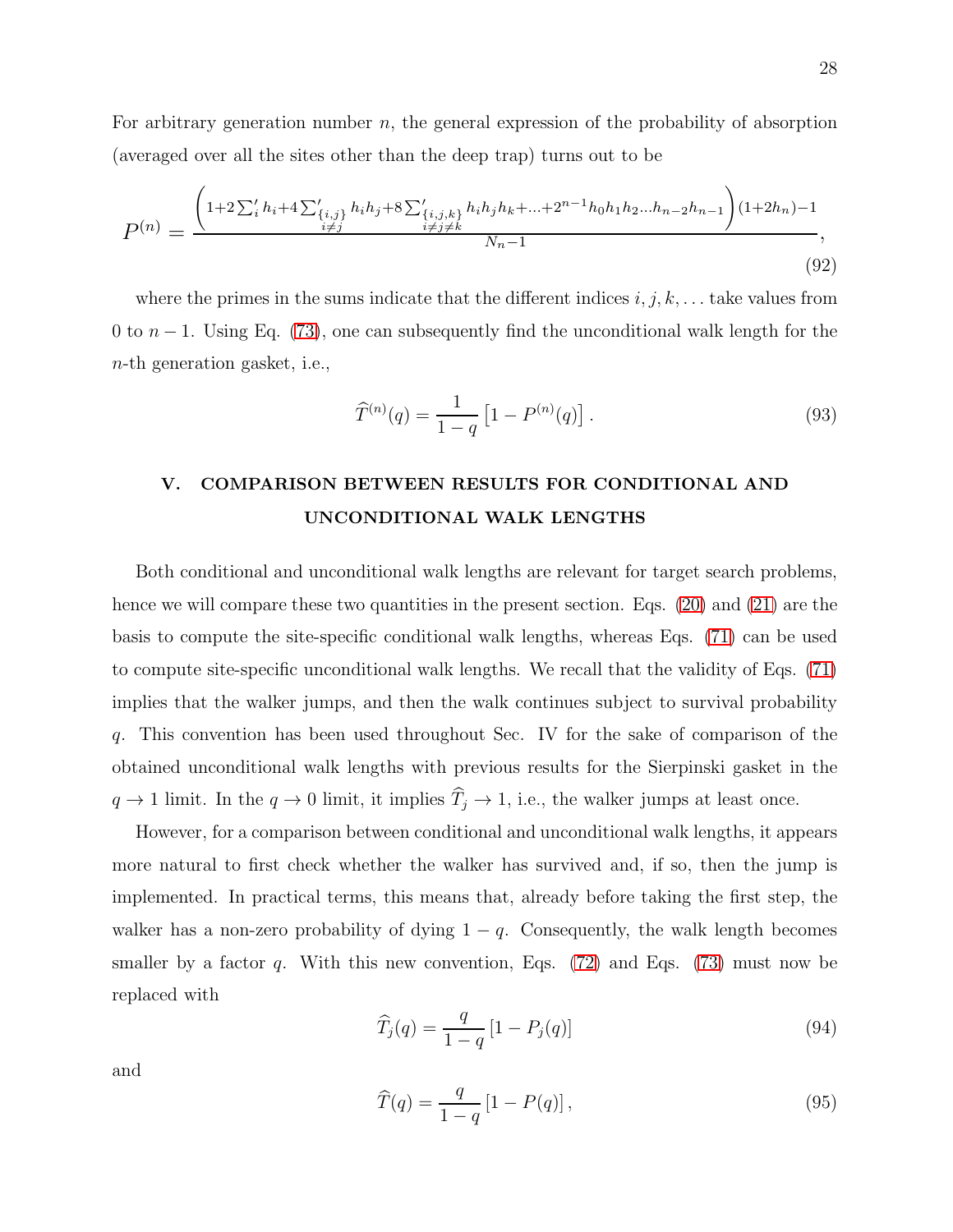respectively. On the other hand, Eq. [\(21\)](#page-8-2) must remain valid regardless of the convention used to compute the unconditional walk length, namely, the convention used here, or the one used in Sec. IV. Together with [\(94\)](#page-27-0), this requirement results a new equation for the  $T_j$ 's, namely,

<span id="page-28-0"></span>
$$
\widehat{T}_j = q + \frac{q}{\nu_j} \sum_k \delta_{\langle jk \rangle} \widehat{T}_k,\tag{96}
$$

instead, implying that all  $\widehat{T}_j$  go to 0 as  $q \to 0$ . Note that the only formal difference between Eqs. [\(71\)](#page-23-0) and [\(96\)](#page-28-0) is that the "+1" on the right hand side is replaced with "+q" in the latter. The unconditional walk lengths computed in the present section stem from the solution of Eqs. [\(96\)](#page-28-0), but the conclusions of this section remain qualitatively the same regardless of which convention is used for the number of time steps.

Displayed in figure [3](#page-29-0) are analytical and MC results for the overall conditional and unconditional walk length as a function of q for the  $N = 15$  SG. Similar plots are presented in Fig. [4](#page-30-0) for the  $N = 42$  SG, in Fig. [5](#page-31-0) for the  $N = 10$  Sierpinski tower, and in Fig. [6](#page-32-0) for the  $N = 34$  Sierpinski tower. For the SG, traps are placed at two corner sites, whereas for the Sierpinski tower, traps are placed at three corner sites.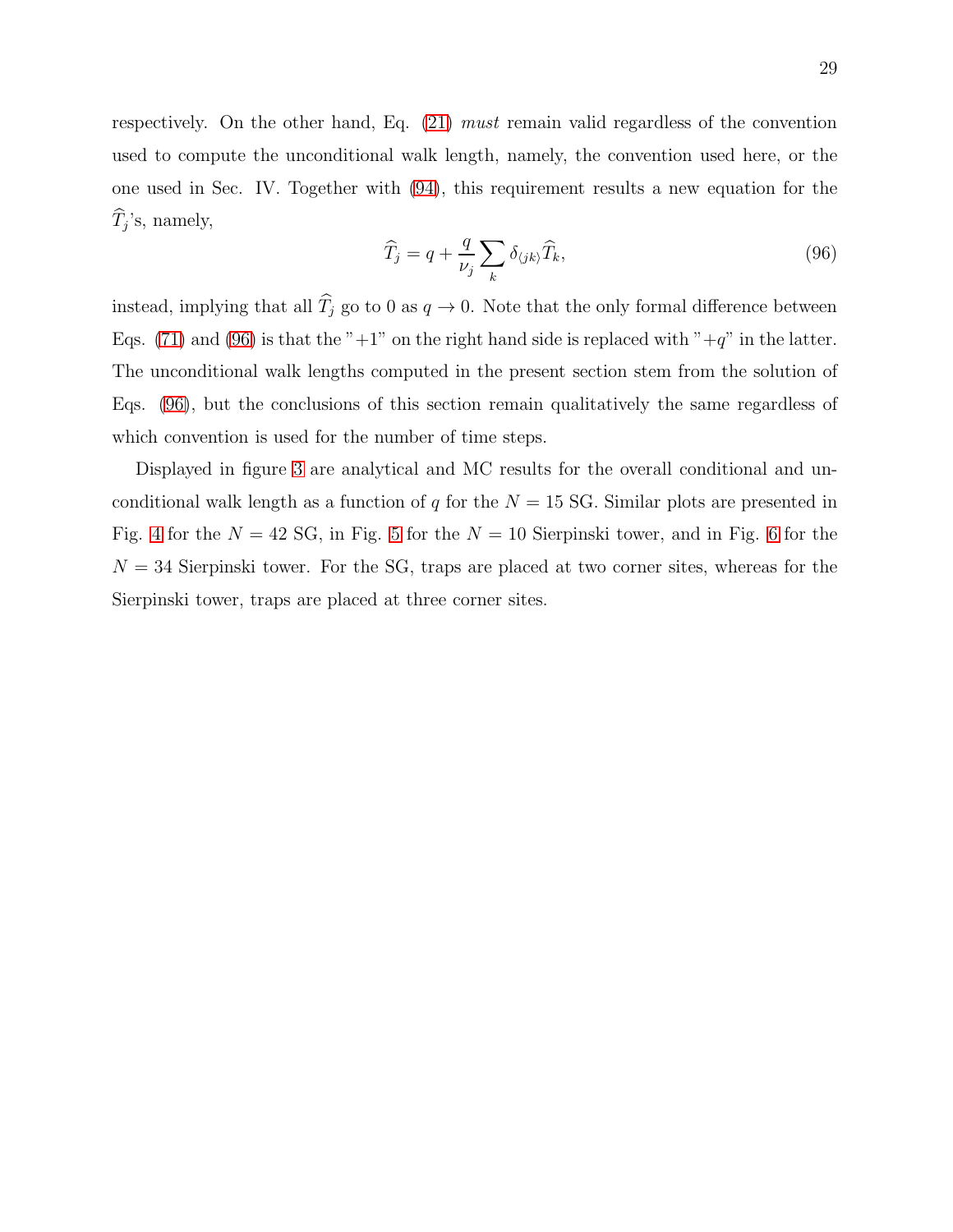

<span id="page-29-0"></span>FIG. 3: Mean walk length versus survival probability q for the  $N = 15$  Sierpinski gasket (traps at two corner sites).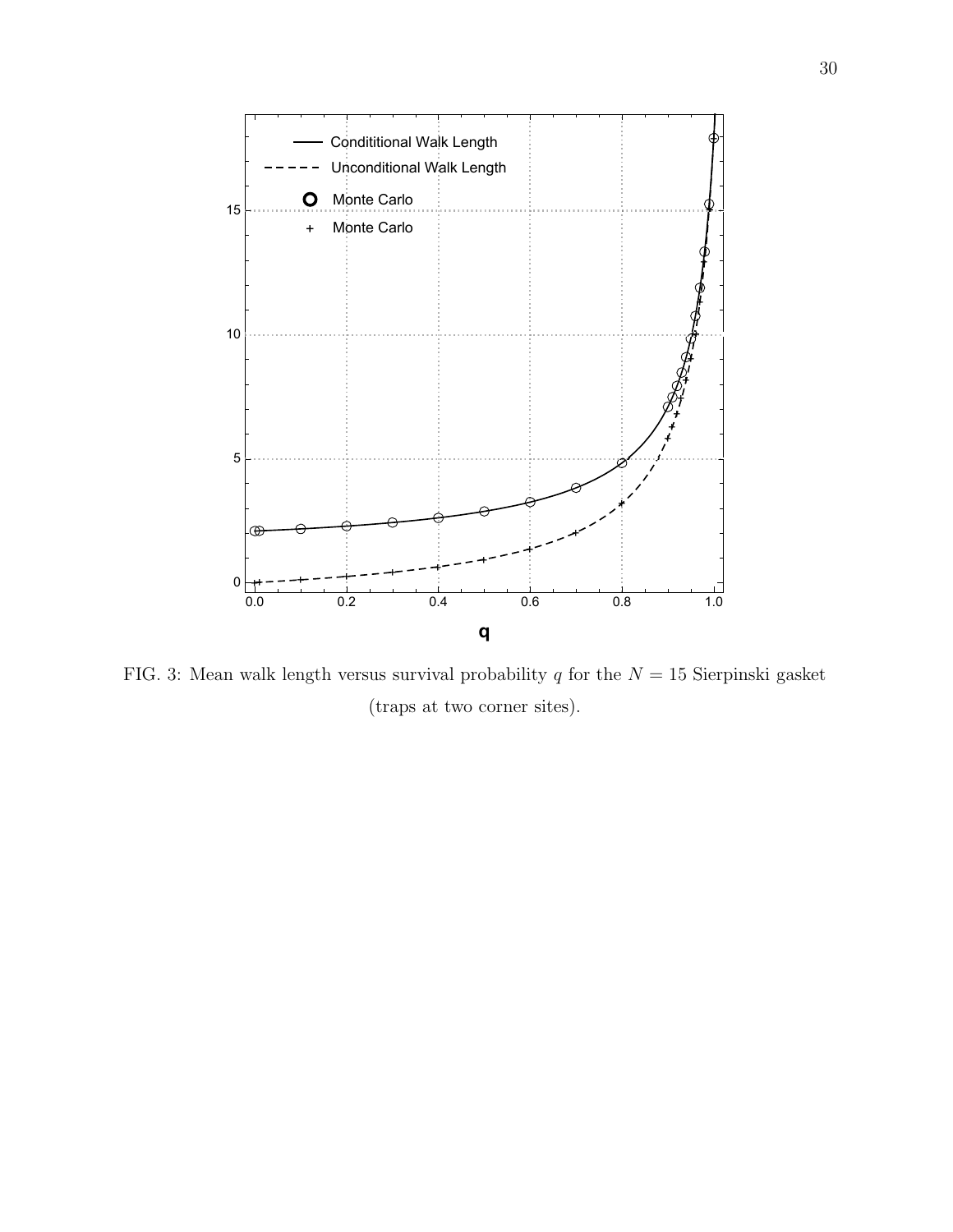

<span id="page-30-0"></span>FIG. 4: Mean walk length versus survival probability q for the  $N = 42$  Sierpinski gasket (traps at two corner sites)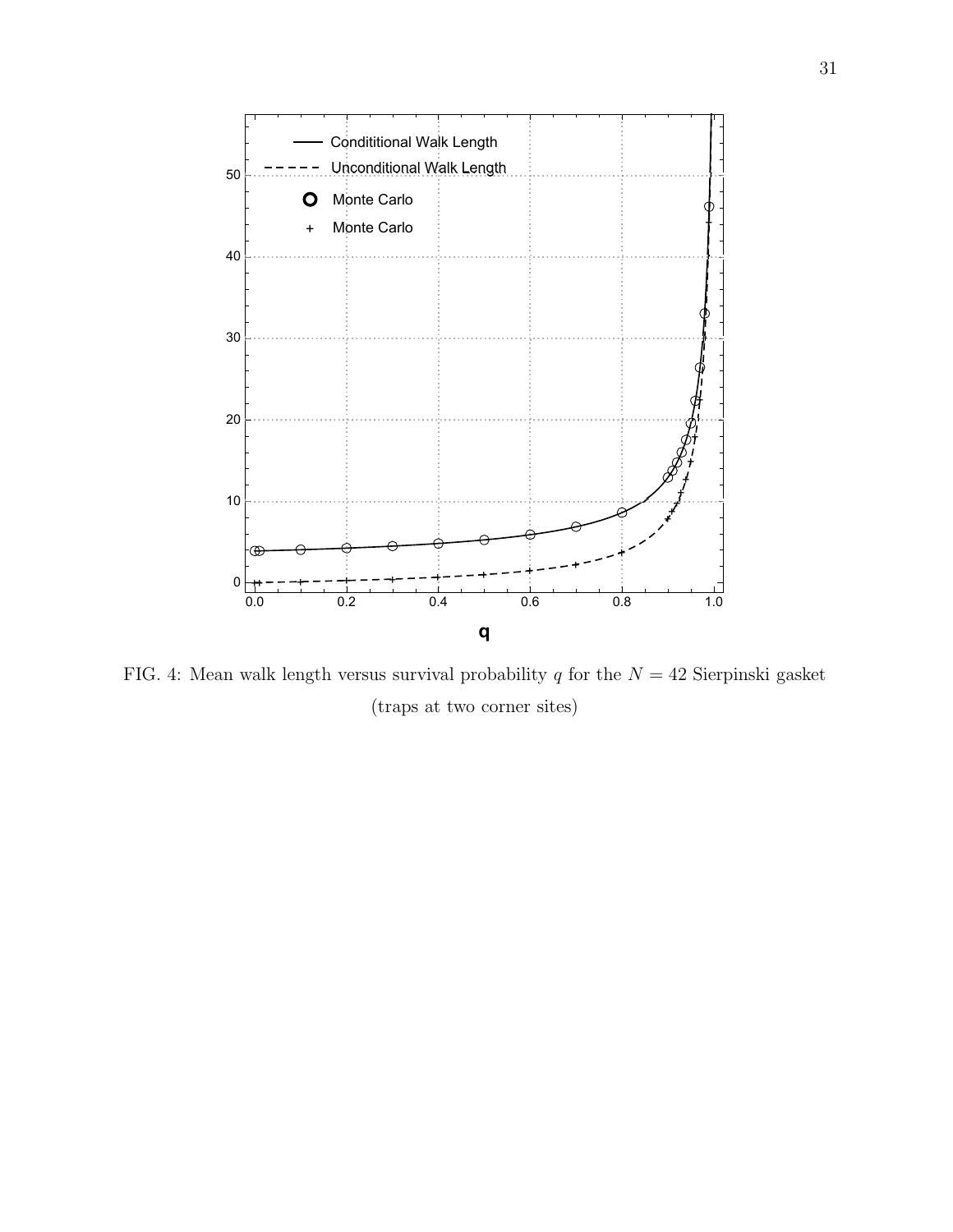

<span id="page-31-0"></span>FIG. 5: Mean walk length versus survival probability q for the  $N = 10$  Sierpinski tower (traps at three corner sites)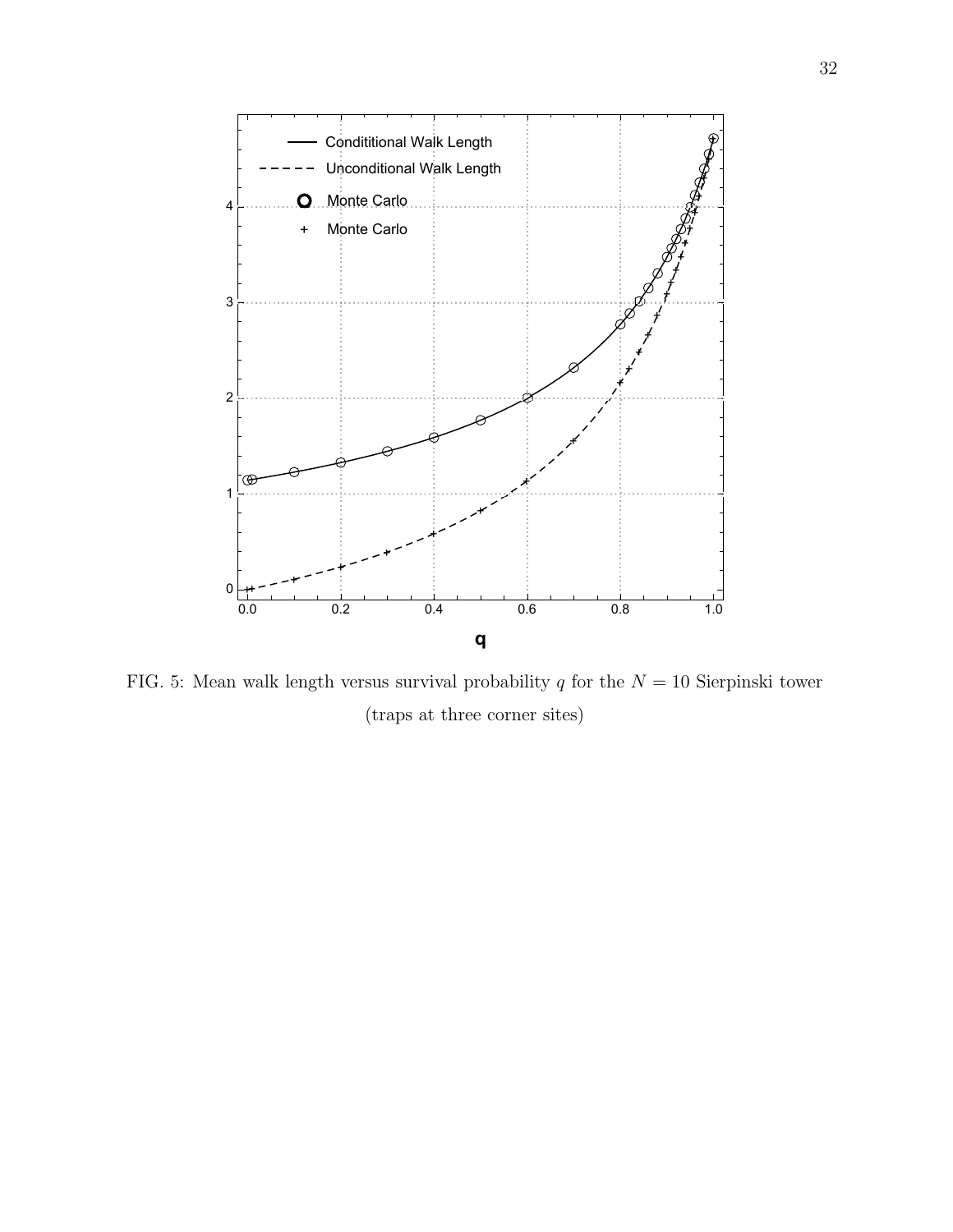

<span id="page-32-0"></span>FIG. 6: Mean walk length versus survival probability q for the  $N = 34$  Sierpinski tower (traps at three corner sites)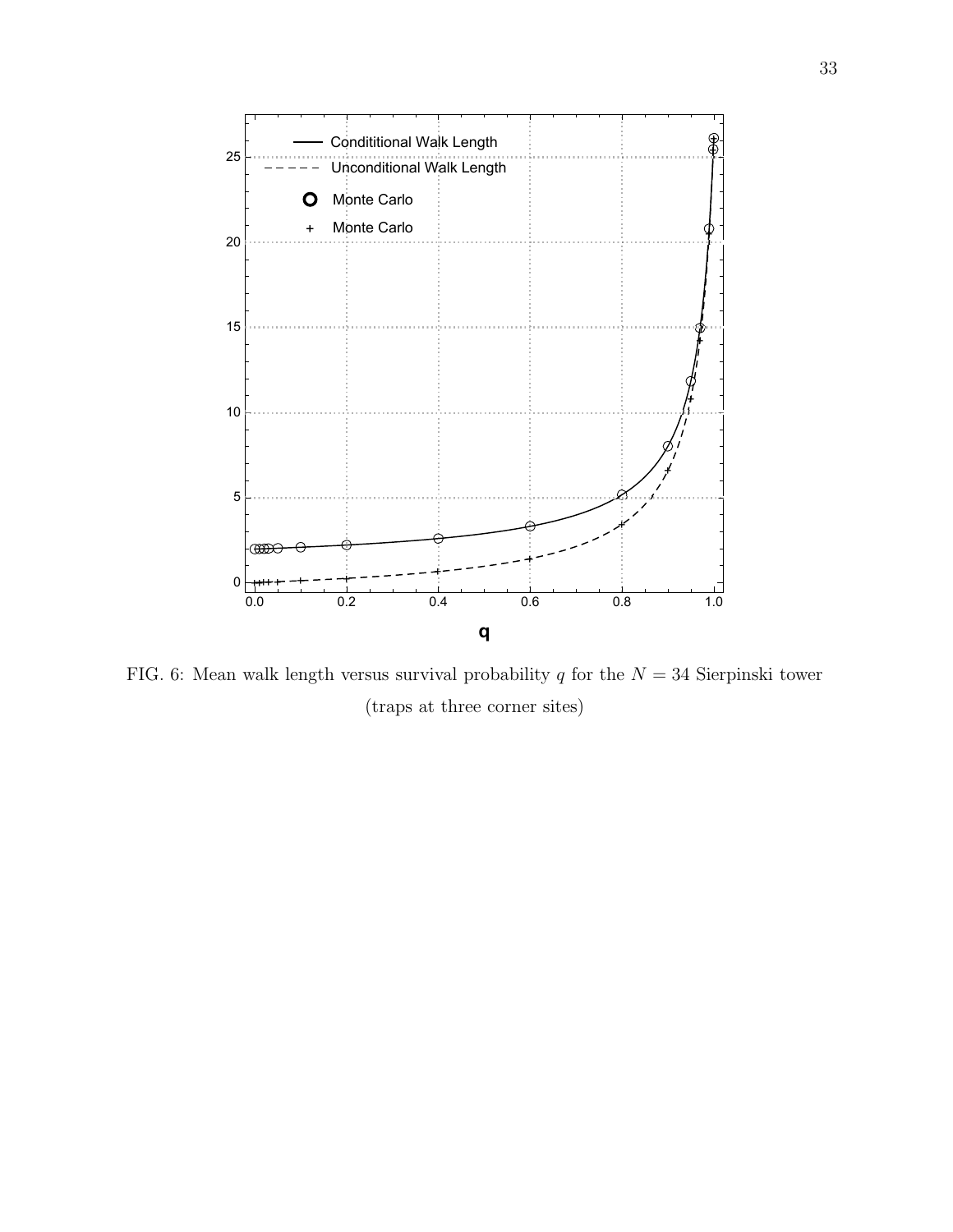Several conclusions can be drawn from these data. First, note the difference in the  $q \to 0$ behavior between the unconditional walk length and the unconditional walk length (the latter quantity goes to an N-dependent, non-zero value in this limit). This point will be discussed in some detail in Section VI. Second, convergence to the classical random walk limit,  $q \to 1$ , is gradual for the conditional walk length, but less so for the unconditional walk length. Qualitatively, this means that, except for a narrow range of q values, the lifetime of the diffusing particle becomes significantly larger if one only counts absorption events at the deep trap than it is the case when all trajectories count, i.e., not only those terminated by absorption at the deep trap, but also by spontaneous death. Specifically, for  $q \leq 0.97$  there is an appreciable difference between conditional and unconditional walk lengths in all cases considered. Third, for sufficient large  $q$ , a walker persists much longer on larger gaskets than on smaller ones. The percentage of deep traps on the Sierpinski gasket is 33.3% on the  $N = 6$  gasket, 13.3% on the  $N = 15$  SG, 0.58% on the  $N = 42$  SG, and 0.2% on the  $N = 123$  SG. On the Sierpinski tower, the percentage of traps is 30.0% on the  $N = 10$ tower, and 8.8% on the  $N = 34$  tower. In contemporary language, the diffusing particle survives longer in mesosystems than in nanosystems, with an appreciable difference between conditional and unconditional walk length in favor of the former as soon as  $q$  falls below a relatively large (yet N-dependent) threshold value.

#### VI. DISCUSSION

As is evident from the results presented in the previous section, the difference between conditional and unconditional walk lengths is quite striking. In order to decide which of these two scenarios is relevant in a given experimental problem, it is crucial to consider the  $q \downarrow 0$ limit, where the difference is most pronounced. When  $0 < q \ll 1$ , or when  $0 < q < 1$  but the generation number  $n \gg 1$ , the random walk with the asymptotically leading contribution to  $P_j(q)$  (the probability of a walker starting from j reaching a trap) dominates. This walk is not really random, but follows a directed shortest path from j to the nearest trap. Since the number of steps in such a walk is equal to the number of time steps, we have  $d_w = 1$ trivially, in this restricted case.

Occasionally, the starting site may be such that one or more traps are equidistant from that site via two or more paths. For example, on the Sierpinski gasket, the starting point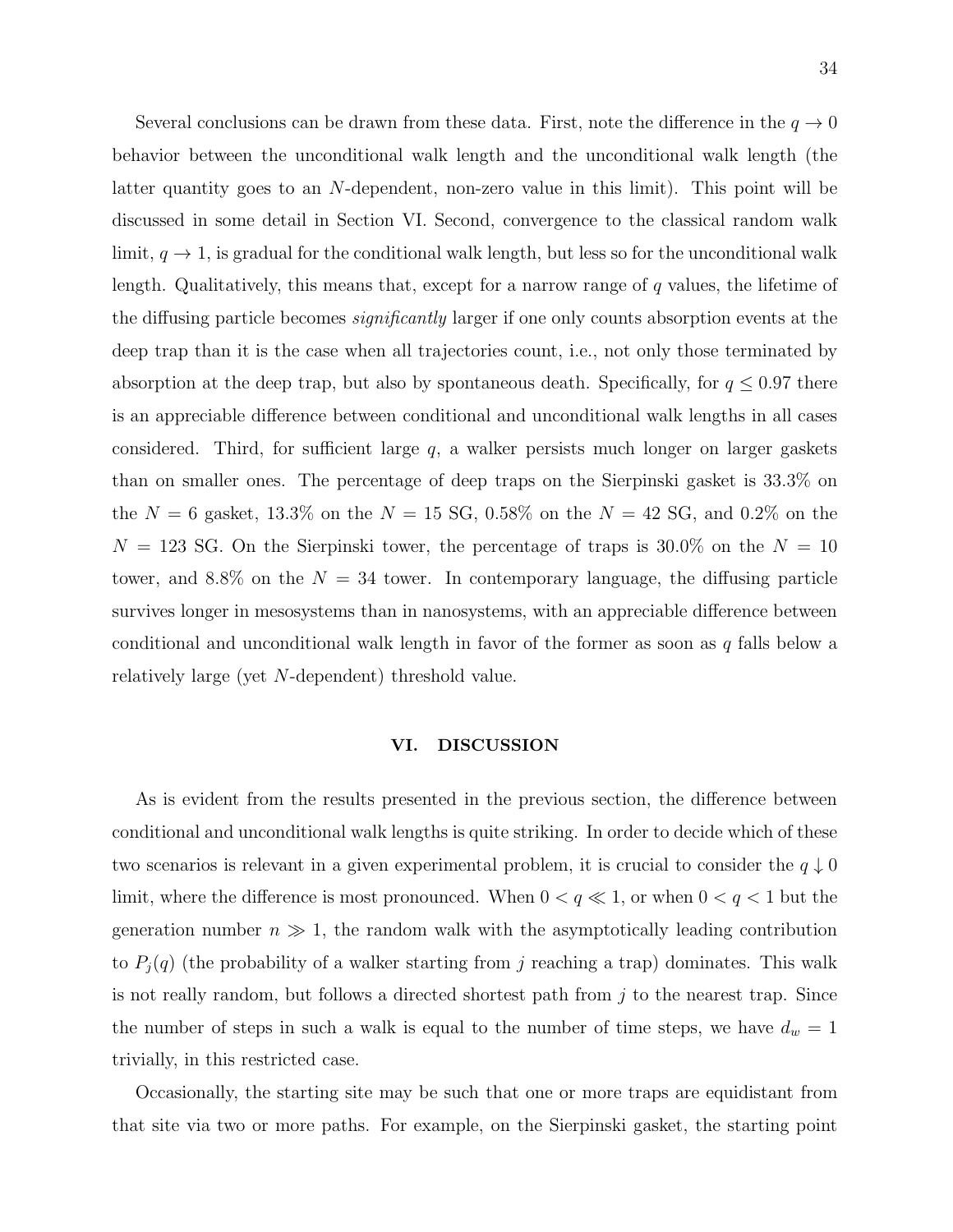(the top vertex, A) is equidistant from the traps at the two corner (bottom) vertices, L and R. In this case there are two paths, each of equal length, to the traps: (i)  $1 \rightarrow 2 \rightarrow$  straight down the side of the outer triangle, to L; and (ii)  $1 \rightarrow 3 \rightarrow$  straight down the other side of the outer triangle, to R. For a given generation number  $n$ , the probabilities for each of these paths is  $(q/2)(q/4)^{2^{n}-1}$ , since the number of nearest neighbor (NN) sites of site A is just 2, while it is 4 for all the other sites on the walk till one reaches L or R. But there are two such walks. Hence,

$$
P_1(q) \to q \left(\frac{q}{4}\right)^{2^n - 1} = 4 \left(\frac{q}{4}\right)^{2^n},\tag{97}
$$

as stated earlier.

For every site, the leading contribution to  $P_j(q)$  as  $q \downarrow 0$  is easily found by identifying the shortest path to the nearest trap. The MFPT for that site is then just the number of bonds (or steps) on that path. More formally, since the leading small-q behavior of  $P_j(q)$  is a monomial like  $cq^r$  where c is a constant, we have

$$
T_j \to q\left(\frac{d}{dq}\right) \ln\left(cq^r\right) = r. \tag{98}
$$

Thus, while both the probability distribution  $P_j$  and its first moment vanish as  $q \to 0$ , the ratio of the two quantities tends to a finite non-zero value. Experimentally, if one measures the mean time to trapping for a walker with a very small survival probability  $q$  at each step, the particle flux impinging on the detector will be much smaller than it would be in the case of diffusing immortal particles, because of the exponentially decreasing particle population. In applications where the instantaneous (or cumulative) flux is measured, the efficiency will be significantly lowered. In the limit  $q \to 0$  (large mortality) if what matters is the transit time of each arriving particle, then pseudo-ballistic transport will be observed as a result of an effective reduction of dimensionality. In other words, the mortality constraint selects the shortest (and therefore fastest) trajectories by penalizing long trajectories with a very low survival probability. This is a particular illustration of a more general feature reported previously, namely, that the statistical properties of the fraction of surviving particles in a collection of mortal walkers may be very different from those of an ensemble of standard random walkers [\[14](#page-37-8), [15](#page-37-9), [19\]](#page-37-10).

The foregoing finding may be relevant for a number of experimental systems where diffusion-decay models inspired by Eq. [\(4\)](#page-4-2) fit experimental data very well. This is the case in a recent study [\[52\]](#page-39-1), where such a model was successfully used to reproduce the be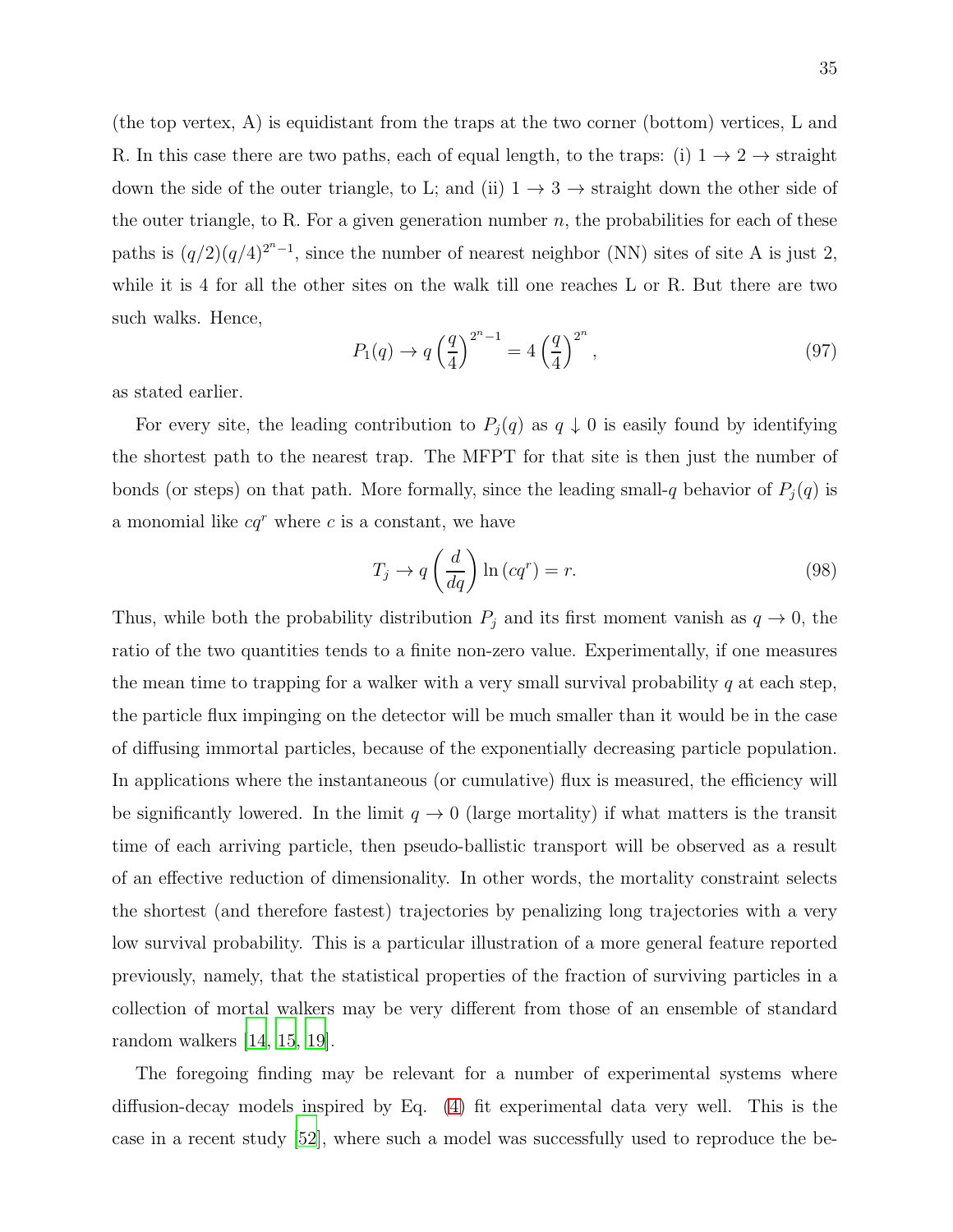havior of the detector signal in circular-dichroism experiments monitoring the valley diffusion current in TMDC quantum hetero-structures. Here, pairs of spin- and valley-polarized holes were first generated with a pulsed pump beam, and the density of valley-polarized holes was then measured at a different location by triggering a pulsed probe beam after a given time delay. The theoretical pump-probe signal was calculated by convoluting the free solution of the diffusion-decay model with the spatial profile of the probe beam intensity. The resulting expression was used to fit experimental data and thereby obtain the values of the diffusion constant D and the valley lifetime. The value of the associated diffusion length was found to be surprisingly large ( $\sim 20 \,\mu s$ ). In this case, holes that had already crossed the probe beam area before the pulse was triggered could still contribute to the circular dichroic detection signal if they happened to be revisiting that area at the time where the pulse had been triggered. Therefore, the computation of the detection signal is not a first-passage problem in this case, as opposed to the scenario considered above. However, to confirm the unusually large value of the diffusion length, one could envisage an alternative scenario in which the time needed by a hole to cover a certain distance is measured, whence the diffusion length can be inferred via Eq. [\(8\)](#page-5-1).

In another recent work concerning anomalously large diffusion lengths, long-range exciton transport has been reported [\[54](#page-39-2)] in conjugated polymer nanofibers prepared by seeded growth. These nanostructures are assembled using a seeded-growth method for producing one- and two-dimensional templates of controlled sizes [\[55,](#page-39-3) [56\]](#page-39-4). In Ref. [\[54](#page-39-2)], Jin et al. study exciton migration in crystalline fibers of poly(di-n-hexylfluorene) using photoluminescence quenching. They report exciton diffusion lengths greater than 200 nm, a significant increase (order of magnitude higher) than is realized in organic solar cells, and hence the significance of their work. Holmes [\[53\]](#page-39-5), in reviewing this work, notes that the results reported by Jin et al. reinforce the idea that crystalline order (more precisely, a minimum degree of disorder) plays an important role in facilitating exciton diffusion. This work also shows that strong p-orbital overlap can as well enable more efficient exciton transport. Importantly, Jin  $et$  al. conclude that these factors alone cannot fully explain the reported long diffusion lengths. Although Jin et al. find their results compatible with a diffusion-decay model, Holmes concludes that to account for these new data, it is essential to recognize the limitations of diffusive or sub-diffusive transport regimes and to recognize the importance of ballistic transport.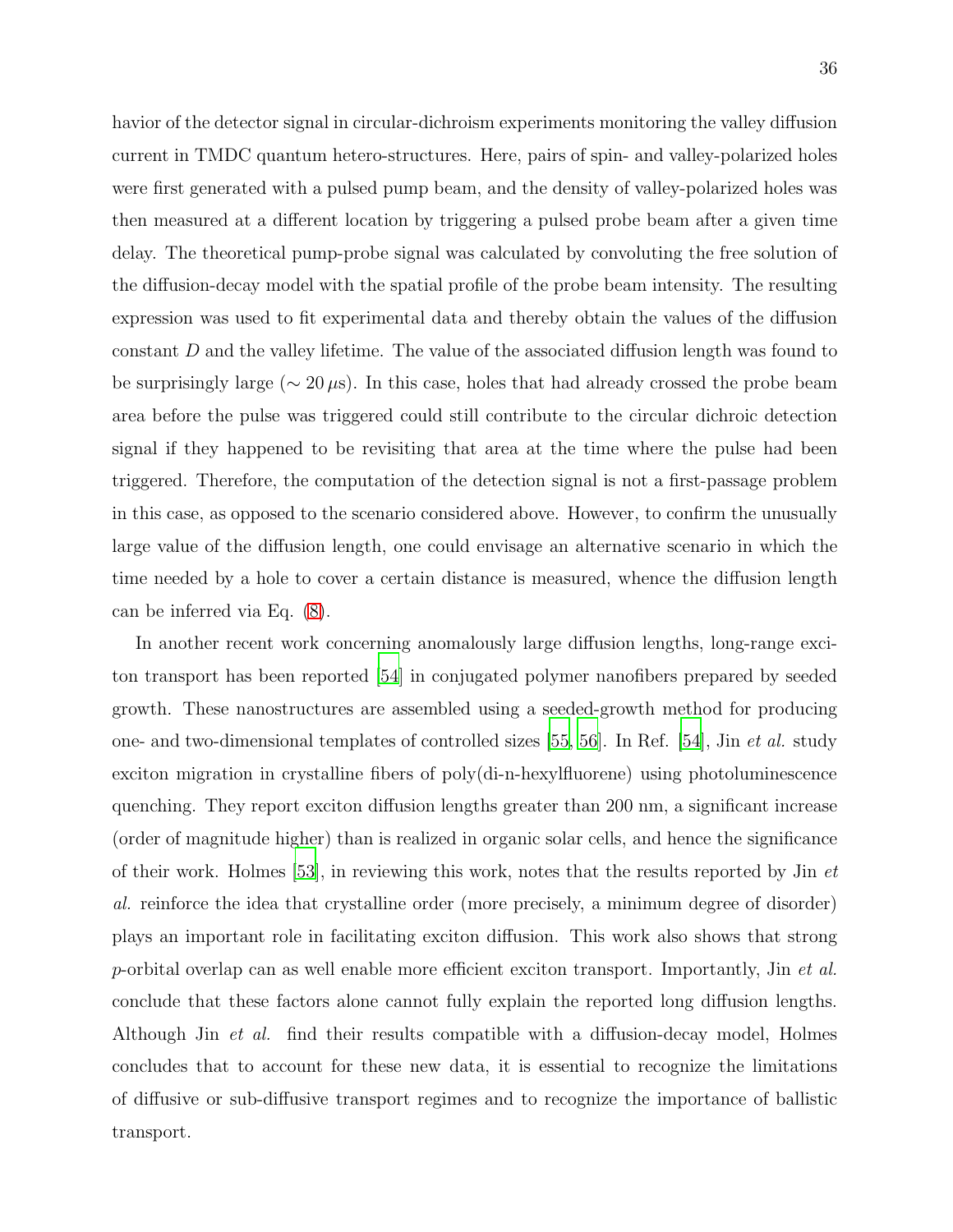We have explored in this paper the dramatic difference between the mean detection time of immortal particles and that of particles subjected to an exponential decay law diffusing on two fractal lattices, the Sierpinski gasket (fractal dimension  $\approx 1.584$ ) and the Sierpinski tower (fractal dimension 2) embedded in Euclidean dimensions 2 and 3, respectively. We have illustrated that for a  $N = 42$  Sierpinski gasket with traps at the lower two vertices, the exact value of the unconditional walk length is  $428/5 = 85.6$ , whereas for the conditional walk length it is  $31/8 = 3.875$ , a difference of more than an order of magnitude. From the point of view of first-passage properties, diffusion-decay models and ballistic behavior are not mutually exclusive, at least in some limit. For a given system, this means that it may be difficult to discern whether the behavior of certain quantities arises from pure ballistic behavior or from apparent ballistic behavior induced by a mortality constraint. For the particular system considered in [\[54\]](#page-39-2), this observation might help reconcile, to some extent, the authors' conclusions with those in Holmes' commentary on their work. We suggest that this distinction can provide insight into studies of exciton transport in crystallization-driven self-assembly of nanofibers templates, and into the arrival properties and the statistics of detection of short-lived diffusing excitations present in other systems.

We close by emphasizing that the mechanism of reduction of dimensionality on which we have been focusing here relies on a mortality constraint; it is therefore fundamentally different from other mechanisms discussed in the literature, such as the one originally hypothesized by Adam and Delbruck [\[57\]](#page-39-6) and used as a source of inspiration in subsequent works (see, e.g., Refs. [\[58](#page-39-7)[–61](#page-39-8)]). In the situation considered by Adam and Delbruck, the unconditional reaction rate of a diffusion-limited target search process is greatly enhanced, whereas in our case an increase in the conditional reaction rate is observed. That this is the case is remarkable given the decrease of the unconditional reaction efficiency due to the mortality of the diffusing species.

### VII. ACKNOWLEDGEMENTS

We dedicate this work to the memory of Grégoire Nicolis.

E.A. thanks S.B. Yuste and A. Santos for stimulating discussions. The research of E.A. has been supported by the Spanish Agencia Estatal de Investigación through Grant No. FIS2016-76359-P and the Junta de Extremadura (Spain) through Grant No. GR18079,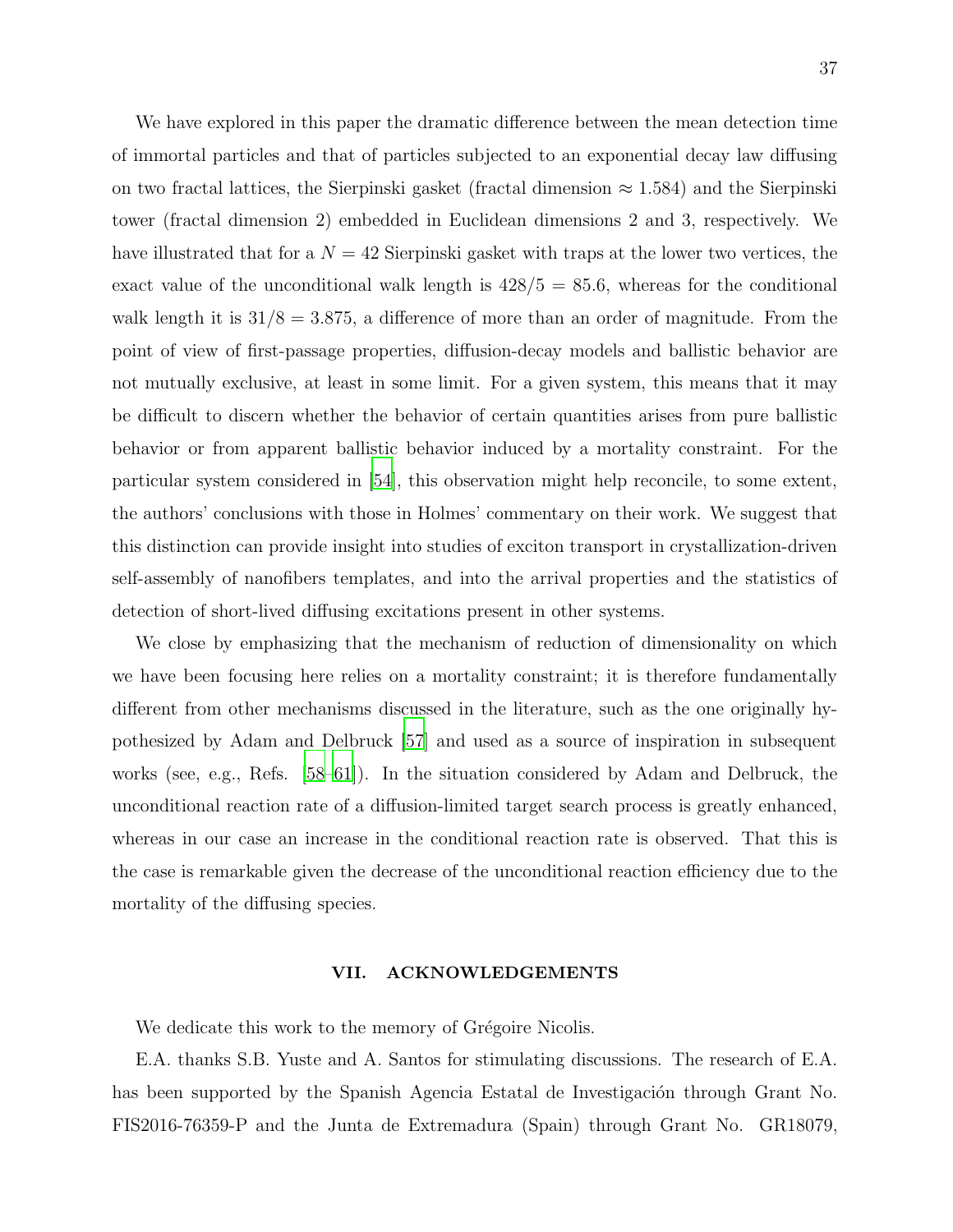both partially financed by Fondo Europeo de Desarrollo Regional funds.

- <span id="page-37-0"></span>[1] G. Nicolis and I. Prigogine, Self Organization in Nonequilibrium Systems. From Dissipative Structure to Order through Fluctuations [Wiley, New York, 1977].
- <span id="page-37-1"></span>[2] G. H. Weiss, Aspects and Applications of the Random Walk (North-Holland, Amsterdam, 1994).
- [3] B. D. Hughes, Random Walks and Random Environments, Random Walks (Clarendon, Oxford, 1995), Vol. 1.
- [4] V. M. Kenkre, E. W. Montroll, and M. F. Shlesinger, J. Stat. Phys. 9, 45 (1973).
- [5] W. Th. F. den Hollander and P. W. Kasteleyn, Physica A 112, 523 (1982).
- <span id="page-37-7"></span>[6] E. Abad and J. J. Kozak, Phys. Rev. E 91, 022106 (2015).
- <span id="page-37-3"></span><span id="page-37-2"></span>[7] E. Abad, T. Abil, A. Santos, and J. J. Kozak, Physica A 511, 336 (2018).
- [8] P. A. Politowicz and J. J. Kozak, Phys. Rev.B 28, 5549 (1983).
- [9] P. A. Politowicz and J. J. Kozak, Langmuir 1, 429 (1985).
- [10] G. J. Staten, M. K. Musho, and J. J. Kozak, Langmuir 1, 443 (1985).
- <span id="page-37-5"></span><span id="page-37-4"></span>[11] J. J. Kozak and V. Balakrishnan, Phys. Rev. E **65**, 021105 (2002).
- [12] E. W. Montroll, J. Math. Phys. 10, 753 (1969).
- [13] S. B. Yuste, E. Abad, and K. Lindenberg, Phys. Rev. Lett. 110, 220603 (2013).
- <span id="page-37-8"></span>[14] E. Abad, S. B. Yuste, and K. Lindenberg, Phys. Rev. E 88, 062110 (2013).
- <span id="page-37-9"></span>[15] S. B. Yuste, E. Abad, and K. Lindenberg, Arrival statistics and exploration properties of mortal walkers, in First Passage Phenomena and their Applications (World Scientific, Singapore, 2014).
- <span id="page-37-6"></span>[16] O. Bénichou and S. Redner, Phys. Rev. Lett. **113**, 238101 (2014).
- [17] D. Campos, E. Abad, V. Méndez, S. B. Yuste, and K. Lindenberg, Phys. Rev. E **91**, 052115 (2015).
- [18] B. Meerson and S. Redner, Phys. Rev. Lett. 114, 198101 (2015).
- <span id="page-37-10"></span>[19] B. Meerson, J. Stat. Mech., P05004 (2015).
- [20] M. A. Ré and N. C. Bustos, Papers in Physics 7, 070003 (2015).
- [21] O. Bénichou, M. Chupeau, and S. Redner, J. Phys. A: Math. Theor. 49, 394003 (2016).
- [22] D. S. Grebenkov and J.-F. Rupprecht, J. Chem. Phys. 146, 084106 (2017).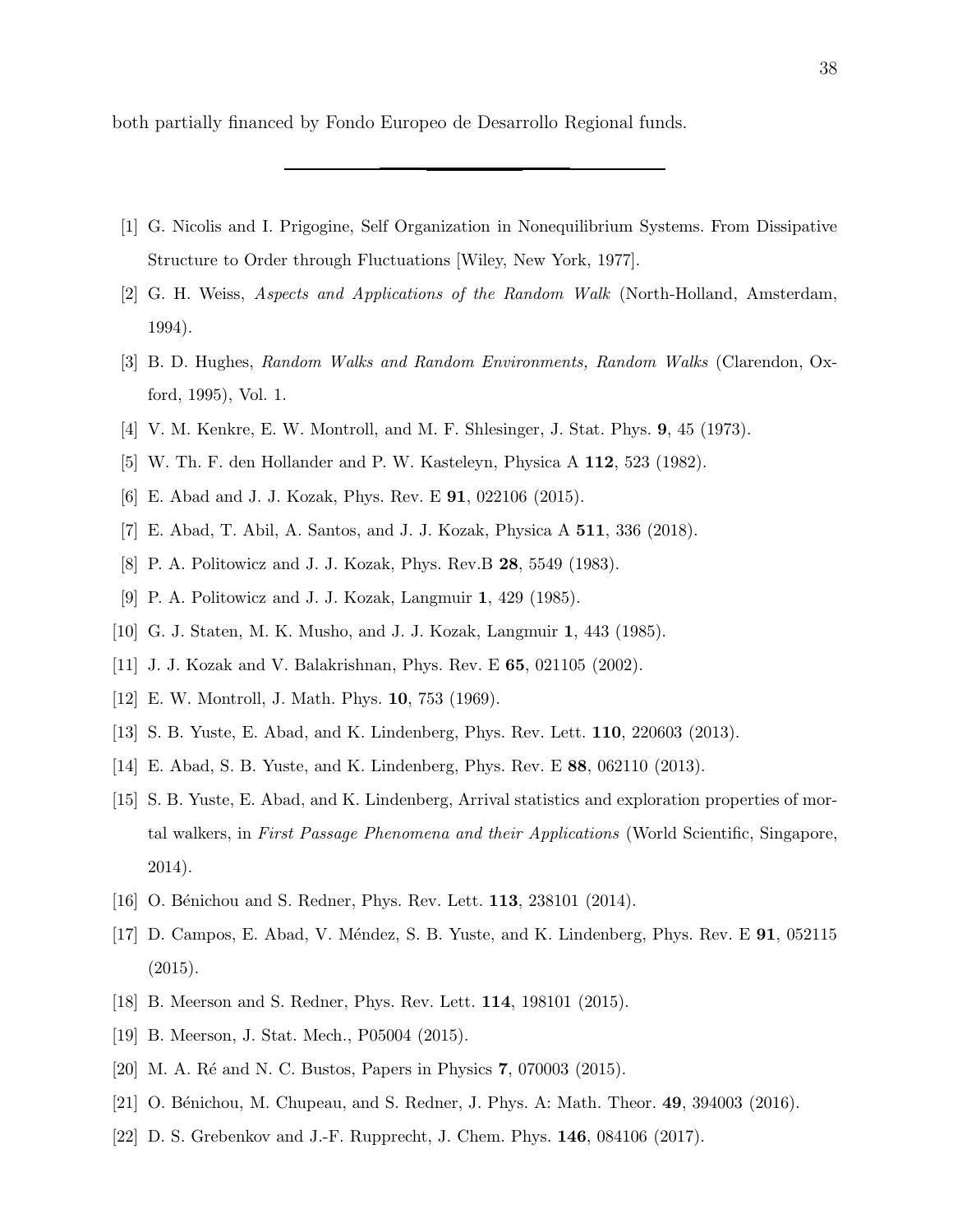- [23] U. Bhat, S. Redner, and O. Bénichou, J. Stat. Mech. 073213 (2017).
- [24] S. Belan, Phys. Rev. Lett. **120**, 080601 (2018).
- [25] D. Campos, F. Bartumeus, and V. Méndez, Phys. Rev. E **96**, 032111 (2017).
- <span id="page-38-3"></span>[26] J. P. Esguerra and J. Reyes, AIP Conf. Proc. 1871, 050002 (2017).
- [27] E. W. Montroll, in Proceedings of the Symposium on Applied Mathematics (American Mathematical Society, Providence, R.I., 1964) 16, 193.
- [28] E. W. Montroll and G. H. Weiss, J. Math. Phys. 6, 167 (1965).
- [29] E. W. Montroll and K. E. Shuler, The Application of the Theory of Stochastic Processes to Chemical Kinetics, in Adv. Chem. Phys., vol. 1, edited by I. Prigogine and P. Debye (John Wiley & Sons, New Jersey, 1957).
- <span id="page-38-1"></span>[30] J. J. Kozak, Chemical Reactions and Reaction Efficiency in Compartmentalized Systems, in Adv. Chem. Phys., vol. 155, edited by I. Prigogine and S. A. Rice (John Wiley & Sons, New Jersey, 2000).
- [31] J. G. Kemeny and J. L. Snell, Finite Markov Chains (Van Nostrand, Princeton, 1960).
- <span id="page-38-6"></span>[32] C. A. Walsh and J. J. Kozak, Phys. Rev. Lett. 47, 1500 (1981).
- [33] J. J. Kozak and V. Balakrishnan, Int. J. Bifurc. Chaos 12, 2379 (2002).
- <span id="page-38-7"></span>[34] C. A. Walsh and J.J. Kozak, Phys. Rev. B **26**, 4166 (1982).
- [35] V. Balakrishnan and J. J. Kozak, Phys. Rev. E 88, 052139 (2013).
- <span id="page-38-2"></span>[36] J. J. Kozak, G. Nicolis, and C. Nicolis, J. Chem. Phys. 113, 8168 (2000).
- [37] C. Nicolis, J. J. Kozak, and G. Nicolis, J. Chem. Phys. 115, 663 (2001).
- <span id="page-38-4"></span>[38] E. Abad, Phys. Rev. E **72**, 021107 (2005).
- [39] S. Condamin, O. Bénichou, and M. Moreau, Phys. Rev. E 75, 021111 (2007).
- <span id="page-38-0"></span>[40] O. Bénichou and R. Voituriez, Phys. Rep. **539**, 225 (2014).
- [41] J. W. Evans and R. S. Nord, Phys. Rev. A 32, 2926 (1985).
- <span id="page-38-5"></span>[42] D. ben-Avraham and S. Havlin, Diffusion and Reactions in Fractals and Disordered Systems (Cambridge University Press, Cambridge, 2000).
- [43] G. Zumofen, A. Blumen, and J. Klafter, Structure and Dynamics of Molecular Systems (Reidel, Dordrecht, 1985).
- [44] R. Rammal and G. Toulouse, Phys. Rev. Lett. **49**, 1194 (1982).
- [45] R. Rammal and G. Toulouse, J. Phys. Lett., Paris 44, L13 (1983).
- [46] L. Acedo and S. B. Yuste, Phys. Rev. E 57, 5160 (1998).